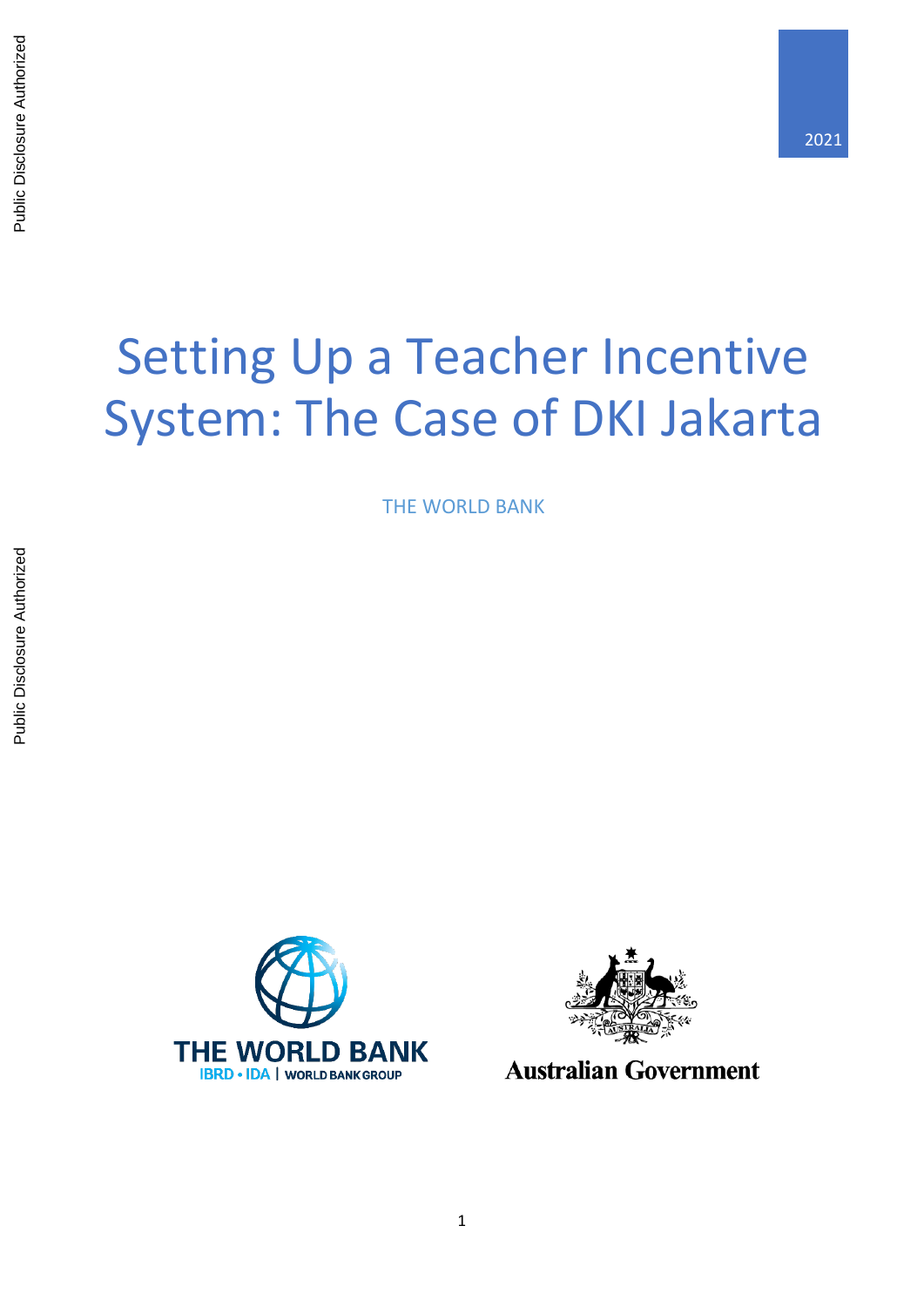*This report is a product of the staff of the World Bank, supported by funding from the Australian government. The findings, interpretations, and conclusions expressed in this report do not necessarily reflect the views of the Executive Directors of the World Bank or the governments they represent, or the Australian government. The World Bank does not guarantee the accuracy of the data included in this work. The boundaries, colors, denominations, and other information shown on any map in this work do not imply any judgment on the part of the World Bank concerning the legal status of any territory or the endorsement or acceptance of such boundaries.*

*© 2020 The World Bank 1818 H Street NW, Washington DC 20433 Telephone: 202-473-1000 www.worldbank.org*

*The material in this publication is copyrighted. Copying and/or transmitting portions or all of this work without permission maybe a violation of applicable law. The World Bank encourages dissemination of its work and will normally grant permission to reproduce portions of this work promptly.* 

*For permission to photocopy or reprint any part of this work, please send a request with complete information to the Copyright Clearance Center, Inc., 222 Rosewood Drive, Danvers, MA 01923, USA, telephone 978-750-8400, fax 978-750-4470, http://www.copyright.com/.*

*All queries on rights and licenses, including subsidiary rights, should be addressed to World Bank Publications, The World Bank Group, 1818 H Street NW, Washington, DC 20433, USA; fax: 202- 5222625; e-mail: pubrights@worldbank.org.*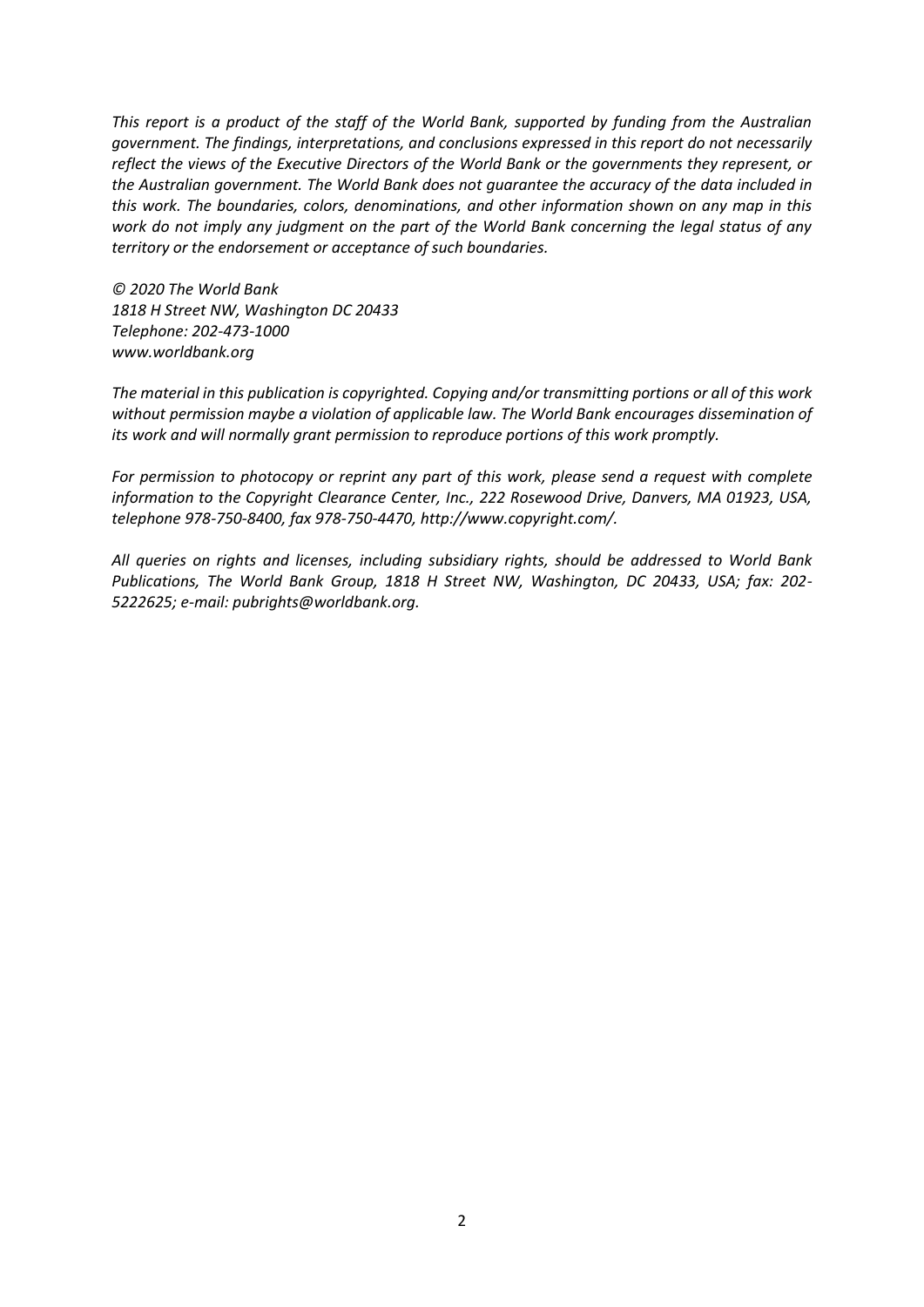## <span id="page-2-0"></span>**Table of Contents**

| 1. |  |
|----|--|
| 2. |  |
| 3. |  |
| 4. |  |
| 5. |  |
| 6. |  |
| 1. |  |
| 2. |  |
| 3. |  |
| 4. |  |
|    |  |
|    |  |
|    |  |
|    |  |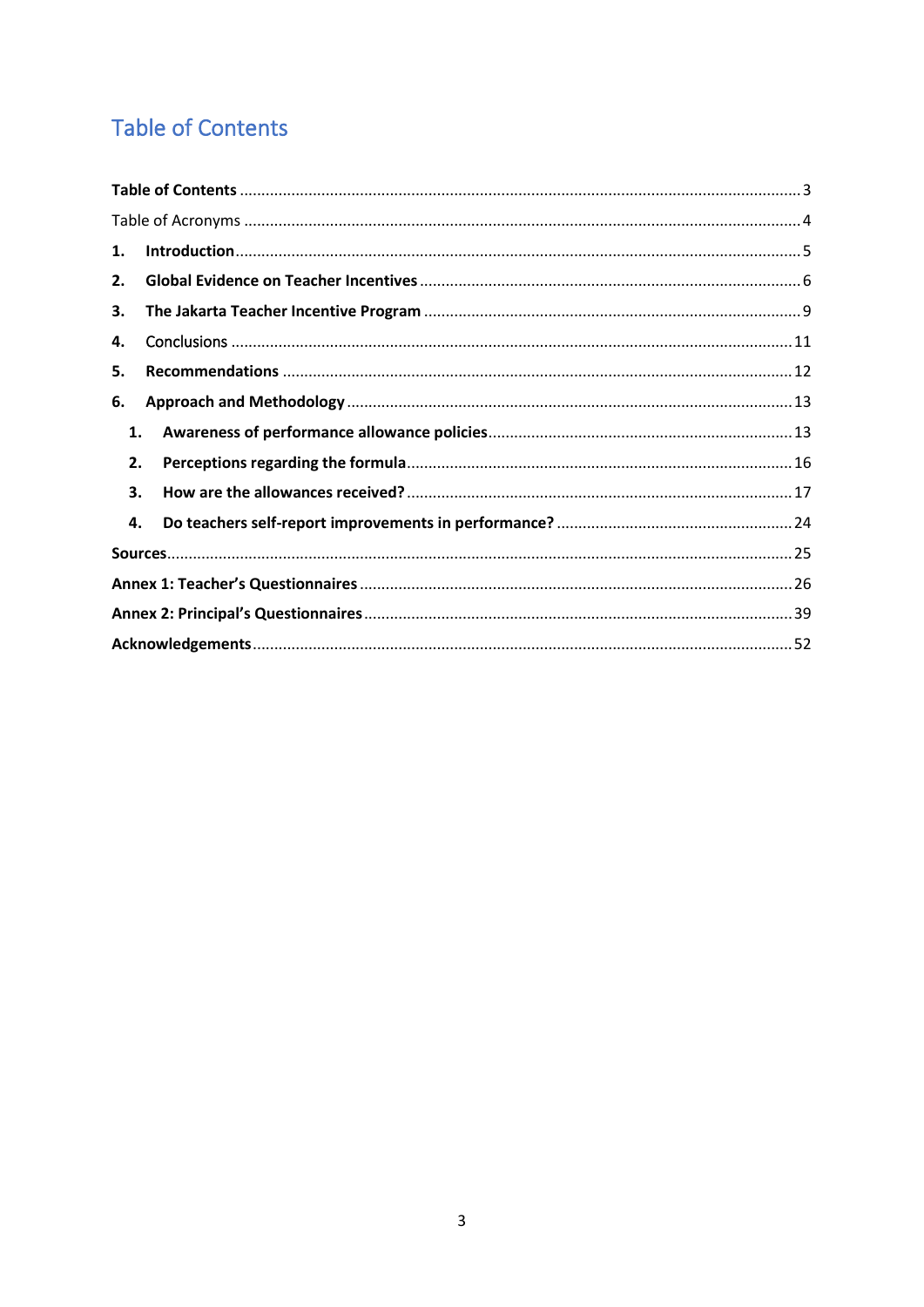## <span id="page-3-0"></span>Table of Acronyms

| <b>Abbreviations</b> | <b>Explanation</b>                                                                                                   |
|----------------------|----------------------------------------------------------------------------------------------------------------------|
| <b>CCTV</b>          | Closed-circuit television                                                                                            |
| <b>CPNS</b>          | Calon Pegawai Negeri Sipil - Candidates of Civil Servant                                                             |
| <b>KJP</b>           | Kartu Jakarta Pintar - Scholarship for Students from lower income families in<br>DKI Jakarta                         |
| MoEC                 | Ministry of Education and Culture                                                                                    |
| <b>TK</b>            | Taman Kanan-kanak - Kindergarten                                                                                     |
| <b>TKD</b>           | Tunjangan Kinerja Daerah - Local Performance Allowance                                                               |
| <b>TPG</b>           | Tunjangan Profesi Guru - Teacher Professional Allowance                                                              |
| <b>PAUD</b>          | Pendidikan Anak Usia Dini - Early Childhood Education                                                                |
| <b>PKG</b>           | Penilaian Kinerja Guru - Teacher and Principal Performance Assessment                                                |
| <b>PNS</b>           | Pegawai Negeri Sipil - Civil Servant                                                                                 |
| <b>PRP</b>           | Performance-Related Pay                                                                                              |
| SD                   | Sekolah Dasar - Primary School                                                                                       |
| <b>SLB</b>           | Sekolah Luar Biasa - Inclusive School                                                                                |
| <b>SMP</b>           | Sekolah Menengah Pertama - Lower Secondary School                                                                    |
| <b>SMA</b>           | Sekolah Menengah Atas - Upper Secondary School                                                                       |
| <b>SMK</b>           | Sekolah Menengah Kejuruan - Vocational School                                                                        |
| SNED                 | Sistema Nacional de Evaluación del Desempeño Docente - Chile's National<br>System of School's Performance Assessment |
| <b>UKG</b>           | Ujian Kompetensi Guru - Teacher Competency Assessment                                                                |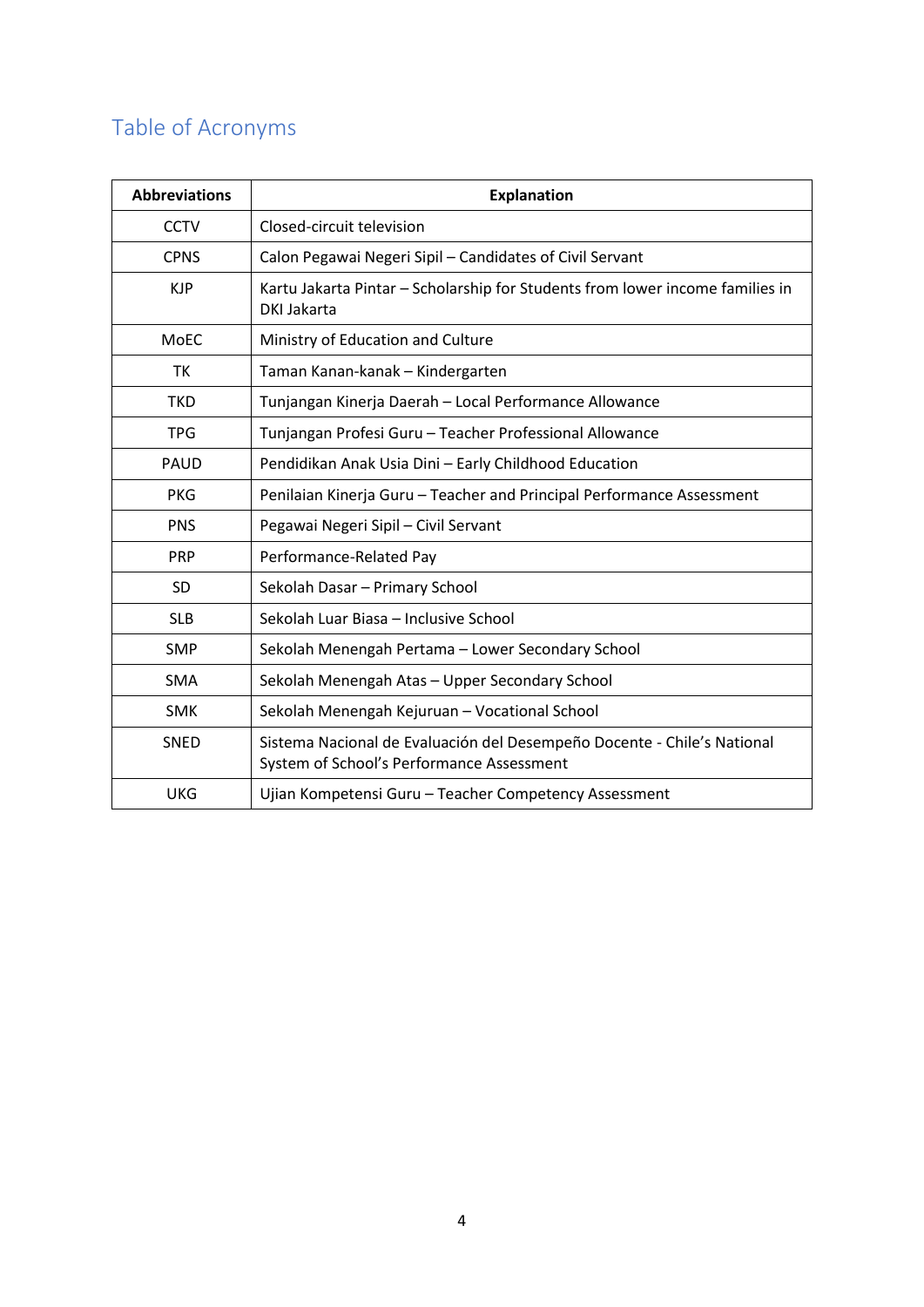## <span id="page-4-0"></span>1. Introduction

Teachers are the most critical factor in the provision of quality education services. In the United States, students with great teachers advance 1.5 grade levels or more over a single school year, compared with just 0.5 of a grade level for those with ineffective teachers (Hanusek, 1992). Teacher quality can matter even more in developing countries (Bau and Das (2017); as cited in the World Development Report 2018). <sup>1</sup> Despite important differences in teacher effectiveness, there is little consensus regarding what determines teacher performance. Education systems across the world have implemented various types of policy actions to improve the performance of teachers. One of the most popular policy interventions is 'merit pay' which has generated considerable debate concerning its effectiveness.

In 2005, Indonesia passed a new 'Teacher Law' (Law No. 14/2005 on Teachers), which aimed to improve the quality of Indonesian teachers, while also launching a massive program on teacher incentives. To improve teacher quality, the Teacher Law included provisions to professionalize the teacher work force by requiring, among other things, that all teachers should have a Bachelor's degree. In order to motivate teachers to improve their credentials and also support teacher wellbeing, incentives were offered for teachers to fulfil a professionalization program, at the end of which the teachers became certified. Once teachers are certified, they then become eligible for the teachers' professional allowance (*Tunjangan Profesi Guru*, TPG).<sup>2</sup> .

Furthermore, some local governments have also established an allowance program to support teacher performance. Some of these allowances are merit-based. One of the major teacher allowance programs established outside the national programs is the local performance allowance (*Tunjangan Kinerja Daerah*, TKD), established by DKI Jakarta. In 2018, the DKI Jakarta government introduced the TKD for all its civil servants (Pegawai Negeri Sipil – PNS)—including teachers—under the assumption that it would contribute toward improving their performance. In the case of teachers, performance is measured by a selected set of variables at individual and group levels. The variables were selected based on their relationship with student learning outcomes, as shown by local and international evidence.

<sup>&</sup>lt;sup>1</sup> The report highlighted how unskilled and unmotivated teachers was one of the four immediate factors that explained why learning failed to occur.

 $2$  A different type of allowance, to motivate teachers to teach in rural, remote and border area schools, the teachers' special allowance (*Tunjangan Khusus Guru*, TKG), was also set up by the central government. The amount of the allowance is equivalent to a teacher's base salary. A teacher who is awarded both the TPG and the TKG will receive a pay check equivalent to three times their base salary.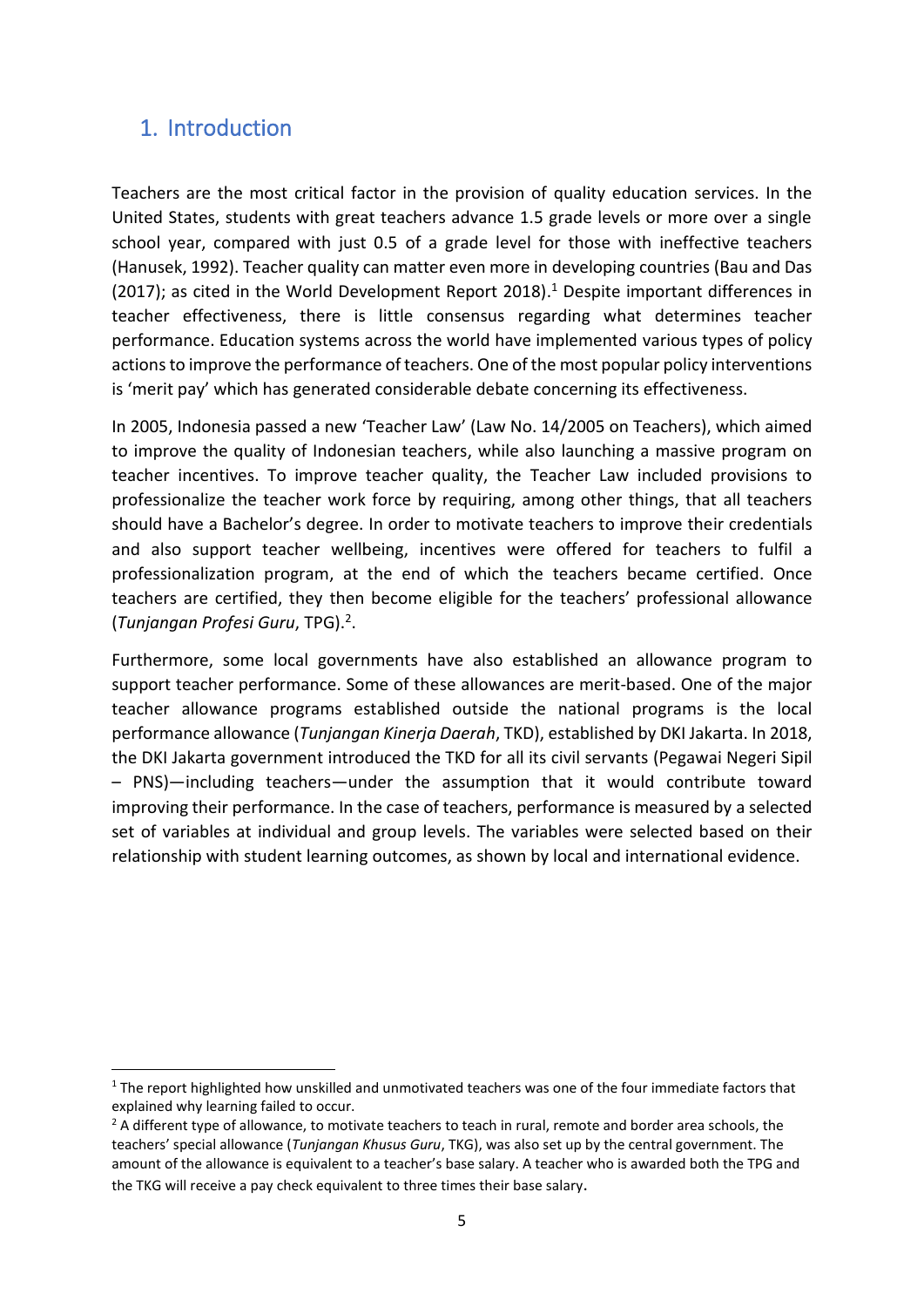#### **Box 1: Understanding the difference between teacher professional and performance allowances**

Although similar in that both are aimed at improving teacher incomes and wellbeing, the (national) teacher professional allowance (TPG) and the (local) performance allowance (TKD) are implemented differently. The former is designed to provide an incentive for all teachers to improve their competency and awards their certification. All certified teachers, regardless of the status of their employment (PNS or non-PNS), receive the TPG allowance on a continuing basis. Meanwhile, the performance allowance in DKI Jakarta is only available to civil servant teachers (PNS) under the government of DKI Jakarta. This means, therefore, that if a teacher in DKI Jakarta is a civil servant, has met the performance criteria and has achieved certification in his/her subject of teaching, he/she will receive both TPG and TKD.

| Table A. Comparison between TPG and TRD<br><b>Teacher Professional Allowance (TPG)</b><br><b>Local Performance Allowance (TKD)</b> |                                          |                                    |  |  |  |  |
|------------------------------------------------------------------------------------------------------------------------------------|------------------------------------------|------------------------------------|--|--|--|--|
| Program                                                                                                                            | All teachers, principals and supervisors | All teachers, principals and       |  |  |  |  |
| Coverage                                                                                                                           | nationwide                               | supervisors in DKI Jakarta         |  |  |  |  |
| Beneficiary                                                                                                                        | Certified teachers (applies to both PNS  | Civil servants of the local        |  |  |  |  |
| Eligibility                                                                                                                        | and non-PNS)                             | government of DKI Jakarta (applies |  |  |  |  |
|                                                                                                                                    |                                          | to PNS and candidate PNS)          |  |  |  |  |
| Allowance                                                                                                                          | Fixed amount, double the basic salary    | Varying amount based on a formula  |  |  |  |  |
| Amount                                                                                                                             |                                          |                                    |  |  |  |  |
| Variables                                                                                                                          | N/A                                      | - Attendance                       |  |  |  |  |
|                                                                                                                                    |                                          | - Performance                      |  |  |  |  |
| Regulation                                                                                                                         | Teacher Law No. 14/2005                  | Governor's Regulation No. 22/2017  |  |  |  |  |
|                                                                                                                                    |                                          |                                    |  |  |  |  |

#### **Table A: Comparison between TPG and TKD**

This study reviews the implementation of the TKD program related to teachers in DKI Jakarta to identify any initial behavior changes resulting from the policy. The objective of the study is twofold:

- 1) To identify the level of understanding of stakeholders regarding the performance allowance; and
- 2) To identify the impact of the performance allowance on the performance of teachers and other education staff.

## <span id="page-5-0"></span>2. Global Evidence on Teacher Incentives

Although there is a wide variety of existing programs, there are three main models of performance-based reward programs that are commonly examined in the literature and are found in education systems. The first model is 'merit pay', which generally involves individual pecuniary rewards based on student performance and classroom observation. The second model is 'knowledge- and skill-based' compensation, which generally involves individual pecuniary rewards for acquired qualifications, and demonstrated knowledge and skills that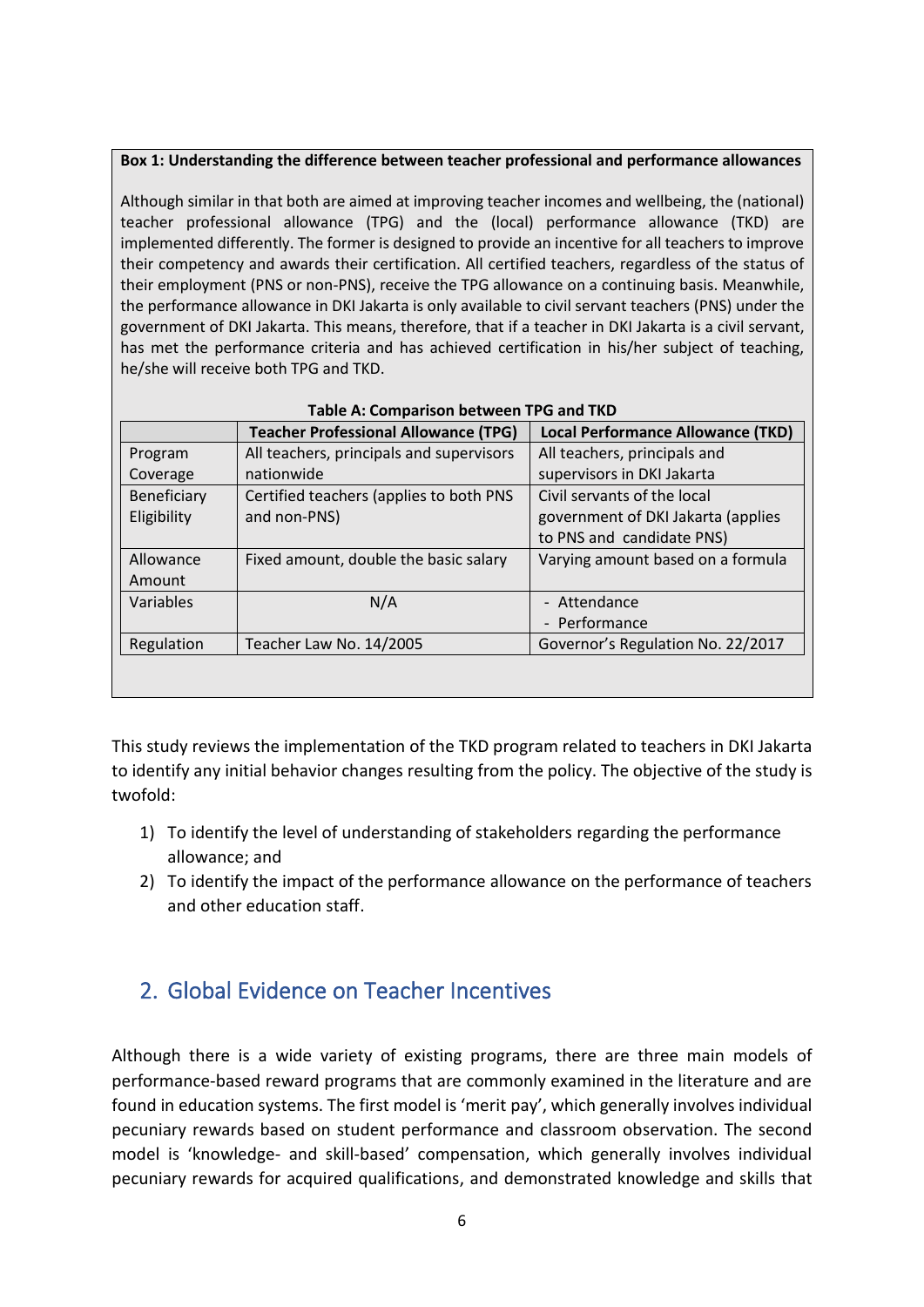are believed to increase student performance. The third model is 'school-based compensation', which generally involves group-based pecuniary rewards, typically based on student performance (Beavis, 2003). Beavis also described arguments that support performance pay, together with arguments against it (Table 1).

| <b>Arguments In Support of Performance-Based</b><br><b>Rewards</b>                                                            | <b>Arguments Against Performance-Based Rewards</b>                                                                  |
|-------------------------------------------------------------------------------------------------------------------------------|---------------------------------------------------------------------------------------------------------------------|
| The current system is unfair and rewards experience<br>and formal qualifications instead of performance.                      | Fair and accurate evaluation is difficult because<br>performance cannot be determined objectively.                  |
| Performance-based rewards improve the<br>governance of schools by increasing the efficiency<br>of resource allocation.        | School administration becomes hierarchical and co-<br>operation between school management and staff is<br>strained. |
| Performance-based pay motivates teachers to<br>perform at their best.                                                         | Performance-based financial incentives do not<br>provide incentives for teachers to improve.                        |
| There is increased collegiality between teachers and<br>administration.                                                       | There is reduced co-operation between teachers.                                                                     |
| Student performance is increased, and teacher<br>quality improves.                                                            | A range of perverse outcomes occur because of<br>teacher 'game playing' and a narrowing of the<br>curriculum.       |
| The market provides the best approach for efficient<br>allocation of resources, and this model can be<br>applied to teaching. | The market has no place in education.                                                                               |
| Relative to other education reforms, performance-<br>based rewards provide a relatively cost-efficient<br>solution.           | To implement a performance-based scheme is<br>expensive and time consuming.                                         |

#### **Table 1. Arguments that support and oppose performance-based rewards**

#### Source: Beavis, 2003

Some studies find that there is no link between allowances and teacher performance, or student learning outcomes. Astiti, Wilian and Sridana (2018) find that the teacher professional allowance does not affect teachers' working performance. Parsa (2017) finds that allowances received by SMK teachers in East Nusa Tenggara province did not have any direct positive effect on teacher performance. A World Bank publication entitled "Double for Nothing" (2017) also provides evidence that the national teacher professional allowance program in Indonesia has had no impact on student learning outcomes. A similar study in The Gambia finds no positive overall impact of student learning outcomes resulting from a hardship allowance for teachers, although the zero average effects do hide important heterogeneity, with student learning gains for students at the top of the distribution, and losses for those at the bottom (Pugatch and Schroeder, 2014). Despite these rather disappointing results, Chelwa, Pellicer and Maboshe (2018) find that the allowance increased the number of teachers attendance in rural schools by about 10 percent and succeeded in keeping more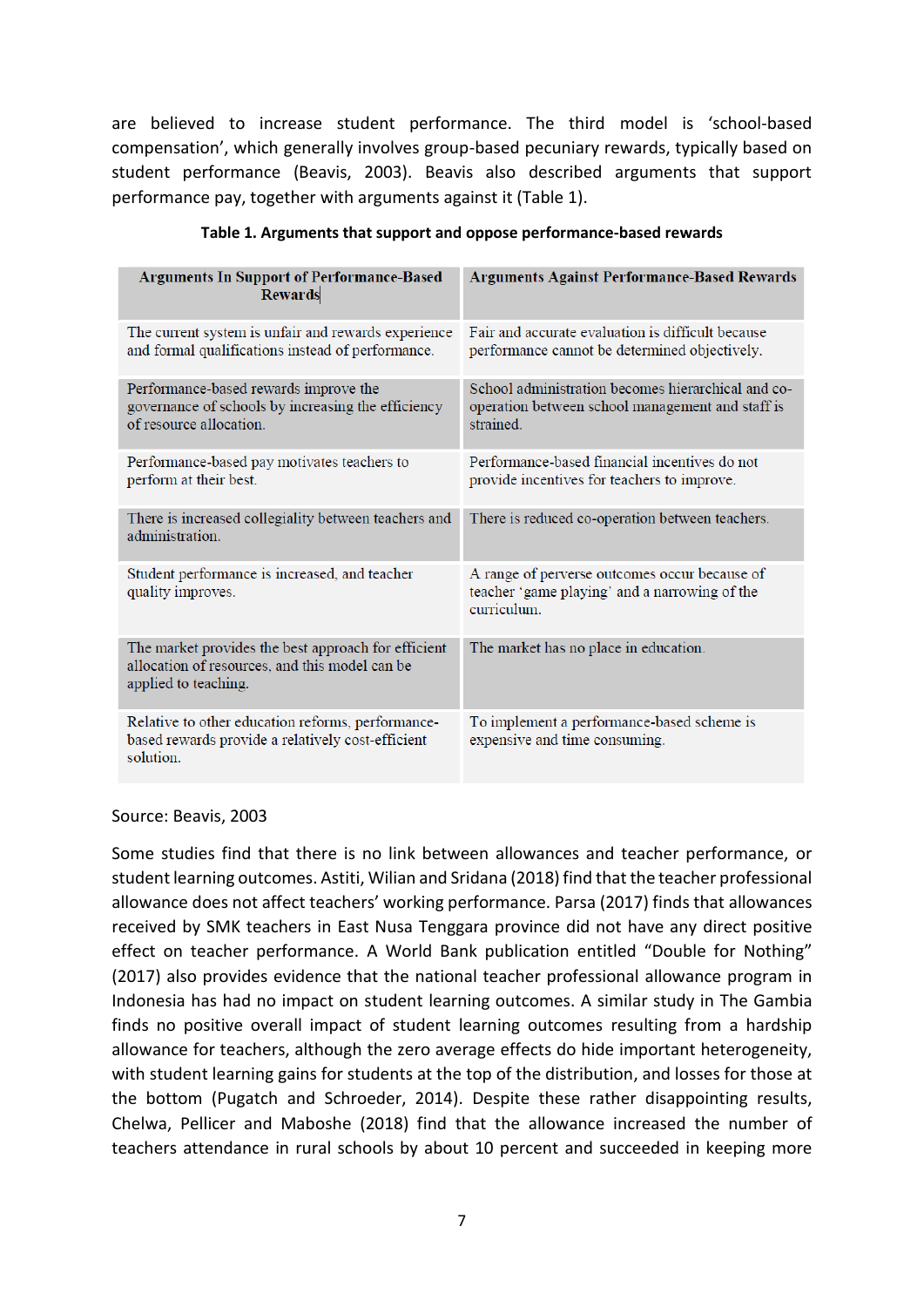teachers in their schools for the full academic year. <sup>3</sup> However, once again, there was no effect on student learning outcomes. Lastly, a recent World Bank publication concludes that there is a wide range of results from teacher incentive programs in terms of educational outcomes, with some interventions reporting significant effects and some reporting smaller or negligible effects. However, the design of the incentive scheme and the context in which it operates seem to play an important role in learning outcomes (Lee and Octavio, 2019).

The Program for International Student Assessment (PISA) 2009 report describes OECD countries that applied teacher performance-based pay schemes. The report suggests that, in countries where teachers' salaries are relatively small (15 percent of GDP per capita or less), performance pay does help improve learning outcomes, while in those countries that have higher salaries the scheme fails to have any effect (OECD, 2010). The findings from a case study in Andhara Pradesh, India, show that: (i) paying teachers extra if their students do well on tests is highly effective; (ii) individual incentives are more effective than group-based incentives; (iii) incentive bonuses in general work better than giving schools money for extra inputs that are unconditional on outcomes; (iv) not all teachers respond equally to incentivebased pay, with teachers on a higher base pay responding less well to the individual or groupbased incentives, while more experienced teachers also do not respond as well to incentives; and (v) performance-based pay schemes can help to attract better teachers into the profession (World Bank, 2010).

Following on from this, a crucial factor in successful teacher incentives is their accountability mechanism. For example, if attendance is one of the key indicators of formula for the teacher allowance, there is a need for a robust measure of accountability to check teacher, principal, and supervisor attendance'. It is not sufficient just to ensure that teachers simply come to school, but a mechanism is also needed to check that teachers are present in the classroom and deliver their lessons, or fulfill their supervision roles. In an intervention in India, researchers found that teacher incentives reduced teacher absenteeism and increased students' test scores, with the teachers' attendance monitored using CCTV (Duflo et al., 2012).

Teachers interviewed for this study also mentioned the fairness of the criteria used for the performance indicator calculations. Several studies that found positive effects for both individual and group-based incentives, report that the latter tend to have less effect.<sup>4</sup>

In Chile, the Ministry of Education implemented a regional teaching excellence award called the National System of School's Performance Assessment (SNED). SNED teaching excellence awards are determined by several criteria, including a school's student grade repetition and dropout rates, equity policies, new initiatives, integration of teachers and parents, and improved working conditions. However, student performance is the primary criteria (65 percent of the award decision). Within a given region, schools with similar student and schoollevel characteristics are divided into homogeneous groups and compete with each other in a rank-order tournament according to their average performance. This has been shown to

<sup>&</sup>lt;sup>3</sup> The study was conducted in rural areas, where teachers often leave school in the middle of an academic year to pursue their careers in urban areas. Teachers who received the incentives tended to stay in rural areas for the full academic year, half a year longer than their peers who do not receive the incentives.

<sup>4</sup> Cited in Lee and Octavio, 2019.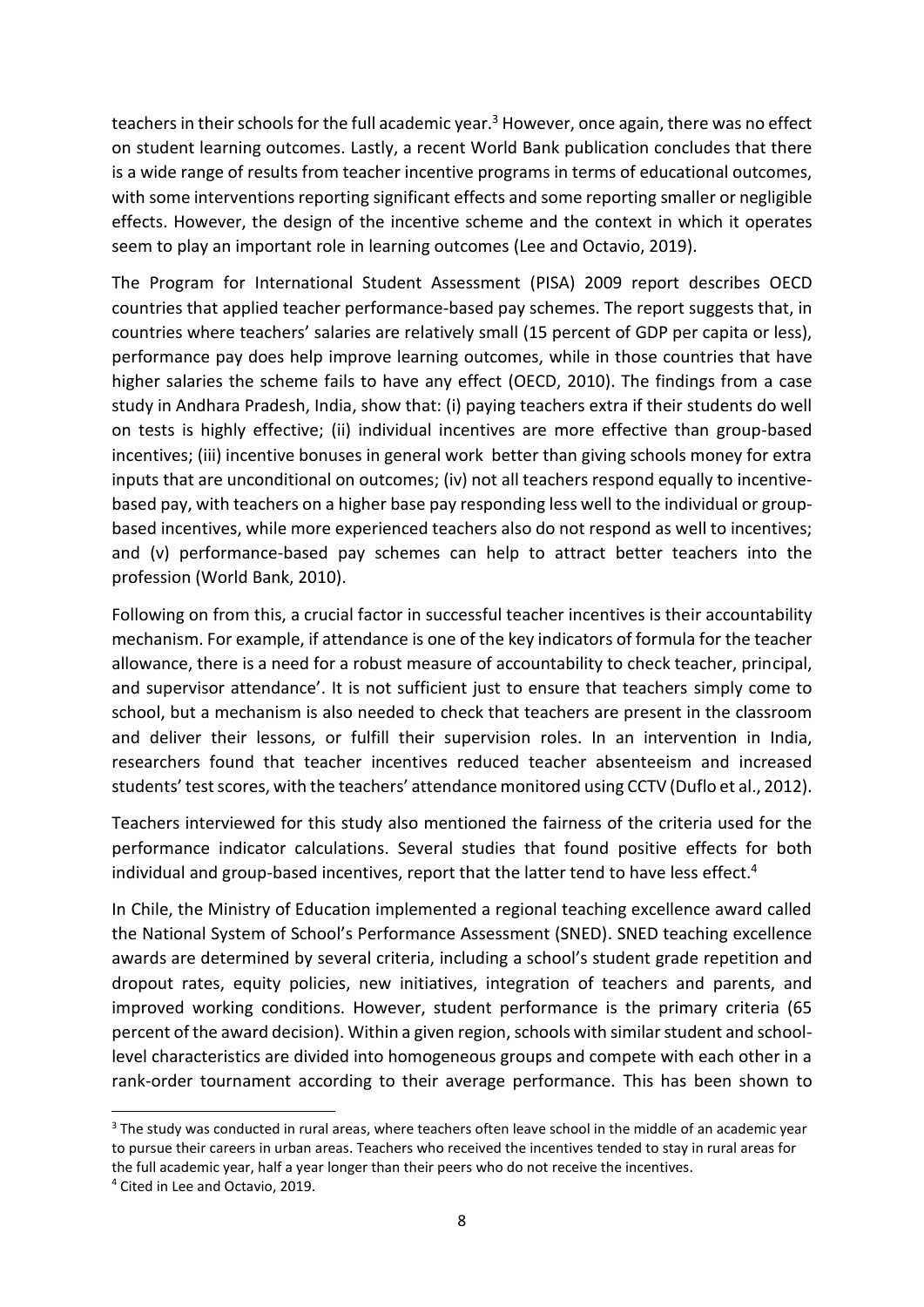improve the overall educational attainment and reading performance of the students (Alger, 2014). In the United Kingdom, through a performance-related pay (PRP) incentive scheme in the early 2000s, England and Wales also show similar results using a different set of formulae (Populus, 2013). The PRP system was found to be effective in increasing teacher effort and resulted in higher student learning outcomes. Teachers prefer to be paid based on their performance, measured by annual appraisal (43 percent) and student exam results (29 percent), as opposed to seniority or qualifications. The PRP encompasses four input-based standards related to teaching management and skills, and one standard relating to students' academic progress.

## <span id="page-8-0"></span>3. The Jakarta Teacher Incentive Program

The Government of DKI Jakarta promulgated Governor's Regulation No. 22/2017 on local performance allowances for teachers and educational staff, which was subsequently revised by Governor's Regulation No. 56/2018. The regulation states the variables, the mechanism and the calculation of the allowances. The objective of the performance allowance scheme is to improve performance, school discipline, welfare and service quality of civil servant teachers.

The recipients of the performance allowance are principals, vice-principals, teachers and supervisors in public schools, together with *penilik* (supervisors in non-formal education) and *pamong* (civil servant teachers in non-formal schools). The variables consist of presence and performance indicators. The composition of the allowance as provided in Table 2.

| <b>No</b> | <b>Allowance recipients</b>           | <b>Presence</b><br>(%) | Performance<br>(%) |
|-----------|---------------------------------------|------------------------|--------------------|
|           | Principals, vice-principals, teachers | 70                     | 30                 |
|           | Supervisor (formal and non-formal)    | 60                     | 40                 |
|           | Pamong (teacher in non-formal)        | 50                     | 50                 |

**Table 2. Percentage of presence and performance variables**

The presence variable is negative, meaning that when civil servants are absent for any reason, the incentive will be reduced depending on the reason (sick, on leave, or no reason) and the number of days absent. The level of reduction is between 1.0 and 2.5 percent, except if no reason is given, in which case the civil servant will incur a 5.0-percent cut.

The performance variables consist of individual variables and group variables. The details of the variables, including the proportion of each variable, depend on the type of job, i.e., principals are different from teachers, etc. As an example, teacher variables are shown in Table 3.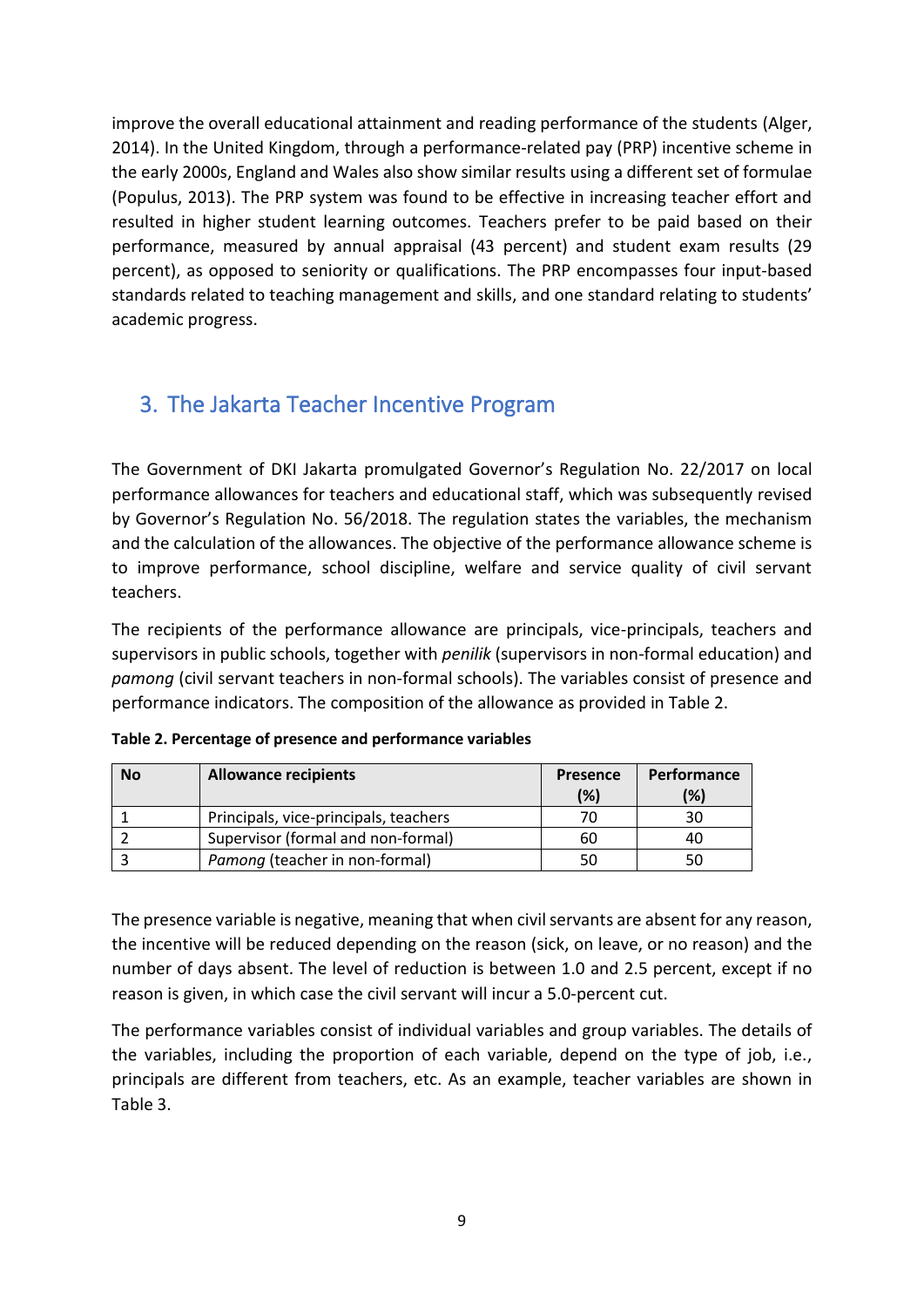| <b>No</b> | <b>Performance variables</b>                     | <b>Portion of total</b><br>performance<br>allocation (%) |
|-----------|--------------------------------------------------|----------------------------------------------------------|
|           | Teacher competency test                          | 30                                                       |
|           | Teacher performance assessment                   | 30                                                       |
| ς         | Average examination score                        | 10                                                       |
| 4         | Improved examination score                       | 10                                                       |
| 5         | School performance (academic/non-academic)       | 10                                                       |
| 6         | Reduction in student misbehavior (bullying, drug | 10                                                       |
|           | abuse, etc.)                                     |                                                          |
|           | Total                                            | 100                                                      |

**Table 3. The portion of performance variables for teachers** 

For each of the performance variables, there is an indicator and rules that enable a teacher to receive more or less depending on their performance on each variable. The total amount of 100 percent of the allowance varies depending on the level of civil servant (*golongan*). The level is usually determined by the number of years of experience, and education and performance assessments. The maximum amount that teachers can receive in the form of allowances are shown in Table 4.

**Table 4. Maximum allowance for teacher per civil servant level**

| <b>No</b> | Level (golongan) of civil servant | Amount (IDR) |
|-----------|-----------------------------------|--------------|
|           | $IV/d - IV/e$                     | 9,360,000    |
|           | $IV/a - IV/c$                     | 9,045,000    |
|           | $III/c - III/d$                   | 8,910,000    |
| 4         | $III/a - III/b$                   | 8,010,000    |
|           | $II/a - II/d$                     | 6,210,000    |

The amounts shown in Table 4 are lower than non-teacher/education staff rates, since principals and vice-principals can receive higher amounts than teachers, as shown in Table 5.

| Table 5. Maximum allowance for principals and vice-principals per level of education |  |  |  |
|--------------------------------------------------------------------------------------|--|--|--|
|--------------------------------------------------------------------------------------|--|--|--|

| <b>No</b> | Level of education | Principal (IDR) | Vice principal (IDR) |
|-----------|--------------------|-----------------|----------------------|
|           | TK. SLB            | 11,400,000      | 10,070,000           |
|           | SD                 | 12,000,000      | 10,545,000           |
|           | <b>SMP</b>         | 17,000,000      | 10,830,000           |
|           | SMA. SMK           | 19,000,000      | 11,922,500           |

Performance variables are characterized by individual variables such as the teacher competency test (UKG) and teacher/principal performance assessment (PKG), and group variables such as national examination scores, school achievement in selected competitions, and reductions in student misbehavior (student fights or bullying, etc.). For principals, the variables also include targeting for the scholarships for poor students' program (KJP) and the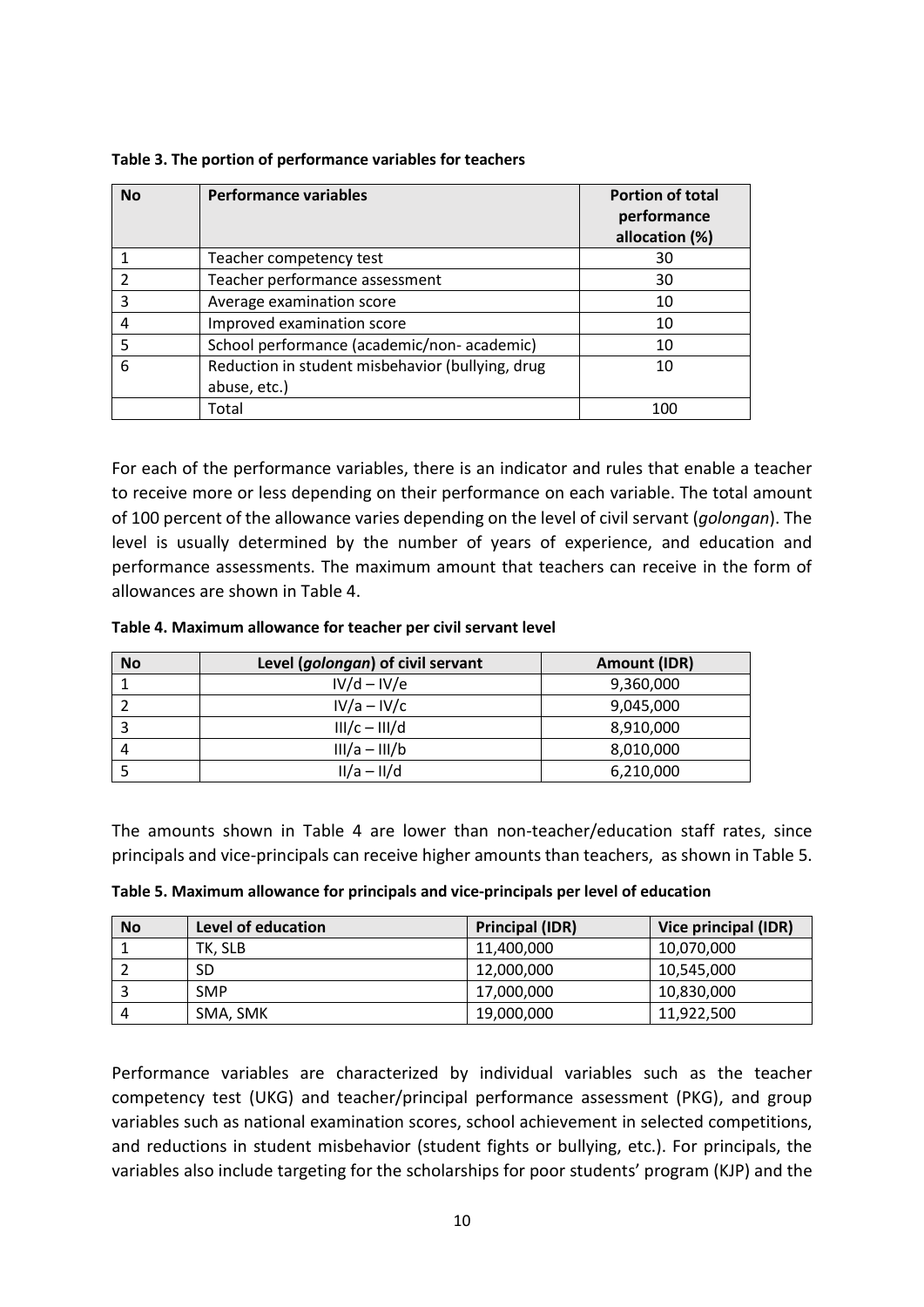school's collective score in the UKG. Data on UKG, PKG, and school examination scores are input into the system by the education office as it compiles data from outside sources (Ministry of Education and Culture, MoEC). Data on KJP targeting and student misbehavior are input by school supervisors.

| <b>No</b> | <b>Indicators</b>                                 | <b>Collection mechanism</b>             |
|-----------|---------------------------------------------------|-----------------------------------------|
|           | Teacher competency test (UKG)                     | Collected from national data system     |
|           | Teacher/principal performance<br>assessment (PKG) | Collected from national data system     |
| 3         | National examination scores                       | Collected from province data system     |
| 4         | School achievement in academic                    | School input on the teacher performance |
|           | competitions                                      | allowance data system                   |
| 5         | School achievement in non-                        | School input on the teacher performance |
|           | academic competitions                             | allowance data system                   |
| 6         | Student misbehavior                               | School supervisor input on the teacher  |
|           |                                                   | performance allowance data system       |
|           | KJP (scholarship for poor student                 | School supervisor input on the teacher  |
|           | program) targeting                                | performance allowance data system       |

**Table 6. Performance indicators and the collection mechanism**

## <span id="page-10-0"></span>**4.** Conclusions

- 1. Most teachers (86.7 percent), vice-principals (78.6 percent) and principals (100 percent) are aware of the performance incentive allowance policy. Although some of them do not know the details of the allowance formula, this is not an issue since they rely on school operators (designated person at the school for data entry) to input their data into the system.
- 2. Teachers on the whole view the incentive scheme positively (on a scale of one to five, the score is 4.43), since they perceive that it serves to increase school discipline, motivates them to improve competency, and supports a competitive spirit. However, some feel that the program have negative effect (on a scale of one to five, the score is 3.09). They perceive that the scheme has no effect on improving teamwork (3.42), there are gapsin the allowances received between teachers (3.29) and that incentives do not have effect on overall school performance (3.29 in scale 5).
- 3. There is no significant difference in the amount of the allowance received by teachers and principals. The main issue for teachers is the share between the attendance variable and the performance variables, which is currently 70:30. Most teachers attend school and, even when they are absent, the allowance deduction is very small. Given the higher proportion awarded to attendance in the formula, this results in no significant difference in the total amount of allowance received. Conversely, the variance in the performance variables is significant. However, given that the portion is relatively small (a total of 30 percent for all performance variables), it does not affect the total allowance received a great deal.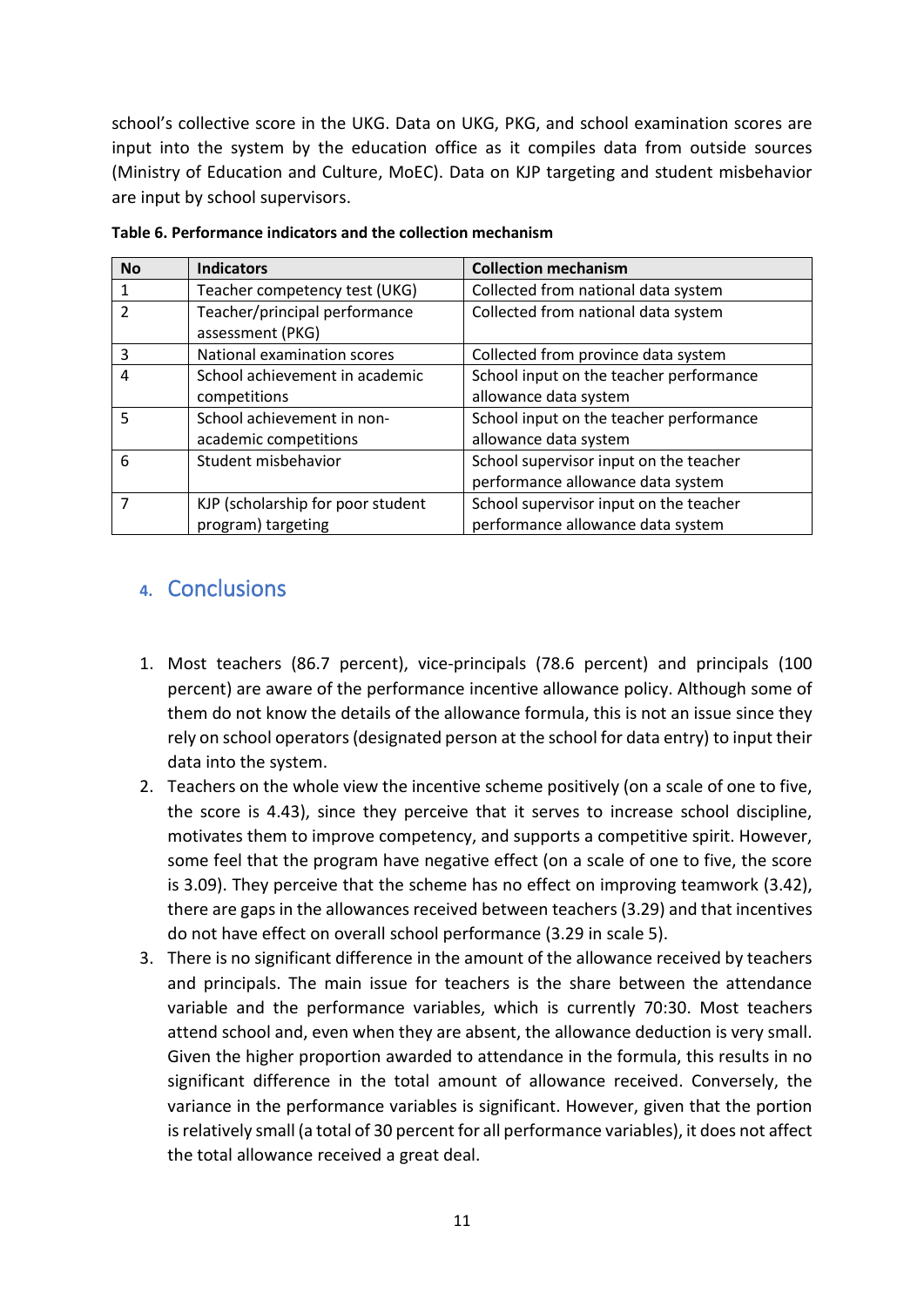4. Individual variables, for example, the teacher performance assessment (52.2 percent) and the teacher competency test (58.6 percent), seem to contribute more than the group variables in the performance portion, i.e., school achievement (36.8 percent) and increased exam scores (28.2 percent). This is in line with the findings from the case study in Andhara Pradesh, India, that shows that individual incentives are more effective than group-based incentives in improving teacher performance.

## <span id="page-11-0"></span>5. Recommendations

- 1. The performance allowance has achieved a high level of ownership and receives positive feedback from school members(teachers, principals, and vice-principals). The fact that some of school members did not know the details of the formula suggests that more detailed information needs be provided to allowance recipients. If the government wishes to continue with the program, then there are ways to adjust the scheme which could increase the likelihood that the scheme can meet the intended objectives.
- 2. The share of attendance versus performance variables needs to be revised. Giving a greater weight to performance in the allowance would possibly help to improve the impact on behavior change related to teacher performance.
- 3. The program needs to focus more on variables that have a direct link to the individual performance of school members and less on group variables in the performance portion. It does not mean that the group variables are not important, given that this is the first year of implementation of the program. However, the program needs to find group variables that have a more direct link to individual performance.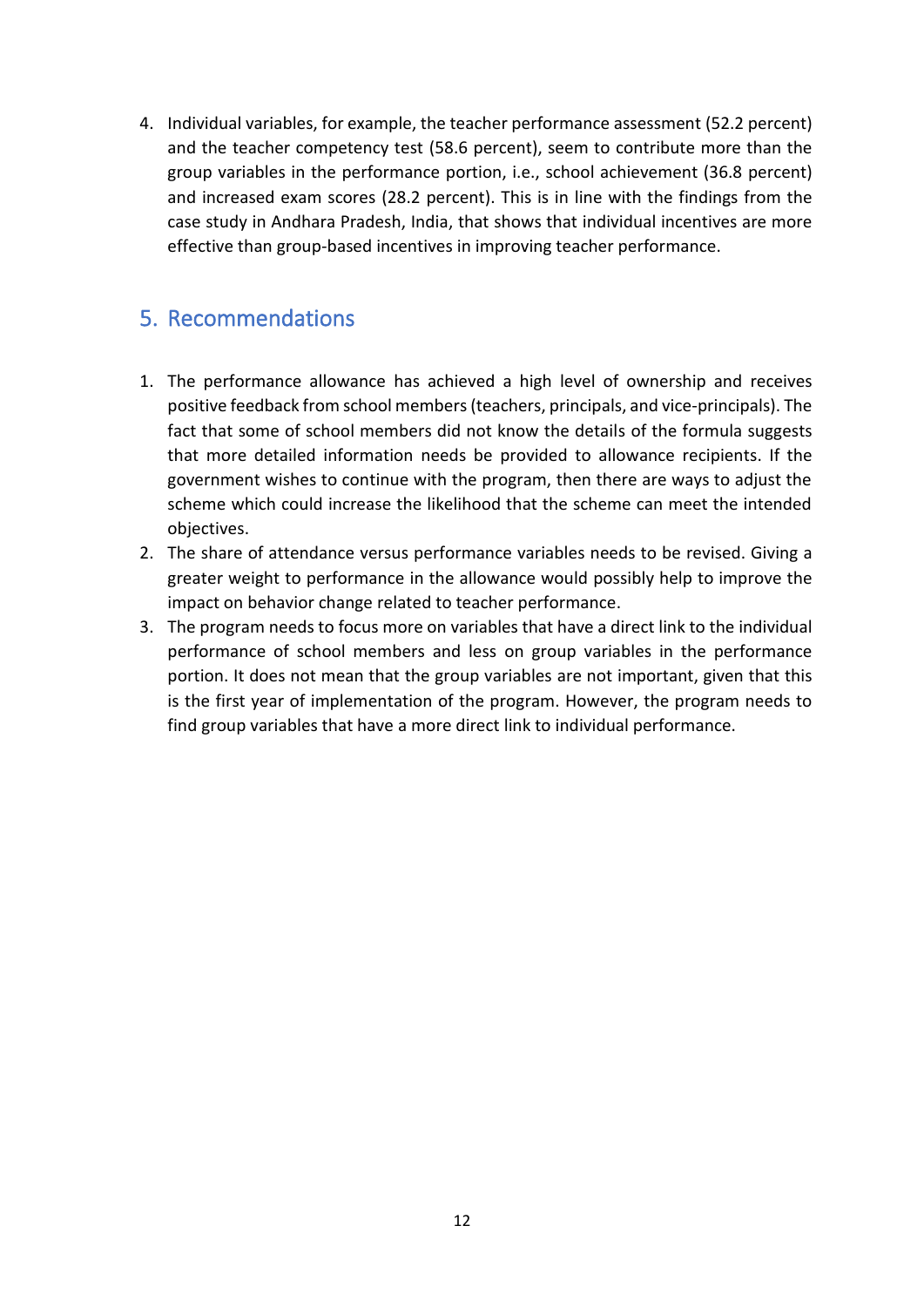## <span id="page-12-0"></span>6. Approach and Methodology

A survey was implemented in 2019 to assess the familiarity of the key stakeholders in DKI Jakarta with the performance incentive scheme and to identify potential behavior changes as a result of the scheme. Fieldwork included 90 schools across education levels, with respondents consisting of principals (15 respondents), vice-principals (15 respondents), supervisors (15 respondents) and teachers (45 respondents). For each level of education, consisting of elementary (SD), junior secondary (SMP), senior secondary (SMA), vocational senior secondary (SMK), and schools for children with disabilities (SLB), three principals, three vice-principals, and nine teachers were selected randomly for the survey. Stratification was based on school size, categorized into large, medium and small schools. The distribution of the sample is shown in Table 7.

|                           |              | <b>School size</b> |       |              |                   | <b>Respondents</b> |          |                   |              |
|---------------------------|--------------|--------------------|-------|--------------|-------------------|--------------------|----------|-------------------|--------------|
| <b>Education</b><br>Level | <b>Small</b> | <b>Medium</b>      | Large | <b>TOTAL</b> | <b>Principals</b> | Vic-<br>prin.      | Teachers | <b>Supervisor</b> | <b>TOTAL</b> |
| <b>SD</b>                 |              |                    |       | 3            |                   | 3                  | 9        |                   | 18           |
| <b>SMP</b>                |              |                    |       | 3            | 3                 | 3                  | 9        |                   | 18           |
| <b>SMA</b>                |              |                    |       | 3            | 3                 | 3                  | 9        |                   | 18           |
| <b>SMK</b>                |              |                    |       | 3            | 3                 | 3                  | 9        |                   | 18           |
| <b>SLB</b>                |              |                    |       | 3            | 3                 | 3                  | 9        |                   | 18           |
| Total                     |              |                    |       | 15           | 15                | 15                 | 45       | 15                | 90           |

#### **Table 7. Sample of the study**

The study evaluates the implementation of the teacher allowance program in 2018, the first year of program implementation.

## 5. Findings

#### <span id="page-12-1"></span>**1. Awareness of performance allowance policies**

Awareness among stakeholders is essential if the policy is to lead to its intended behavior changes. Without knowing the details of the program, how it works, and what the policy impact is supposed to be, those targeted by the program will behave as in a business-as-usual scenario. As such, principals and teachers who are unaware of the existence of the TKD program will not modify their efforts or teaching behavior, thus undermining the amount of incentive payments that they might ultimately have received.

*Were they aware of the policy?* Most teachers and vice-principals, and all principals, knew about the performance incentive allowance policy. The provincial education office (*Dinas Pendidikan DKI Jakarta*) seems to have been effective in disseminating the new policy to schools through a major information campaign. While its website was not effective in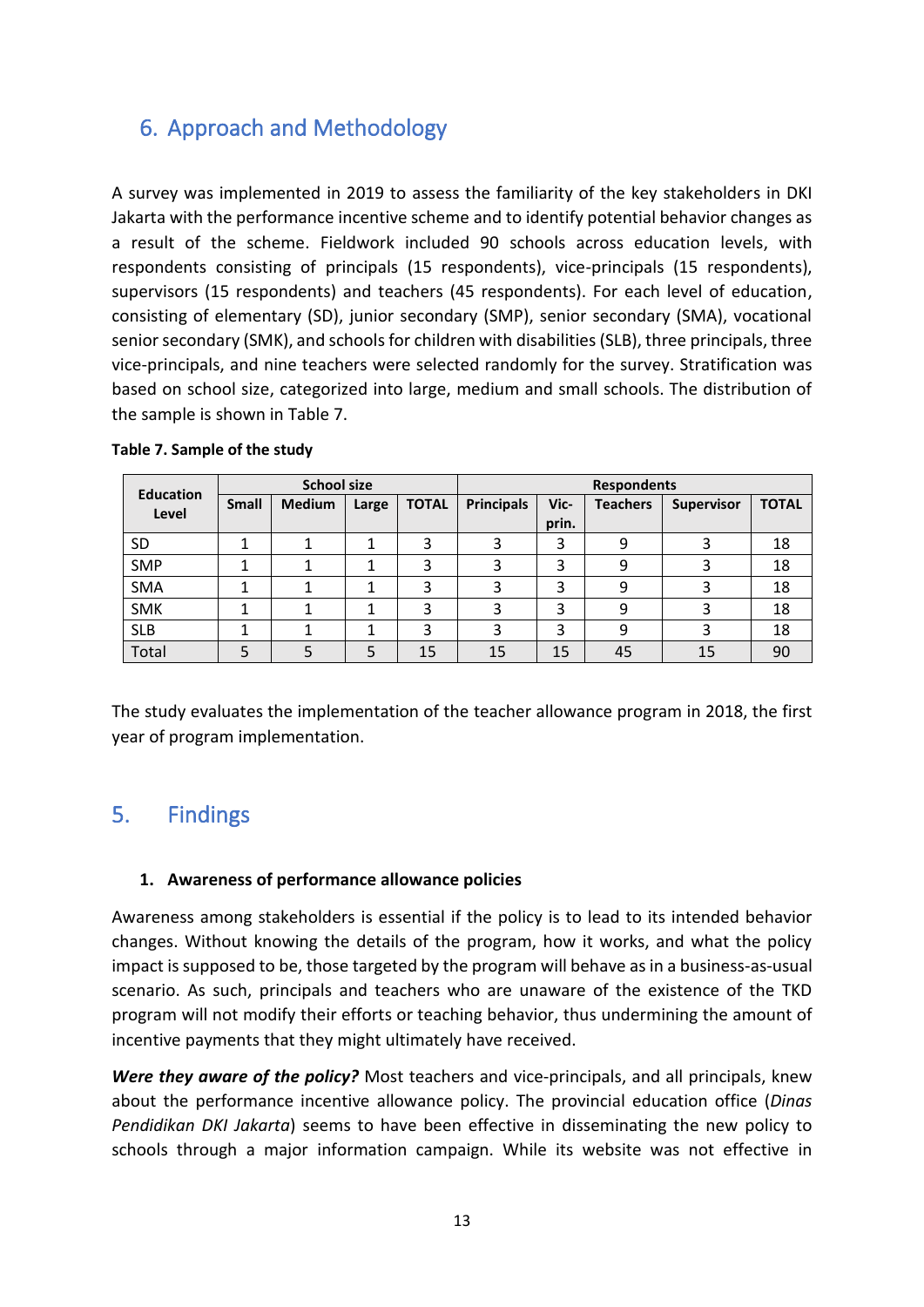informing stakeholders of the policy, the use of mass-media seems to have been more effective.



**Figure 1. Knowledge of allowance policy**





*Were they aware of the formula that generates the incentive?* To calculate the performance incentive allowance, a different formula it used for each type of recipient. The beneficiaries can learn more about the formula from DKI Governor Regulation No. 22/2017 and it is included in the application process. An allowance recipient reports all the necessary data in his/her application and can then calculate the allowance he/she should receive based on the information provided for each variable. An understanding of which formula is used and how the allowance is calculated are important to the effectiveness of the program.

The study found that only about 55 percent of teachers, 64 percent of vice-principals and 80 percent of principals knew how to calculate their respective allowances. For the remaining allowance recipients, it is likely that many simply allowed the school operators to help them input their applications.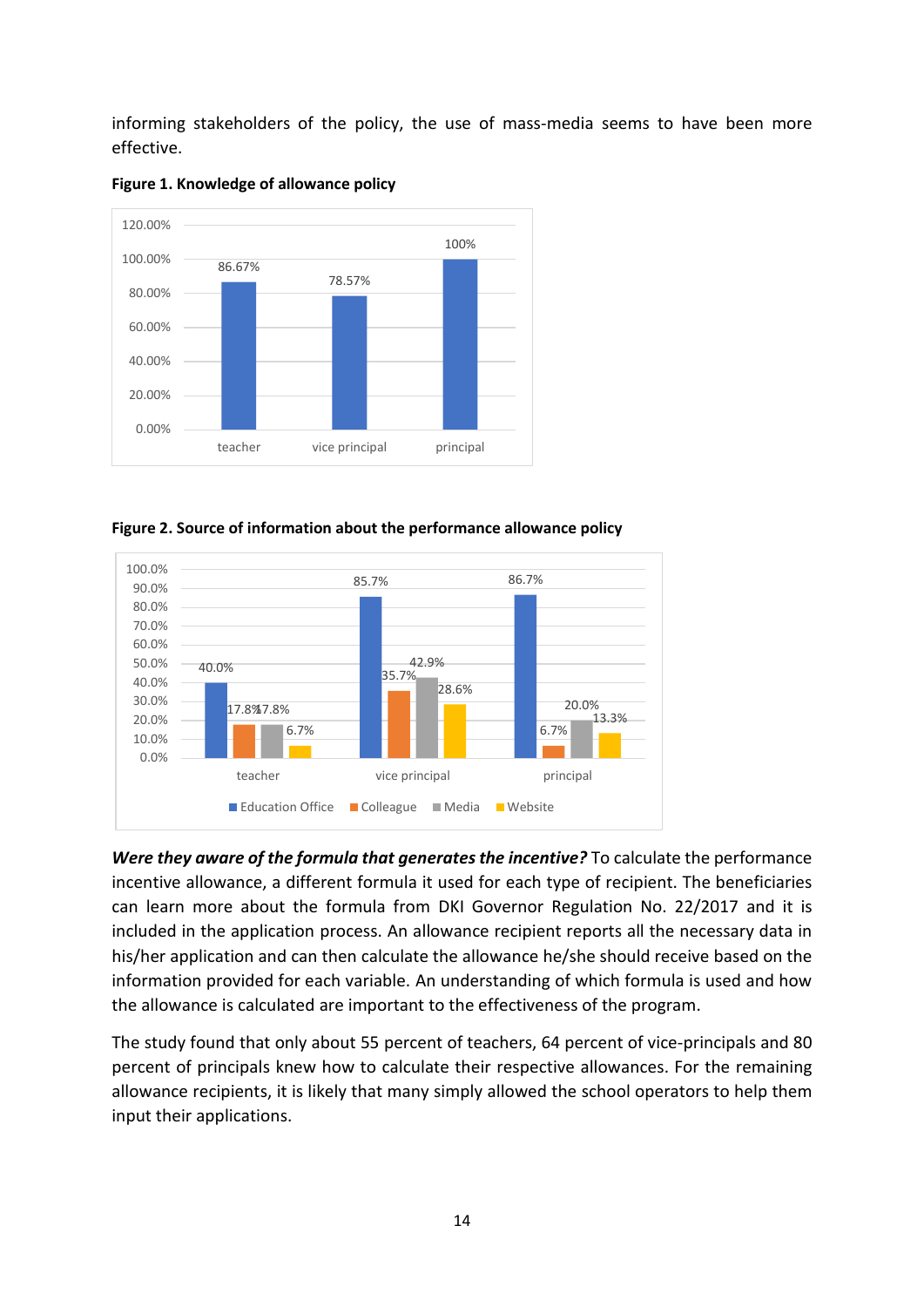**Figure 3. Knowledge of allowance formula**



Although many allowance recipients did not know how to calculate their allowance from the formula, they nonetheless seem to have had few difficulties in knowing the amount they should receive. This is because most allowance recipients receive help from school operators with the application process and the process also tells recipients the amount they could receive based on the information reported in the system, even if they do not know how to calculate it.

| <b>Difficulty in</b><br>calculating<br>variables |                | Not difficult (%) | Quite difficult (%) | Difficult (%) |
|--------------------------------------------------|----------------|-------------------|---------------------|---------------|
| Attendance                                       | Teacher        | 95.56             | 2.22                | 2.22          |
|                                                  | Vice-principal | 85.7              | 0.0                 | 14.3          |
|                                                  | Principal      | 93.3              | 6.7                 | 0.0           |
| Performance                                      | Teacher        | 88.89             | 4.44                | 6.67          |
|                                                  | Vice-principal | 85.7              | 7.1                 | 7.1           |
|                                                  | Principal      | 93.3              | 6.7                 | 0.0           |

#### **Table 8. Level of difficulty in calculating the variable**

*Can they provide the required information for the formula calculation?* To calculate the performance incentive allowance, teachers and other recipients need to input their details into the online system developed by DKI Jakarta Government. Some applications related to the allowance consist of e-absensi (to note attendance), e-kinerja (to input the performance variables), and e-tkdbkd.jakarta.go.id (for all variables). The study shows that most teachers and vice-principals, and all principals were familiar with the application process. However, about 10 percent of teachers and seven percent of vice-principals had problems using the application.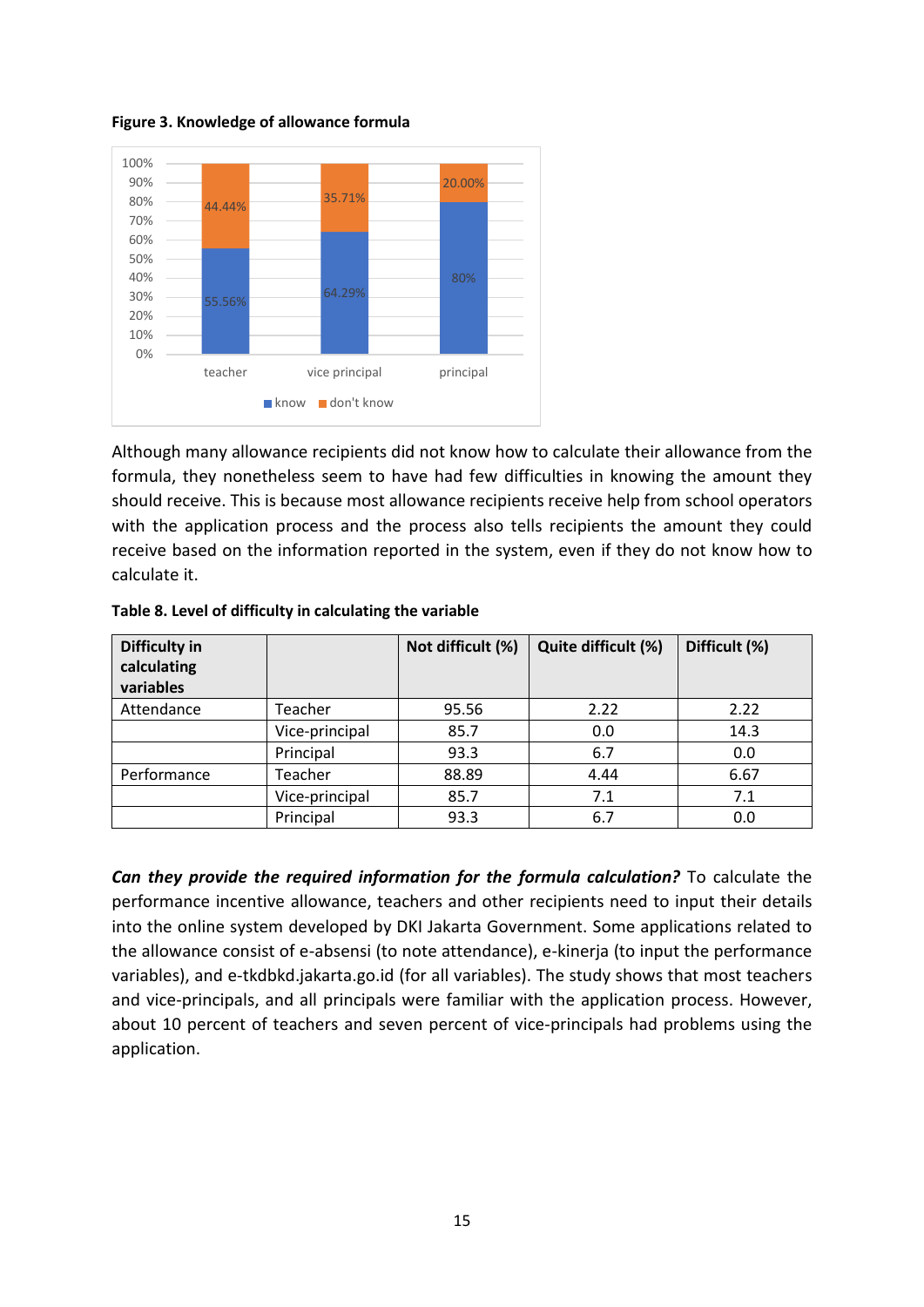| <b>No</b> | Level of difficulty | Teachers (%) | Vice-principals (%) | Principals (%) |
|-----------|---------------------|--------------|---------------------|----------------|
|           | Easy                | 88.89        | 92.86               | 100            |
|           | Quite difficult     | 2.22         |                     |                |
|           | <b>Difficult</b>    | 8.89         | 7.14                |                |

#### **Table 9. Difficulties in operating the application**

#### <span id="page-15-0"></span>**2. Perceptions regarding the formula**

*Adequacy, complexity and fairness*. Most teachers said that the number of variables was adequate, while only a few teachers said that the variable number was too small and a few thought additional variables should be included. Some teachersthought that the formula was rather complicated (22 percent) and needed to be fairer (22 percent).

|                   | Less $(\%)$    | Enough (%)      | More (%)        | Too much (%)    |
|-------------------|----------------|-----------------|-----------------|-----------------|
| Adequacy of the   | 8.89           | 86.67           | 2.22            | 2.22            |
| variables         |                |                 |                 |                 |
|                   | Simple (%)     | Quite           | Complicated (%) | <b>Very</b>     |
|                   |                | complicated (%) |                 | complicated (%) |
| Complexity of the | 71.11          | 22.22           | 4.44            | 2.22            |
| variables         |                |                 |                 |                 |
|                   | <b>Yes (%)</b> | No (%)          |                 |                 |
| Fairness of the   | 77.78          | 22.22           |                 |                 |
| variables         |                |                 |                 |                 |

**Table 10. Teacher perceptions regarding the formula**

*Perceptions of TKD*. The study asked respondents about their perceptions of the performance allowance program using a scale from one to five to express their opinion regarding the impact of the allowance. On the positive side, respondents felt that the allowance was very helpful in terms of their behavior, such as imposing better school discipline, improving teaching competency and increasing incomes. However, using the additional income to buy learning tools seemed to be the lowest priority.

This finding may signal how recipients respond to the formula's incentive. Since the largest portion of the incentive comes from attendance, improving their attendance is foremost in the minds of teachers. While supporting competitiveness and motivation to improve teacher competency comes next, if the main objective of the program is to improve teacher performance and student learning outcomes, then this will need to come first. Teachers need to be motivated to improve their competency and focus more on student learning outcomes, but the formula can only provide this incentive if the weight of this incentive is increased.

**Table 11. Perceptions regarding the allowance**

| <b>No</b> | Perceptions regarding the allowance | <b>Mean</b> | Std. Dev. |
|-----------|-------------------------------------|-------------|-----------|
|           | <b>Positive opinions</b>            |             |           |
|           | 1   Increases discipline            | 4.71        | 0.51      |
|           | 2   Motivates to improve competency | 4.62        | 0.53      |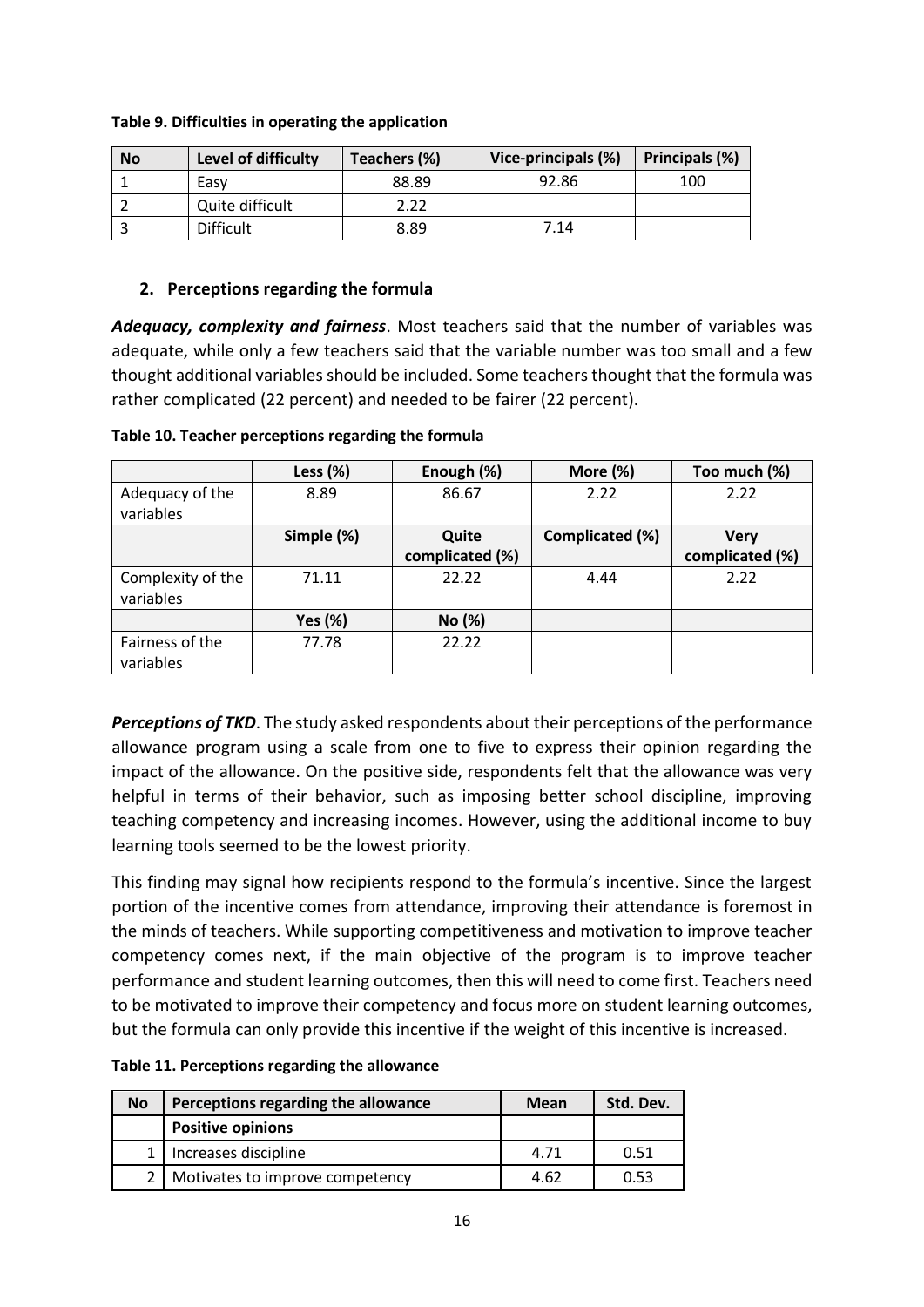| 3              | Supports competitive spirit                                            | 4.60 | 0.54 |
|----------------|------------------------------------------------------------------------|------|------|
| 4              | Encourages to do the best thing                                        | 4.51 | 0.63 |
| 5              | Improves income significantly                                          | 4.51 | 0.59 |
| 6              | Increases productivity                                                 | 4.47 | 0.59 |
| $\overline{7}$ | Motivates to work longer                                               | 4.38 | 0.68 |
| 8              | More focused on learning outcomes                                      | 4.33 | 0.64 |
| 9              | Increases teamwork                                                     | 4.24 | 0.71 |
| 10             | Use the money to buy learning tools                                    | 3.89 | 0.83 |
|                | Average                                                                | 4.43 |      |
|                | <b>Negative opinions</b>                                               |      |      |
| $\mathbf{1}$   | Teamwork is same as before                                             | 3.42 | 1.42 |
| 2              | High gap in allowances among teachers                                  | 3.36 | 1.61 |
| 3              | No significant impact on school performance                            | 3.29 | 1.50 |
| 4              | The allowance formula is not fair                                      | 3.18 | 1.47 |
| 5              | The allowance is not enough to achieve<br>behavior change              | 3.13 | 1.39 |
| 6              | Do not agree with the score used in the<br>formula                     | 3.13 | 1.56 |
| $\overline{7}$ | No relation between performance and<br>allowance                       | 3.07 | 1.64 |
| 8              | It is unfair as young teachers can receive<br>more than older teachers | 2.87 | 1.56 |
| 9              | The allowance payments are too high                                    | 2.76 | 1.48 |
| 10             | Increases unhealthy competition                                        | 2.69 | 1.77 |
|                | Average                                                                | 3.09 |      |

On the negative side, regarding the fairness of the formula, the impact on performance and the lack of progress in school timework, respondents seemed ambivalent, or had no strong opinions on these issues. Looking at the scores, it can be concluded that teachers felt that the allowance was ineffective in improving school teamwork, although the group variables were supposed to improve this aspect. Teachers also felt that the difference between the allowances that teachers received was too wide.

Looking at the averages, it can be said that teachers interpret the performance allowance more positively than negatively in regard to the effect on their behavior.

#### <span id="page-16-0"></span>**3. How are the allowances received?**

**What teachers actually receive**. Teachers and other school staff receive the allowance on the  $22<sup>nd</sup>/23<sup>rd</sup>$  of every month. No teacher received the maximum amount of the allowance, i.e., scored 100 points for each variable and in total. It is difficult to score 100 points on the teacher competency test and teacher performance assessment. Note too that only a few schools can win awards in academic or non-academic competitions. On average, teachers scored about 90 percent of the allowance, with a seven percent standard deviation.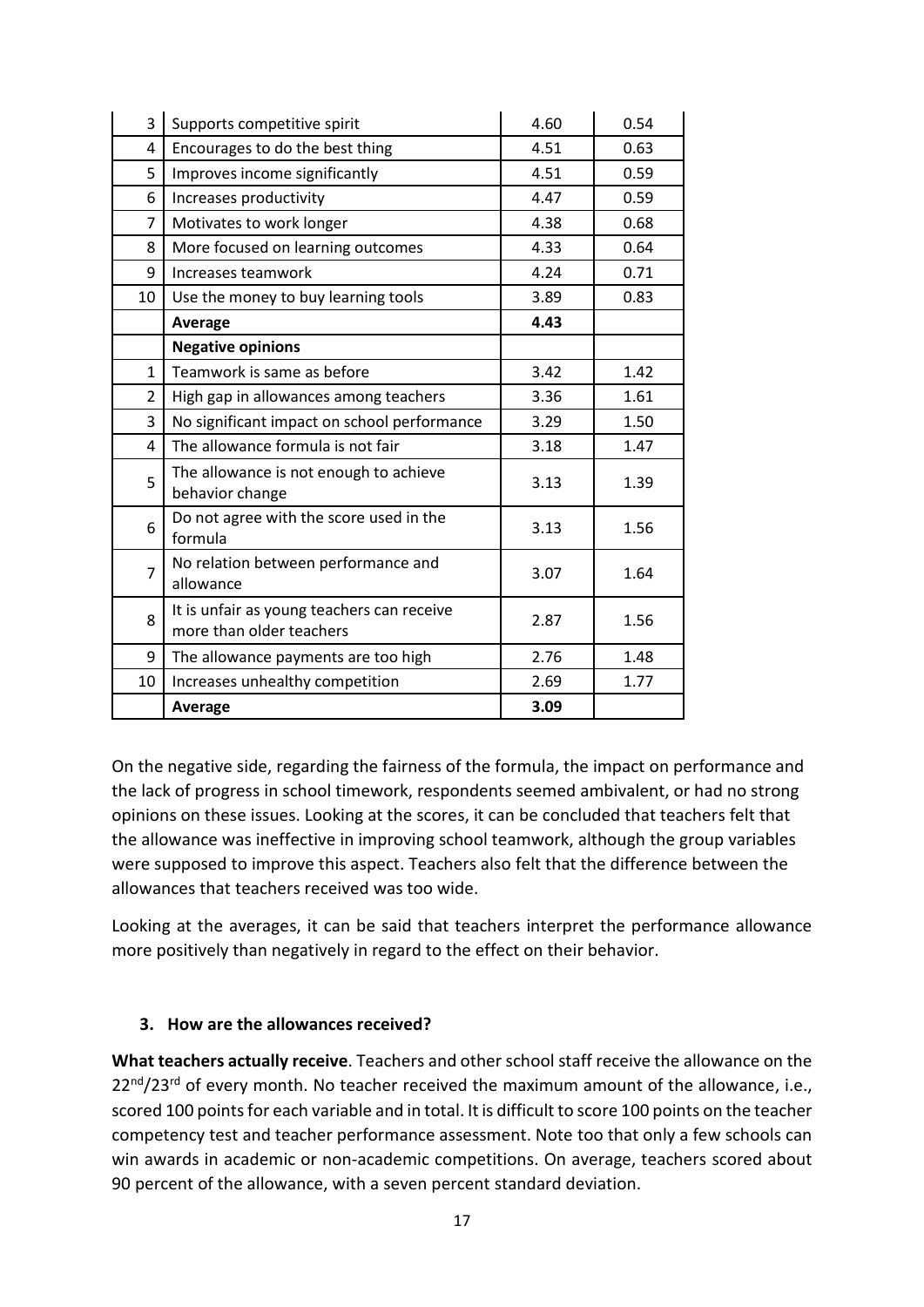| <b>No</b> | <b>Month</b>   | <b>Teachers</b> | <b>Principals</b> |
|-----------|----------------|-----------------|-------------------|
|           | November 2018  | 89.8 (7.52)     | 89.4(6.5)         |
|           | October 2018   | 90.4(7.62)      | 88.0(6.7)         |
|           | September 2018 | 89.9 (7.47)     | 89.9(6.4)         |

**Table 12. Percentage of allowance received and the standard deviation** 

The scatter plot in Figure 4 shows the link between performance allowance and teacher quality. We approach teacher quality with school size, assuming that the higher the school size (and thus more teachers), the higher the quality of teachers. The figure shows that most teachers received the same allowance. It also shows that the linear regression line (Fitted values) is almost inelastic (flat), indicating that the difference in quality does not correlate with allowances.



**Figure 4. Scatter plot of teacher allowance received and number of teachers**

It seems that the difference in allowances received by school staff are relatively modest compared with their total compensation package additional money they receive. The difference between a member of staff who invests significant effort in order to receive a larger allowance, and one who does nothing or continues as normal, is about 10 percent of the allowance. When other compensation elements are factored in (basic salary, TPG, TKD), the variance between the top and bottom performers in terms of incentive is only about 3 percent of a teacher's total compensation. In terms of the capacity of the incentive system to bring about significant behavior change, this difference is simply not large enough.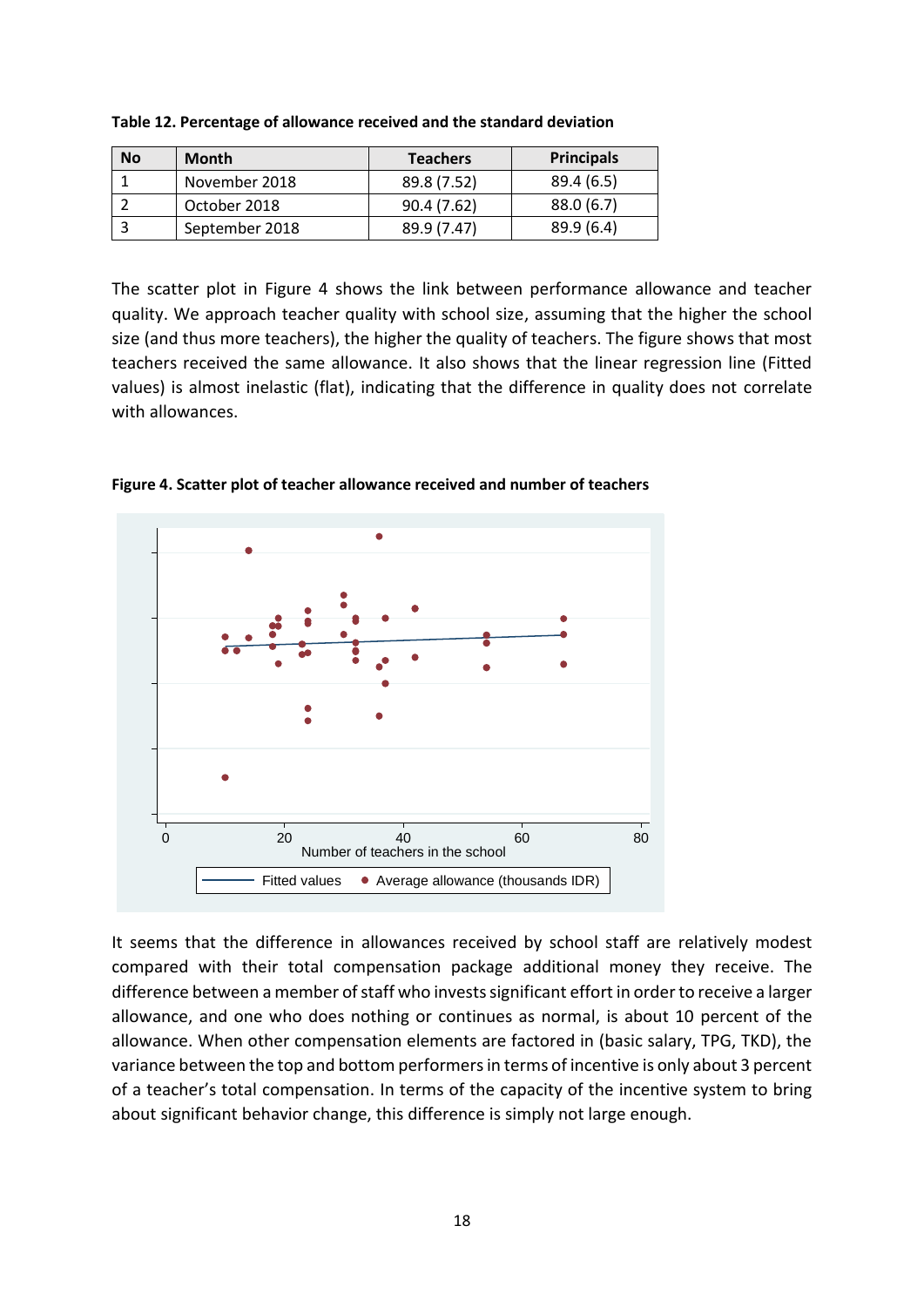#### **The variation of allowance variables**

These findings show that the variations in allowance received are not large. The gap between the amount received by teachers with low scores and the maximum allowance for scores of 100 points among teachers are not very important<sup>5</sup>. The follow-up question then becomes: is the variation linked to the share of the variables, or the type of variables?

As described before, two components contribute to the allowance: presence variables and performance variables. Presence contributes 70 percent, while performance contributes only 30 percent. Presence is measured using negative variables, which means that being absent for any reason will result in a reduction in the allowance received by a certain percentage. Performance variables consist of both positive and negative indicators.

#### **Share of attendance variables**

Most respondents, including teachers, principals, and vice-principals in the study, receive 100 percent of the attendance allocation, as they are not absent for any reason. When a member of staff is absent, his/her allowance is reduced accordingly. The data show that the deductions are not significant, at around only 3 percent, or about IDR 180,000, of the maximum allowance of IDR 6,000,000. However, the fact that only a small number of teachers, principals and vice-principals are absent shows that they almost always attend school.<sup>6</sup> Since the portion of attendance in the total allowance is 70 percent, the dynamic of this variable has a stronger influence on the dynamic of the total allowance. It appears that the low variance in the allowance is because of the low variance in teacher attendance.





<sup>&</sup>lt;sup>5</sup> Comparison is made between the actual allowance received by the teachers (findings) and the ideal range determined by the regulation, which should be between IDR 6,210,000 to IDR 11,922,500.

<sup>&</sup>lt;sup>6</sup> Most public schools in DKI Jakarta use finger print mechanisms to report presence.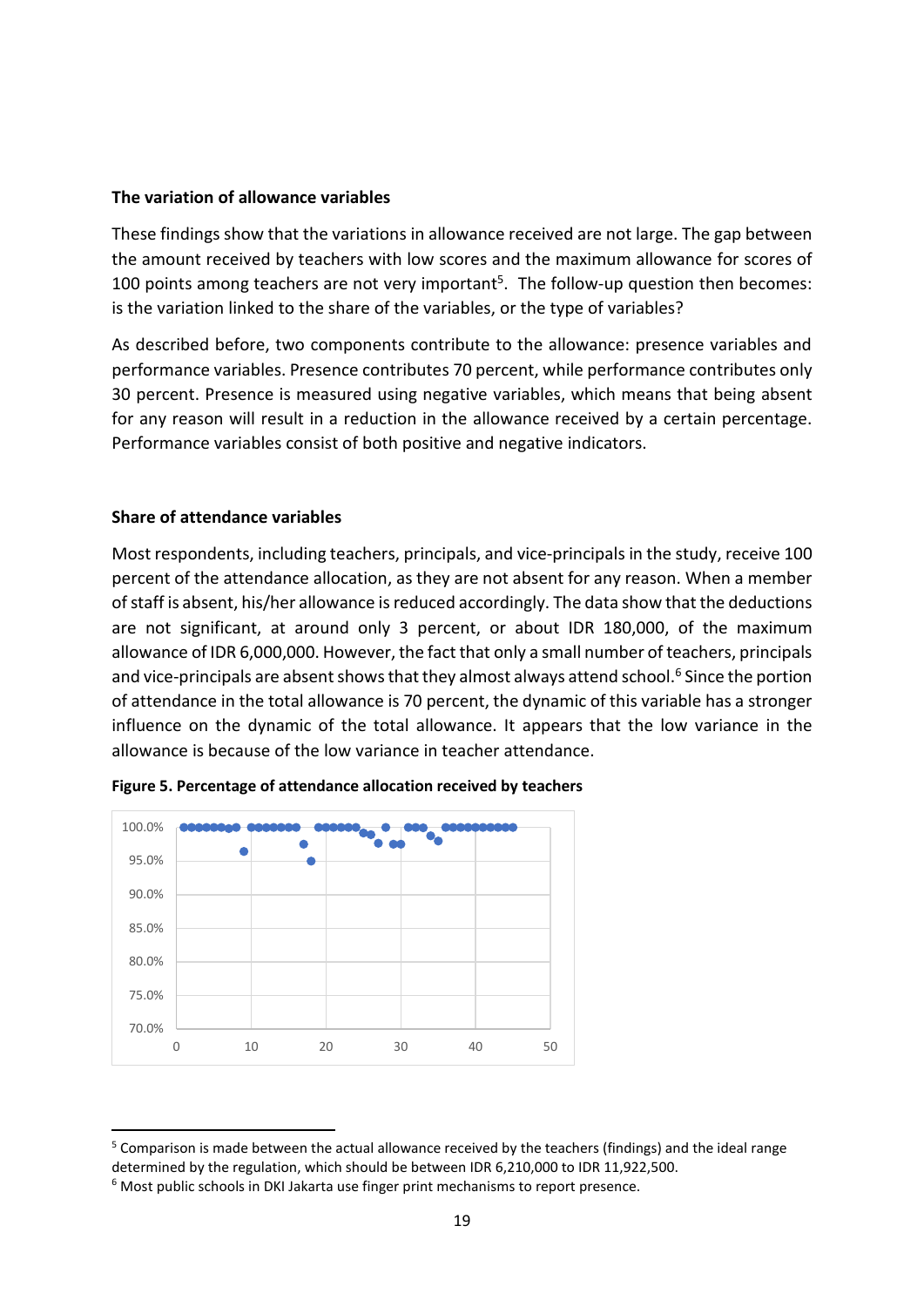The standard deviation is almost zero (1.14 percent), which means that most teachers are strongly skewed toward the average, which also means almost full percentage attendance allocation, as there is no significant variation in teacher attendance. As seen in Figure 5, most teachers attend schools and hence receive 100 percent of their allowance for the attendance component of the incentive.



**Figure 6. Percentage of attendance allocation received by principals**

Similarly, the standard deviation for the attendance allocation for principals is 0.85 percent. Such a small standard deviation means that the variation of the data for principals is also not significant.





The standard deviation is 2.47 percent for vice-principals, which is likewise modest and means that the variation of the percentage attendance allocation for vice-principals is also not too significant.

#### **Share of performance allocation**

The study found that the allowances received by teachers and principals mostly comprise the individual variables. For teachers overall, most teachers received part of their allowance for their performance against the variables for the teacher competency test (60 percent of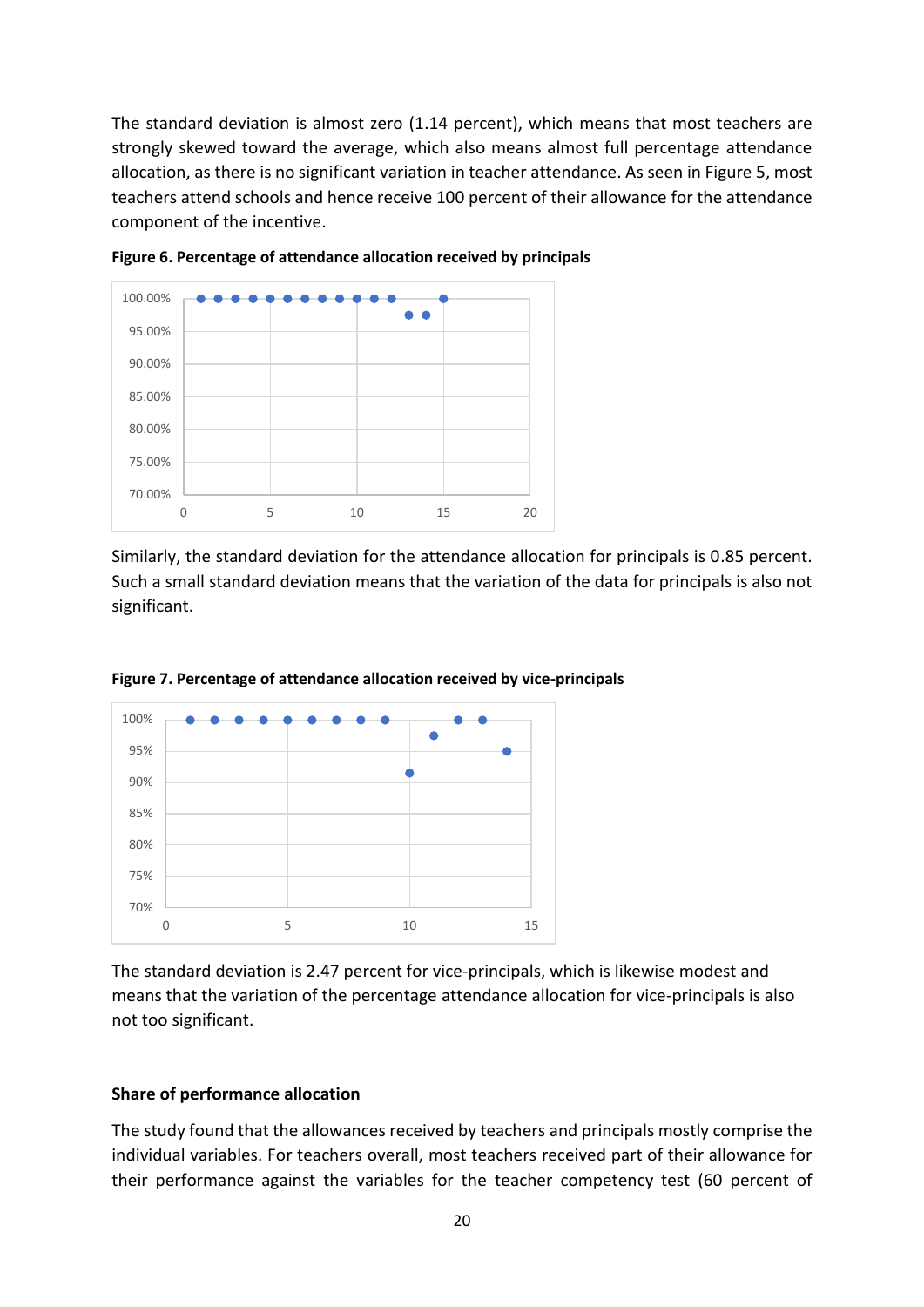teachers) and the teacher performance assessment (50 percent), while for principals, beside both of these variables, the KJP targeting also contributes significantly to their allowance.

| <b>No</b> | <b>Indicators</b>                 | <b>Collection Mechanism</b>             |
|-----------|-----------------------------------|-----------------------------------------|
|           | Teacher competency test (UKG)     | Collected from national data system     |
| 2         | Teacher/principal performance     | Collected from national data system     |
|           | assessment (PKG)                  |                                         |
| 3         | National examination score        | Collected from province data system     |
| 4         | School achievement on academic    | School input on the teacher performance |
|           | competition                       | allowance data system                   |
| 5         | School achievement on non-        | School input on the teacher performance |
|           | academic competition              | allowance data system                   |
| 6         | Reduction in student misbehavior  | School supervisor input on the teacher  |
|           |                                   | performance allowance data system       |
|           | KJP (scholarship for poor student | School supervisor input on the teacher  |
|           | program) targeting                | performance allowance data system       |

**Table 13. Performance indicators and the data-collection mechanism<sup>7</sup>**

Among the performance variables, some contribute more than others to the allowance received. For teachers, it seems that the teacher competency test and the teacher performance assessment contribute most to the allowance (totaling about 60 percent of the total allowance). While for principals, the principal performance assessment and whether the scholarships for poor student program (KJP) is well targeted are major contributors to their allowances.



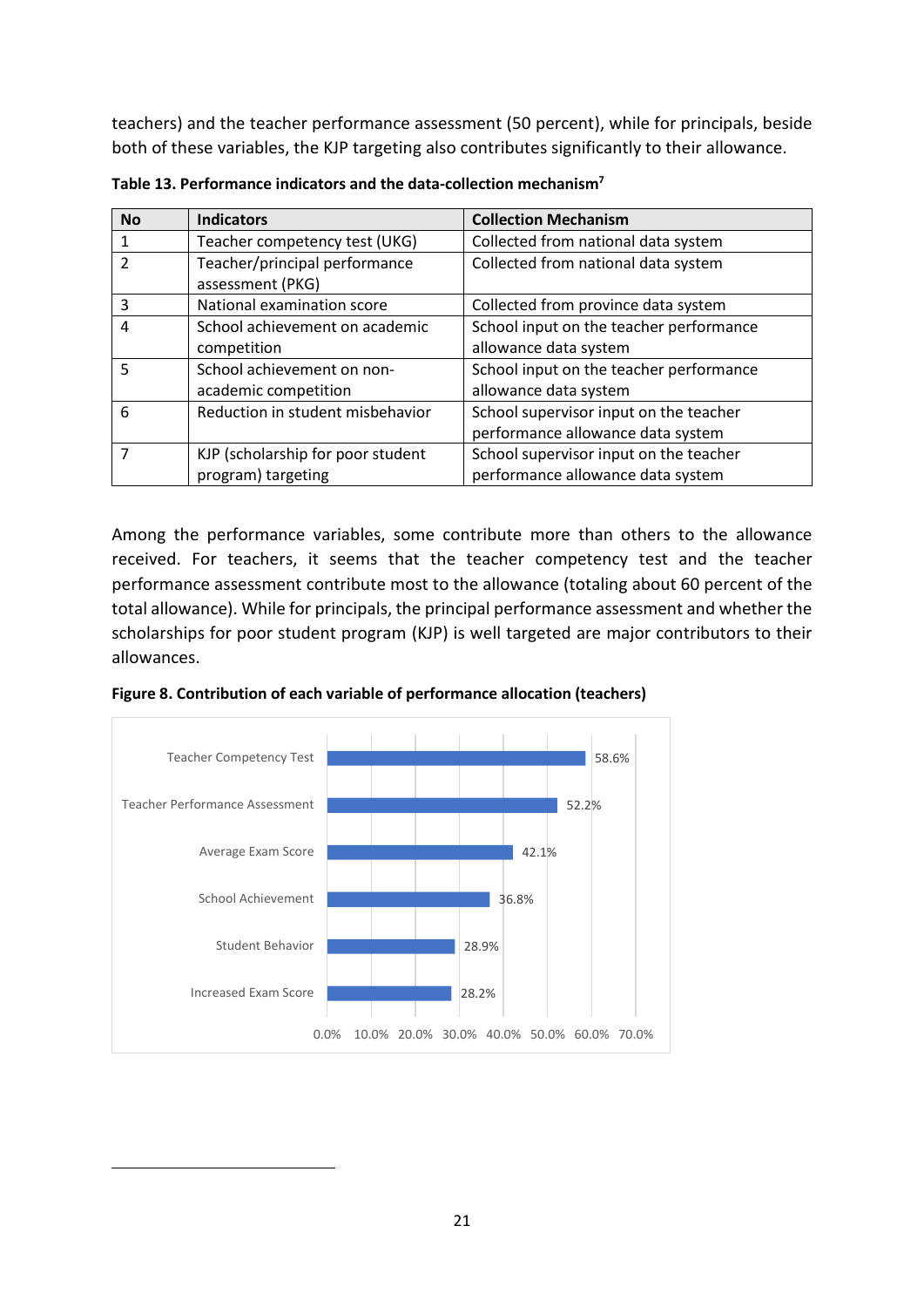

#### **Figure 9. Contribution of each variable of performance allocation (principals)**

These data show that the gap between the maximum score and the real score is relatively wide. The differences in scores that lead to different allowances are also significant. However, given that the performance portion of the total allowance is only 30 percent, these significant differences impact the total allowance proportionately less. This is why the dynamics in the performance variables do not contribute sufficiently toward the total allowance.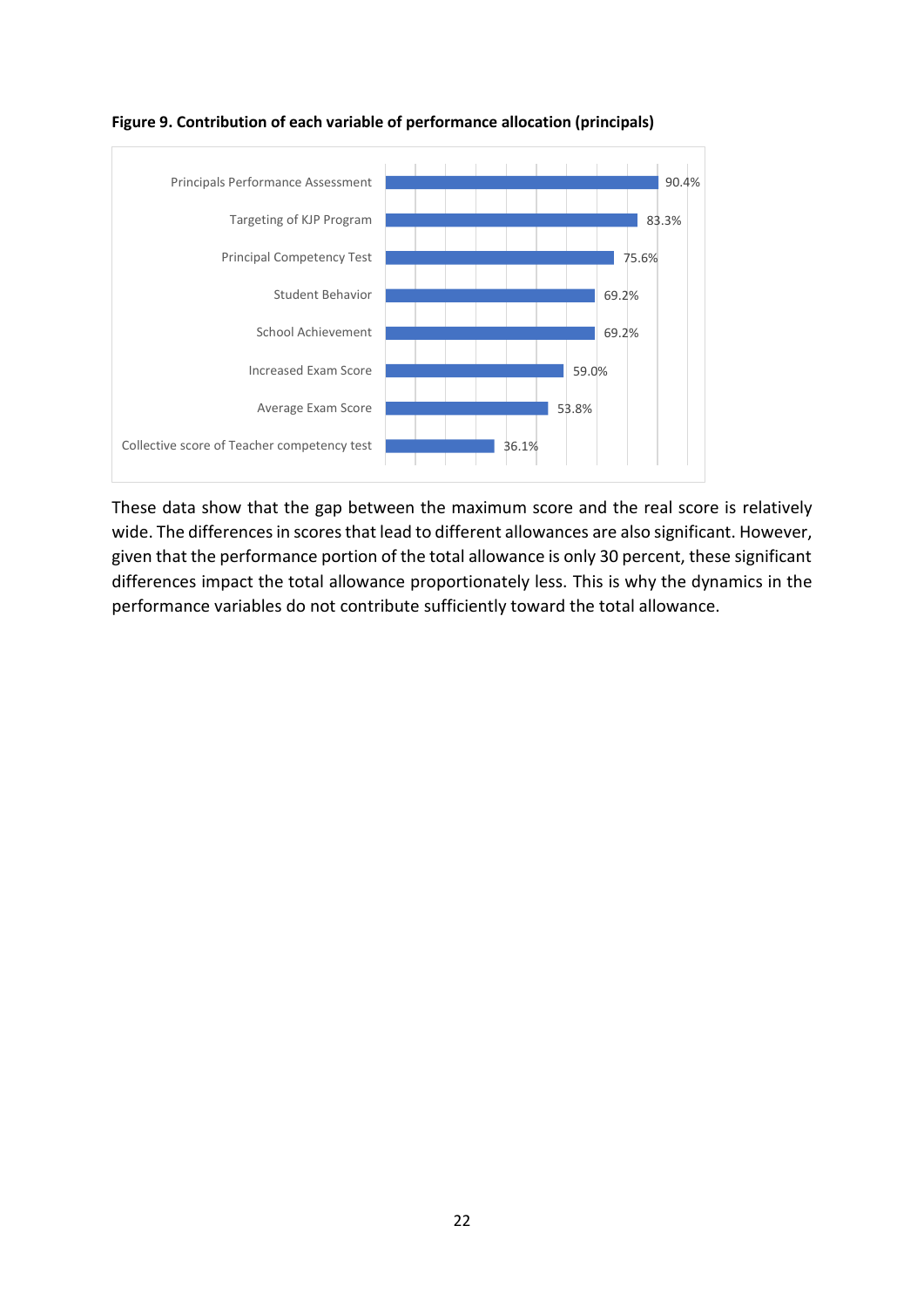#### **Box 2: Improving the formula of the teacher performance allowance: What should it look like?**

The team managed to obtain anonymized population data of teachers receiving the TKD allowance between March and December 2017. Using this dataset, we tried to measure the extent of the causal impact of each component on the allowance amount received by program recipients. Below is a summary of the statistics of the components factoring in the TKD of teachers in November 2017.

|                               | <b>Mean</b> | Std. Dev. | Min | <b>Max</b> |
|-------------------------------|-------------|-----------|-----|------------|
| Attendance                    | 98.80       | 4.18      | 11  | 100        |
| Teacher Competency Test (UKG) | 10.54       | 8.70      |     | 60         |
| Teacher Assessment (PKG)      | 20.99       | 6.09      |     | 40         |
| National Exam                 | 5.11        | 3.89      |     | 20         |
| National Exam - Increment     | 3.65        | 3.75      |     | 30         |
| Non-academic Achievement      | 6.21        | 4.85      |     | 15         |
| <b>Student behavior</b>       | 9.49        | 2.19      |     | 10         |

#### **Table A. Summary statistics of TKD components for Teachers, November 2017**

Data from 23,495 teachers in DKI show that they would receive an average of IDR 8,768,129 as their nominal allowance baseline, i.e., this is the maximum amount they would receive if they were to get full marks on both the attendance and performance components. Using the above information, a simple simulation was conducted to see the variation in allowances received by three hypothetical teachers: Teacher A with an average score for all components as described in Table A, Teacher B with a similar attendance level, but performing 10 percent less than Teacher A, and Teacher C who has 10 percent lower attendance compared with both teachers, but performing similarly to Teacher A. The allowance outcomes are shown in Table B.

#### **Table B. Simulation of TKD allowance in DKI Jakarta**

|                                                              | <b>Teacher A</b> | <b>Teacher B</b> | <b>Teacher C</b> |
|--------------------------------------------------------------|------------------|------------------|------------------|
| a. Attendance                                                | 98.80            | 98.80            | 88.92            |
| b. Teacher Competency Test (UKG)                             | 10.54            | 9.49             | 10.54            |
| c. Teacher Assessment (PKG)                                  | 20.99            | 18.89            | 20.99            |
| d. National Exam                                             | 5.11             | 4.60             | 5.11             |
| e. National Exam - Increment                                 | 3.65             | 3.29             | 3.65             |
| Non-academic Achievement                                     | 6.21             | 5.59             | 6.21             |
| Bullying, student brawling, etc.<br>g.                       | 9.49             | 8.54             | 9.49             |
| h. Share of Attendance $(70\% \times a)$                     | 69.16            | 69.16            | 62.24            |
| Allowance portion of attendance                              | 6,063,971        | 6,063,971        | 5,457,573        |
| Share of Performance $(30\% \times (b + c + d + e + f + q))$ | 16.80            | 15.12            | 16.80            |
| Allowance portion of performance                             | 1,473,195.69     | 1,325,876.12     | 1,473,195.69     |
| Total Allowance Received (h + i)                             | 7,537,166        | 7,389,847        | 6,930,769        |
| Proportion to the current scheme                             | 100%             | 98%              | 92%              |

teacher performance, in the hope of improving student learning outcomes. Based on the simulation above, we see that although Teacher A performs 10 percent better than Teacher B (based on the six factors of performance), the allowance received by Teacher B is only two percent smaller than the amount received by Teacher A. However, due to having a 10 percent lower attendance rate, Teacher C receives an allowance which is eight percent lower. This simulation highlights how the current formula failed to provide sufficient incentives for teachers to improve their performance. Since attendance matters more, teachers will receive a relatively full amount of their allowances as long as they have full marks for their attendance. From Table A we can also see that the variation in teacher attendance is relatively small, signaling low absenteeism rates of civil servant teachers in DKI Jakarta. That said, it is time for DKI Jakarta to think about putting greater weight on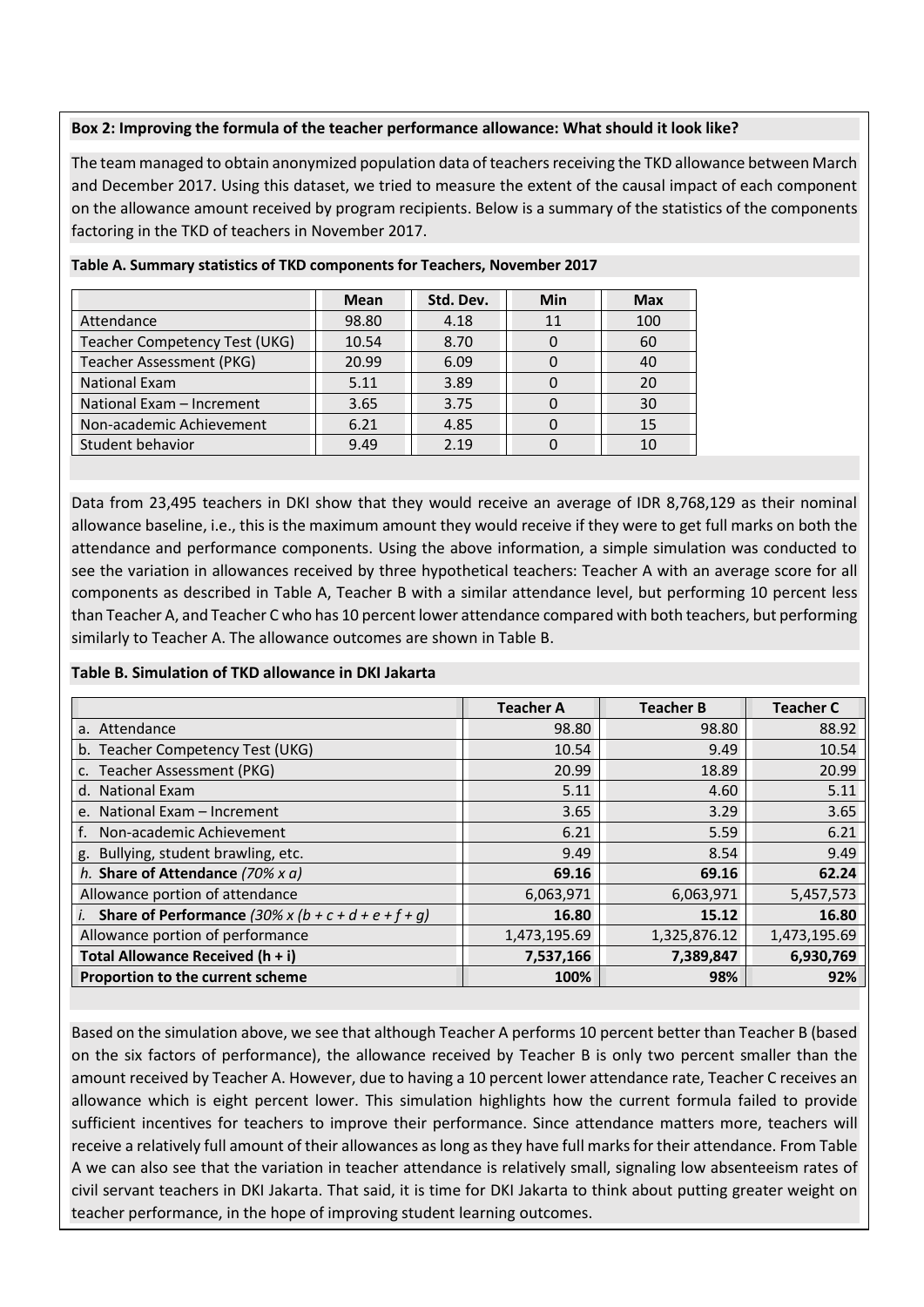#### <span id="page-23-0"></span>**4. Do teachers self-report improvements in performance?**

Do teachers feel that the allowance amount they receive affects their performance? Respondents of the study were asked to evaluate their perceptions of the program and its relationship to their performance improvement. The responses were recorded as a binary value: YES, if they thought their performance had improved since they received the TKD allowance, or NO, if they thought there was no performance improvement because of the program.

The exercise below shows that, based on the sample data collected in the study, there is no link between the size of allowance and teacher performance. The only variable that shows a statistically significant value is the gender variable. Male teachers have a higher probability of reporting performance improvement than their female colleagues. Other factors, such as a teacher's educational background or their level as a civil servant, as well as the size of schools, proxied using the number of teachers, showed insignificant values. Note that teacher performance here is the perception of the teacher himself/herself of their performance.

| <b>Variables</b>              | Coef.      |
|-------------------------------|------------|
| Allowance amount              | 0.009      |
| Number of teachers in schools | $-0.002$   |
| Gender (1=male, 0=female)     | $0.449***$ |
| <b>Education background</b>   | $-0.091$   |
| Age                           | 0.178      |
| Age (square)                  | $-0.002$   |
| Teaching experience           | $-0.019$   |
| Civil servant level           | 0.094      |

#### **Table 9. Variables influence on teacher performance**

Y=teacher performance assessment: 1= improve, 0 = not improve.

\*\*\*Sig. at 0.001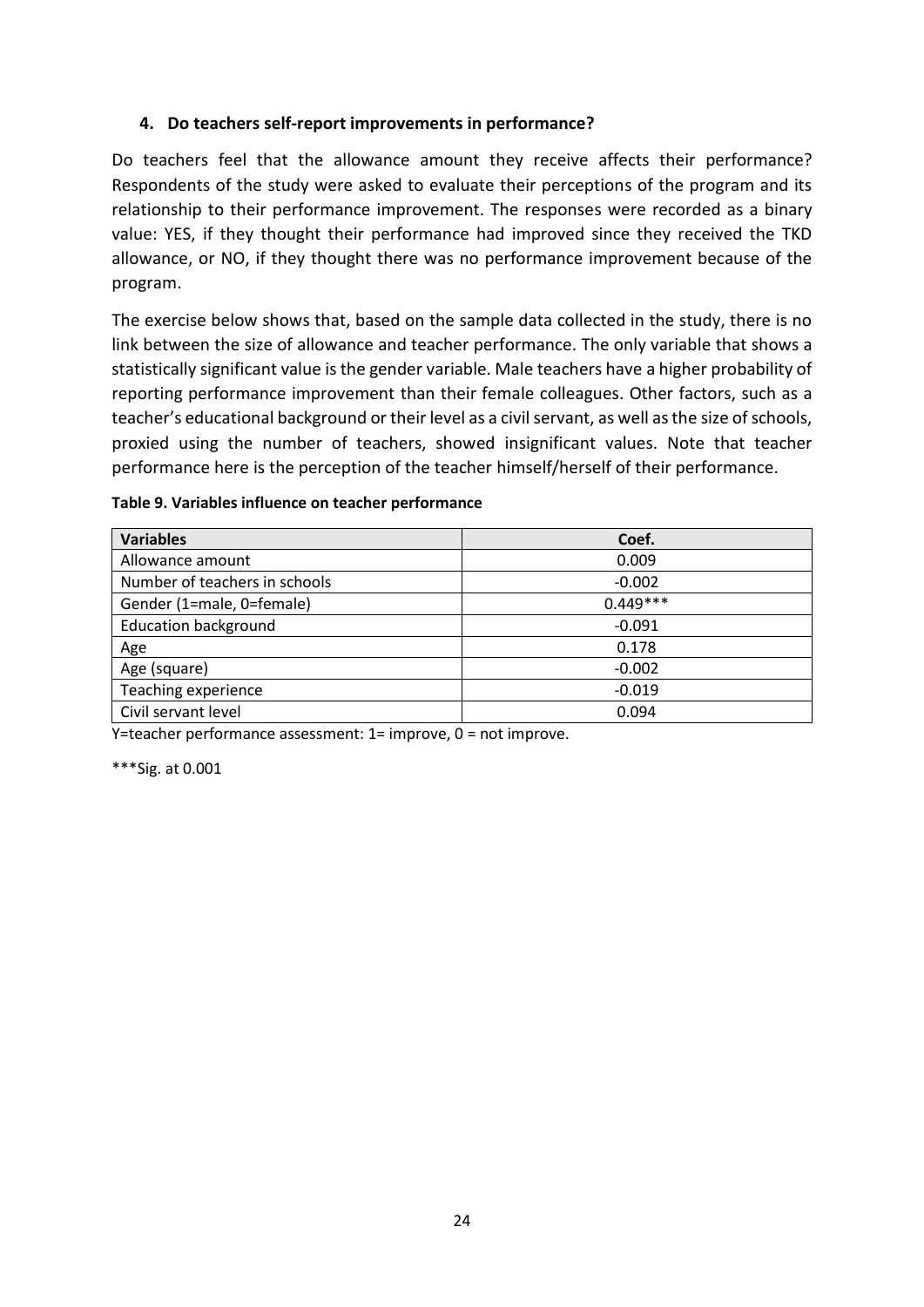## <span id="page-24-0"></span>**Sources**

Alger, V. E. 2014. Teacher incentive pay that works: A global survey of programs that improve student achievement. Fraser Institute.

Astiti, Ni Wayan Purni; Wilian, Sudirman; Sridana, Nyoman. 2018. The Impacts of Professional Allowances and Working Motivation towards Teachers' Working Performance at Senior High Schools in Mataram, Indonesia, IOSR Journal of Research & Method in Education (IOSR-JRME) e- ISSN: 2320–7388, p-ISSN: 2320–737X Vol. 8, Issue 3, Ver. IV (May to June. 2018), PP 69-76 [www.iosrjournals.org](http://www.iosrjournals.org/)

Chelwa, Grieve; Pellicer, Miquel, and Maboshe, Mashekwa. 2018. Evaluation of the rural hardship allowance in Zambia. Policy brief.

Filmer, Deon P.; Rogers, F. Halsey; Al-Samarrai, Samer; Bendini, Maria Magdalena; Beteille, Tara; Evans, David; Kivine, Märt; Sabarwal, Shwetlena; Valerio, Alexandria; Abu-Jawdeh, Malek; Larson, Bradley Robert; Shrestha, Unika; Yuan, Fei. 2018. *World Development Report 2018: Learning to Realize Education's Promise: Main Report (English).* Washington, D.C.: World Bank Group.

Duflo, E., Hanna, R., & Ryan, S.P. 2012. Incentives work: Getting teachers to come to school. American Economic Review, 102(4), 1241-78

Hanushek, E. A. 1992. *The trade-off between child quantity and quality*. Journal of political economy 100.1 (1992): 84-117.

Harvey-Beavis, O. 2003, June. Performance-based rewards for teachers: A literature review. In *paper distributed at the third workshop of participating countries in the OECD Activity "Attracting, Developing and Retaining Effective Teachers* (pp. 4-5).

Lee, J. D., & Medina, O. 2019. *Results-based financing in education: Learning from what works*. World Bank.

Marcus, Aliza; Muralidharan, Karthik; Sundararaman, Venkatesh. 2010. *Does linking teacher pay to student performance improve results? (English)*. From evidence to policy. Washington, DC: World Bank.

Parsa, I Made. 2017. Evaluation Study Effect of Allowances and Job Creativity—The Performance of the Teacher in Secondary Vocational School Province of East Nusa Tenggara. International Education Studies; Vol. 10, No. 8; 2017.

OECD. 2010. PISA 2009 Result, Vol. I.

Populus Research Strategy. 2013. Education Reforms: Teachers Pay Survey (July 17-19). Populus Research Strategy.

Pugatch, Todd and Schroeder, Elizabeth. 2014. Teacher Pay and Student Performance: Evidence from the Gambian Hardship Allowance. IZA Discussion Paper No. 8621.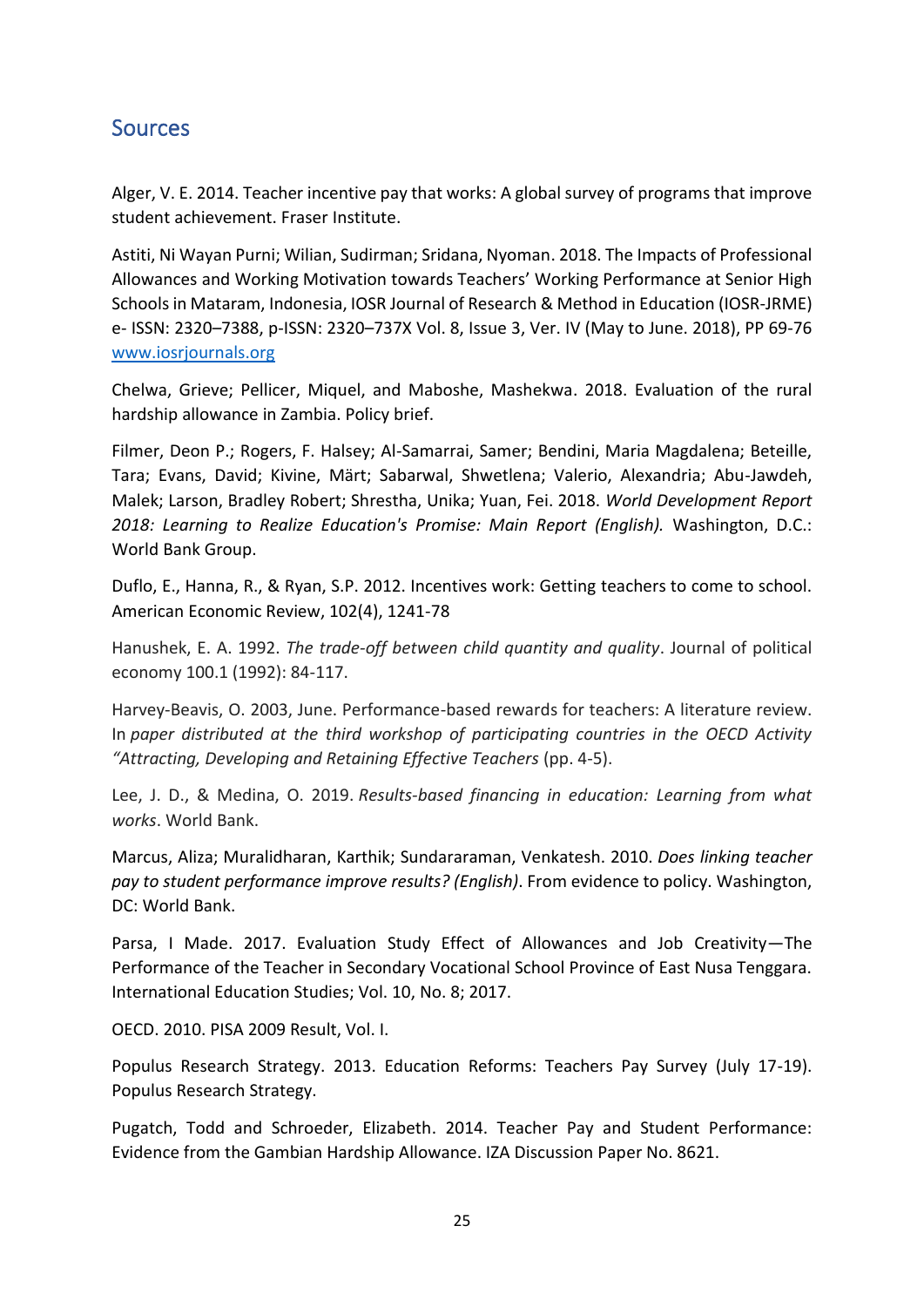## <span id="page-25-0"></span>Annex 1: Teacher's Questionnaires

#### **PART A: IDENTITY OF SCHOOL /INSTITUTION**

#### Instruction:

- 1. Complete and circle the corresponding answers provided by respondent's answer
- 2. Fill in the respondent's answer to the closed essay question in the available column

#### 3. On open interview questions, enumerator writes notes according to numbers or letters by respondents answer that are clear and easy to read.

#### **INTERVIEW BEGINS AT: \_\_\_ \_\_\_. \_\_\_ \_\_\_ (WIB/WITA/WIT) \*** A.1 | NPSN (National School Principal Number) A.2 Name of School A.3 School Level / Educational Institution Level 1. Kindergarten 2. Primary Education 3. Junior High School 4. Senior High School 5. Vocational High School 6. School for Children with Disabilities A.4 School Status/Institution 1. Public 2. Private A.5 | School Address A.6 | Sub-District/District A.7 Regency/City A.8 Province A.9 Number of Students (Choose the relevant school level) **A. Kindergarten/Early Childhood Education**  1. Ages 3-4 years old \_\_\_ Number of Class Parallel \_\_\_ 2. Ages 4-5 years old \_\_\_ Number of Class Parallel \_\_\_ 3. Ages 5-6 years old \_\_\_ Number of Class Parallel \_\_\_ **B. Primary Education School**  1. Grade I: Mumber of Class Parallel 2. Grade 2:  $\frac{m}{m}$  Number of Class Parallel  $\frac{m}{m}$ 3. Grade 3:  $\frac{1}{2}$  \_\_ \_\_ Number of Class Parallel \_\_\_ 4. Grade 4: \_\_ \_\_ \_\_ Number of Class Parallel \_\_\_ 5. Grade 5: \_\_ \_\_ Number of Class Parallel \_\_\_ 6. Grade 6:  $\frac{1}{2}$  Number of Class Parallel **C. Junior Secondary School**  7. Grade 7:  $\frac{1}{2}$  \_\_ \_\_ Number of Class Parallel  $\frac{1}{2}$ 8. Grade 8:  $\frac{1}{1}$   $\frac{1}{1}$   $\frac{1}{1}$  Number of Class Parallel  $\frac{1}{1}$ 9. Grade 9:  $\frac{m}{m}$  Number of Class Parallel  $\frac{m}{m}$ **D. Senior High School/Vocational High School**  10. Grade  $10 : \_\_\_\_\_\$  Number of Class Parallel  $\_\_\_\_\_\$ 11. Grade 11 :  $\frac{1}{2}$   $\frac{1}{2}$  Number of Class Parallel  $\frac{1}{2}$ 12. Grade 12 :  $\frac{1}{2}$  \_ \_ \_ \_ Number of Class Parallel \_ \_ **E. School Children with Disability**  1. Primary School Level \_\_\_\_\_\_\_\_\_\_\_\_\_\_Number of Class Parallel \_\_\_\_ 2. Junior Secondary School Level Number of Class Parallel 3. Senior High School Level \_\_\_\_\_\_\_\_\_\_\_Number of Class Parallel A.10 Number of Teachers A.11 | Number of Extracurricular activities A.12 Number of School Award 1. District Level a. Field \_\_\_\_\_\_\_\_\_\_\_\_\_\_\_\_\_\_\_\_\_\_year\_\_\_\_\_\_ b. Field \_\_\_\_\_\_\_\_\_\_\_\_\_\_\_\_\_\_\_\_\_\_year\_\_\_\_\_\_ c. Field vear 2. Provincial Level a. Field \_\_\_\_\_\_\_\_\_\_\_\_\_\_\_\_\_\_\_\_\_\_year\_\_\_\_\_\_ b. Field \_\_\_\_\_\_\_\_\_\_\_\_\_\_\_\_\_\_\_\_\_\_year\_\_\_\_\_\_ c. Field year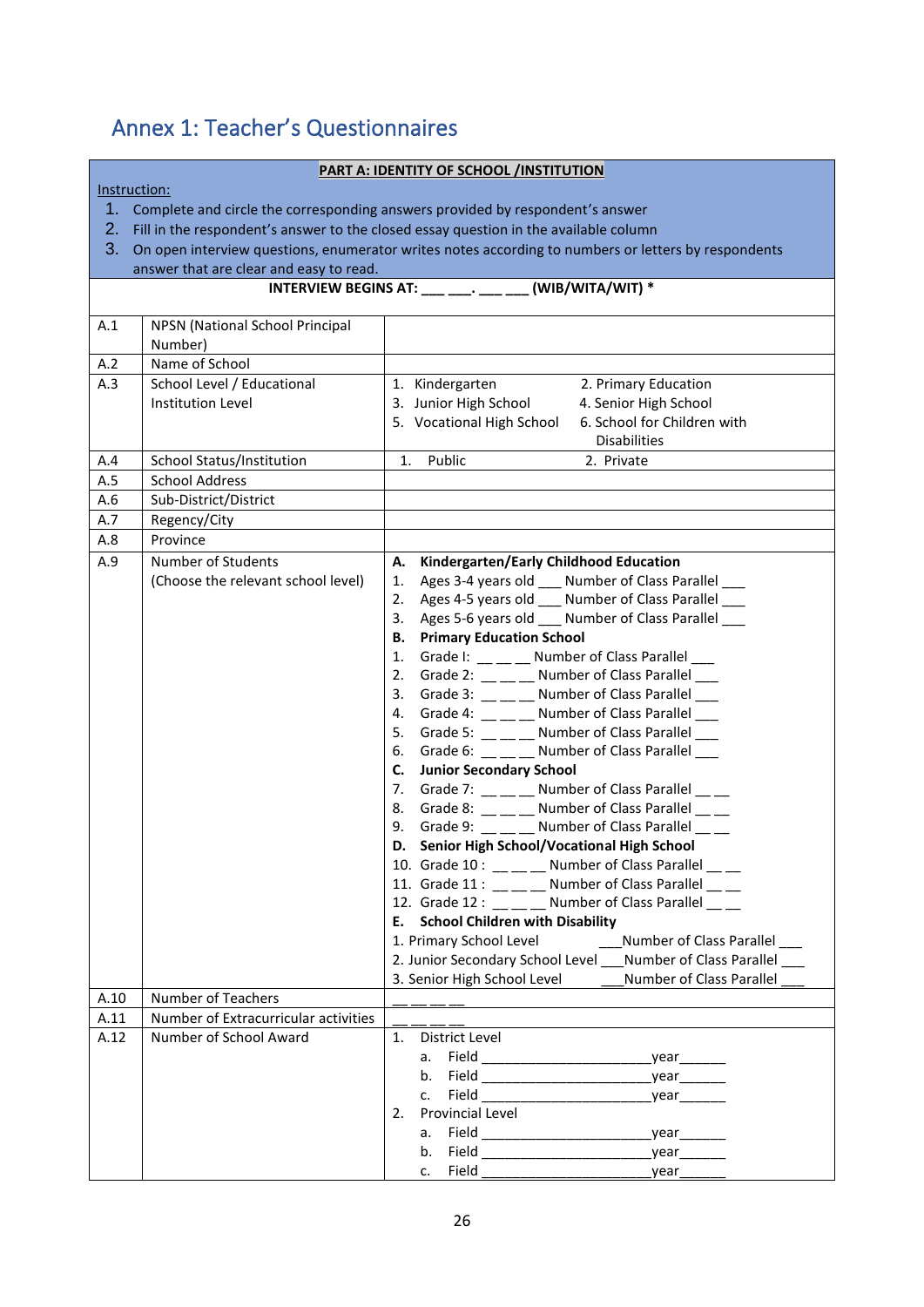| 3. | National Level                                                                                                                                                                                                                 |      |
|----|--------------------------------------------------------------------------------------------------------------------------------------------------------------------------------------------------------------------------------|------|
|    | a. Field and the state of the state of the state of the state of the state of the                                                                                                                                              | vear |
|    | b. Field                                                                                                                                                                                                                       | vear |
|    | c. Field and the state of the state of the state of the state of the state of the state of the state of the state of the state of the state of the state of the state of the state of the state of the state of the state of t | vear |
| 4. | International Level                                                                                                                                                                                                            |      |
|    | a. Field and the state of the state of the state of the state of the state of the state of the state                                                                                                                           | vear |
|    |                                                                                                                                                                                                                                | vear |
|    | c. Field                                                                                                                                                                                                                       | vear |
|    |                                                                                                                                                                                                                                |      |

| <b>PART B: RESPONDENT IDENTITY</b> |                                                                                      |                                                                                                     |  |  |  |  |  |
|------------------------------------|--------------------------------------------------------------------------------------|-----------------------------------------------------------------------------------------------------|--|--|--|--|--|
|                                    | Instruction:                                                                         |                                                                                                     |  |  |  |  |  |
| 1.                                 | Complete and circle the corresponding answers provided by respondent's answer        |                                                                                                     |  |  |  |  |  |
| 2.                                 | Fill in the respondent's answer to the closed essay question in the available column |                                                                                                     |  |  |  |  |  |
| 3.                                 |                                                                                      | On open interview questions, enumerators write notes according to numbers or letters by respondents |  |  |  |  |  |
|                                    | answer that are clear and easy to read.                                              |                                                                                                     |  |  |  |  |  |
| B.1                                | Name                                                                                 |                                                                                                     |  |  |  |  |  |
|                                    |                                                                                      |                                                                                                     |  |  |  |  |  |
| B.2                                | Sex                                                                                  | Male<br>1 <sub>1</sub>                                                                              |  |  |  |  |  |
|                                    |                                                                                      | 2. Female                                                                                           |  |  |  |  |  |
| B.3                                | <b>Education History</b>                                                             |                                                                                                     |  |  |  |  |  |
|                                    |                                                                                      |                                                                                                     |  |  |  |  |  |
|                                    |                                                                                      | Year of grad.<br>C. S3, Course: __________                                                          |  |  |  |  |  |
| B.4                                | Age                                                                                  | __ __ years                                                                                         |  |  |  |  |  |
| B.5                                | <b>Marital Status</b>                                                                | 3. Widowed/er or divorced<br>2. Single 2. Married                                                   |  |  |  |  |  |
| B.6                                | No Tel. /Mobile Phone                                                                |                                                                                                     |  |  |  |  |  |
| B.7                                | Level of employing school                                                            | 1. PAUD/TK/SLB 2. SD                                                                                |  |  |  |  |  |
|                                    |                                                                                      | 3. SMP<br>4. SMA<br>5. SMK                                                                          |  |  |  |  |  |
| <b>B.8</b>                         | Name of School                                                                       |                                                                                                     |  |  |  |  |  |
| <b>B.9</b>                         | <b>Employment status</b>                                                             | 1. CPNS/Civil Servant Candidate                                                                     |  |  |  |  |  |
|                                    |                                                                                      | PNS/Civil Servant<br>2.                                                                             |  |  |  |  |  |
| <b>B.10</b>                        | First year as a Civil Servant                                                        |                                                                                                     |  |  |  |  |  |
| <b>B.11</b>                        | Category/level                                                                       | 1. $11/a - 11/d$                                                                                    |  |  |  |  |  |
|                                    |                                                                                      | 2. $III/a - III/b$ 3. $III/c - III/d$                                                               |  |  |  |  |  |
|                                    |                                                                                      | 4. $1V/a - 1V/c$ 5. $1V/d - 1V/e$                                                                   |  |  |  |  |  |
| <b>B.12</b>                        | Length of service as a                                                               | year(s) month                                                                                       |  |  |  |  |  |
|                                    | teacher                                                                              |                                                                                                     |  |  |  |  |  |
| <b>B.13</b>                        | Current position                                                                     |                                                                                                     |  |  |  |  |  |
| <b>B.14</b>                        | Length of service in current                                                         | year(s) month                                                                                       |  |  |  |  |  |
|                                    | position                                                                             |                                                                                                     |  |  |  |  |  |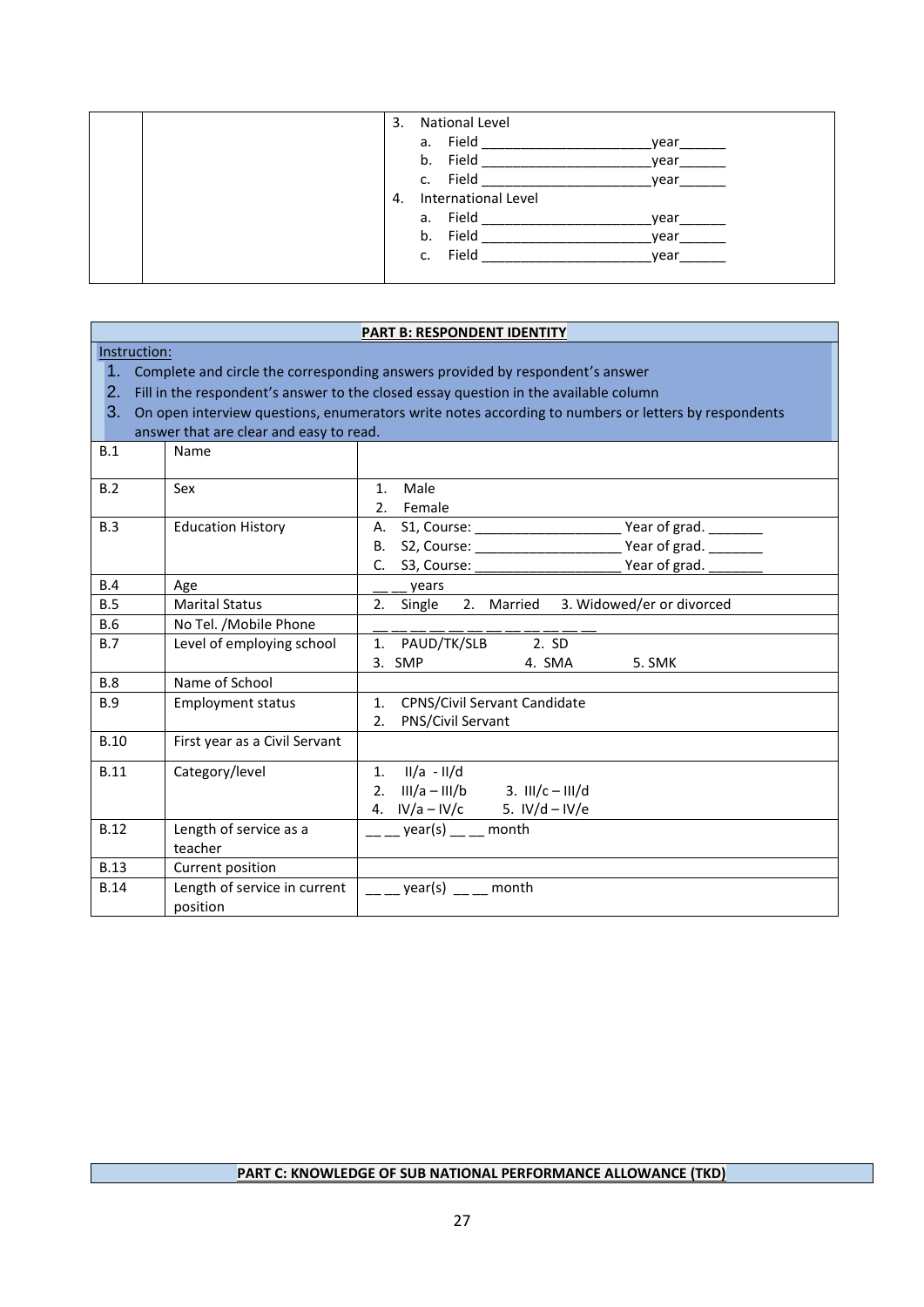| Instruction:<br>2.<br>3.<br>are clear and easy to read.                                                                                                                                                                                                                                                           | 1. Complete and circle the corresponding answers provided by respondent's answer<br>Fill in the respondent's answer to the closed essay question in the available column<br>On open interview questions, enumerators write notes according to numbers or letters by respondents answer that |                                                                                                                                                                                                                                                                                     |                           |
|-------------------------------------------------------------------------------------------------------------------------------------------------------------------------------------------------------------------------------------------------------------------------------------------------------------------|---------------------------------------------------------------------------------------------------------------------------------------------------------------------------------------------------------------------------------------------------------------------------------------------|-------------------------------------------------------------------------------------------------------------------------------------------------------------------------------------------------------------------------------------------------------------------------------------|---------------------------|
| Question                                                                                                                                                                                                                                                                                                          | <b>Respondent's Answer</b>                                                                                                                                                                                                                                                                  |                                                                                                                                                                                                                                                                                     | <b>Enumerator Remarks</b> |
| Are you aware of the<br>1.<br>Governor's regulation<br>regarding Regional<br>Performance Allowances for<br>Principals, Deputy Principals<br>of Teachers, School<br>Supervisors, and pamong<br>belajar (nonformal education<br>teachers) ?                                                                         | 1. Yes<br>2. No                                                                                                                                                                                                                                                                             |                                                                                                                                                                                                                                                                                     |                           |
| When were you first aware<br>2.<br>of the Regulation of Jakarta<br>Governor on Sub National<br>Performance Allowance for<br>School Principals, Deputy<br>Principals, Teachers,<br>Supervisors, Overseers and<br>Pamong Belajar?                                                                                   | 1.<br>2017<br>2018<br>2.<br>Just recently<br>3.<br>Don't know<br>4.                                                                                                                                                                                                                         |                                                                                                                                                                                                                                                                                     |                           |
| How did you know about the<br>3.<br>Jakarta Governor<br>Regulation?                                                                                                                                                                                                                                               | Dinas Pendidikan/Education Agency<br>А.<br>Other government agencies;<br>В.<br>C. Peers,<br>D. Media,<br>Website/Internet<br>Е.<br>F.<br>Others,                                                                                                                                            |                                                                                                                                                                                                                                                                                     |                           |
| Do you have copies of<br>4.<br>regulatory documents<br>related to regional<br>performance benefits (TKD)?                                                                                                                                                                                                         | 1.<br>Yes<br>2.<br><b>No</b>                                                                                                                                                                                                                                                                |                                                                                                                                                                                                                                                                                     |                           |
| 5. What regulations or<br>document(s) do you have<br>copies of, related to the<br>Performance Allowance of DKI<br>Jakarta?<br>How would you assess your<br>understanding of these<br>regulations/ documents?<br>(1=don't understand at all,<br>2=don't really understand,<br>3=understand, 4=fully<br>understand) | <b>Regulations on TKD</b><br>Pergub DKI No. 409 of 2016<br>А.<br><b>B.</b><br>Pergub DKI No. 149 of 2017<br>C.<br>Pergub DKI No. 22 of 2017<br>D.<br>Ingub DKI No. 129 of 2016<br>Technical guide of TKD<br>Ε.<br>calculation<br>F.<br>Others, specify                                      | <b>Understanding</b><br>3<br>1<br>2<br>4<br>$\overline{3}$<br>$\overline{2}$<br>$\overline{\mathbf{4}}$<br>1<br>$\overline{3}$<br>4<br>1<br>2<br>3<br>1<br>$\overline{2}$<br>4<br>$\overline{3}$<br>$\overline{2}$<br>$\mathbf{1}$<br>4<br>$\mathbf{1}$<br>$\overline{2}$<br>3<br>4 |                           |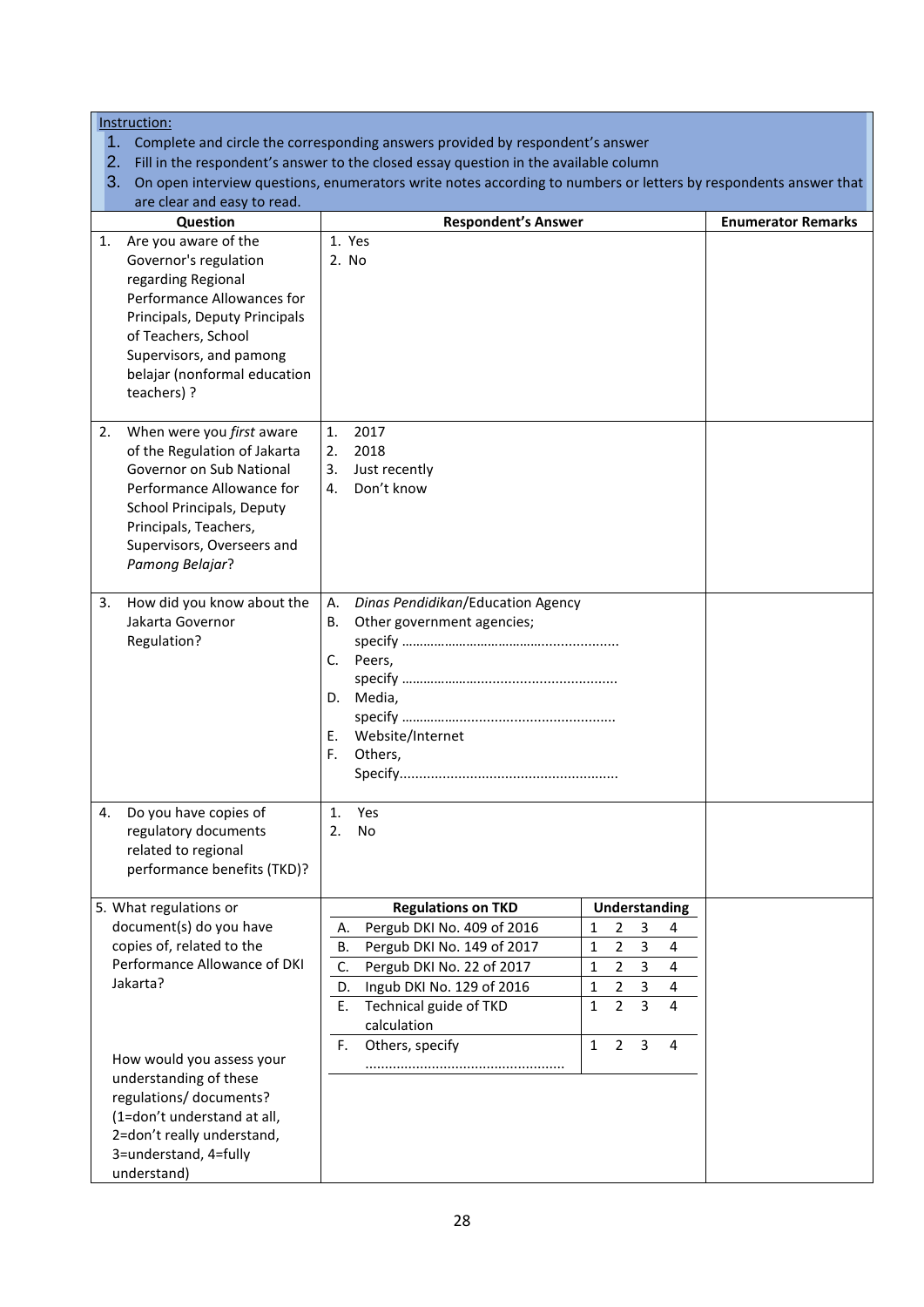| 6. How did the government<br>provide information for you?<br>How many times was<br>information provided<br>(frequency of information<br>dissemination)? | Types of dissemination of information<br>TKD-specific dissemination of<br>А.<br>В.<br>policy and other policies<br>C.<br>section, supervisors, etc.)<br>D. Information through website<br>E.<br>Others, specify                                                                                                                                                    | information on with other schools<br>Dissemination of information on this<br><b>Explanation from Education Agency</b><br>Team (with head of department, | Frequency       |    |  |
|---------------------------------------------------------------------------------------------------------------------------------------------------------|--------------------------------------------------------------------------------------------------------------------------------------------------------------------------------------------------------------------------------------------------------------------------------------------------------------------------------------------------------------------|---------------------------------------------------------------------------------------------------------------------------------------------------------|-----------------|----|--|
| What applications do you<br>7.                                                                                                                          | <b>Application</b>                                                                                                                                                                                                                                                                                                                                                 |                                                                                                                                                         | <b>Function</b> |    |  |
| use related to allowance<br>(TKD) for Teacher and<br><b>Education Staff?</b>                                                                            | A. e-Absensi<br>B. e-Kinerja<br>C. e-KP<br>D. eTkdbkd.jakarta.go.id<br>E. Other,                                                                                                                                                                                                                                                                                   |                                                                                                                                                         |                 |    |  |
| How difficult is it for<br>8.                                                                                                                           | <b>Level of Difficulties</b>                                                                                                                                                                                                                                                                                                                                       | <b>Explanation</b>                                                                                                                                      |                 |    |  |
| you to use the app?<br>Give an explanation regarding<br>your answer.                                                                                    | 1. Not Difficult<br>2. Quite difficult<br>3. Difficult<br>4. Very Difficult                                                                                                                                                                                                                                                                                        |                                                                                                                                                         |                 |    |  |
| 9.<br>What are the attendance<br>components and indicators<br>in TKD for Teacher<br>Assessment?                                                         | Indicator of presence (for the<br>calculation of latest TKD received)<br>Absence without permission<br>А.<br>В.<br>Absence with permission<br>C.<br>Sick<br>D.<br>Leave<br>Ε.<br>Sabbatical leave<br>F.<br>Leave for important matters<br>Sick leave<br>G.<br>H. Maternity leave<br>Hours late (hour)<br>I.<br>Hours of early return (hour)<br>J.<br>Others:<br>К. |                                                                                                                                                         | Yes             | No |  |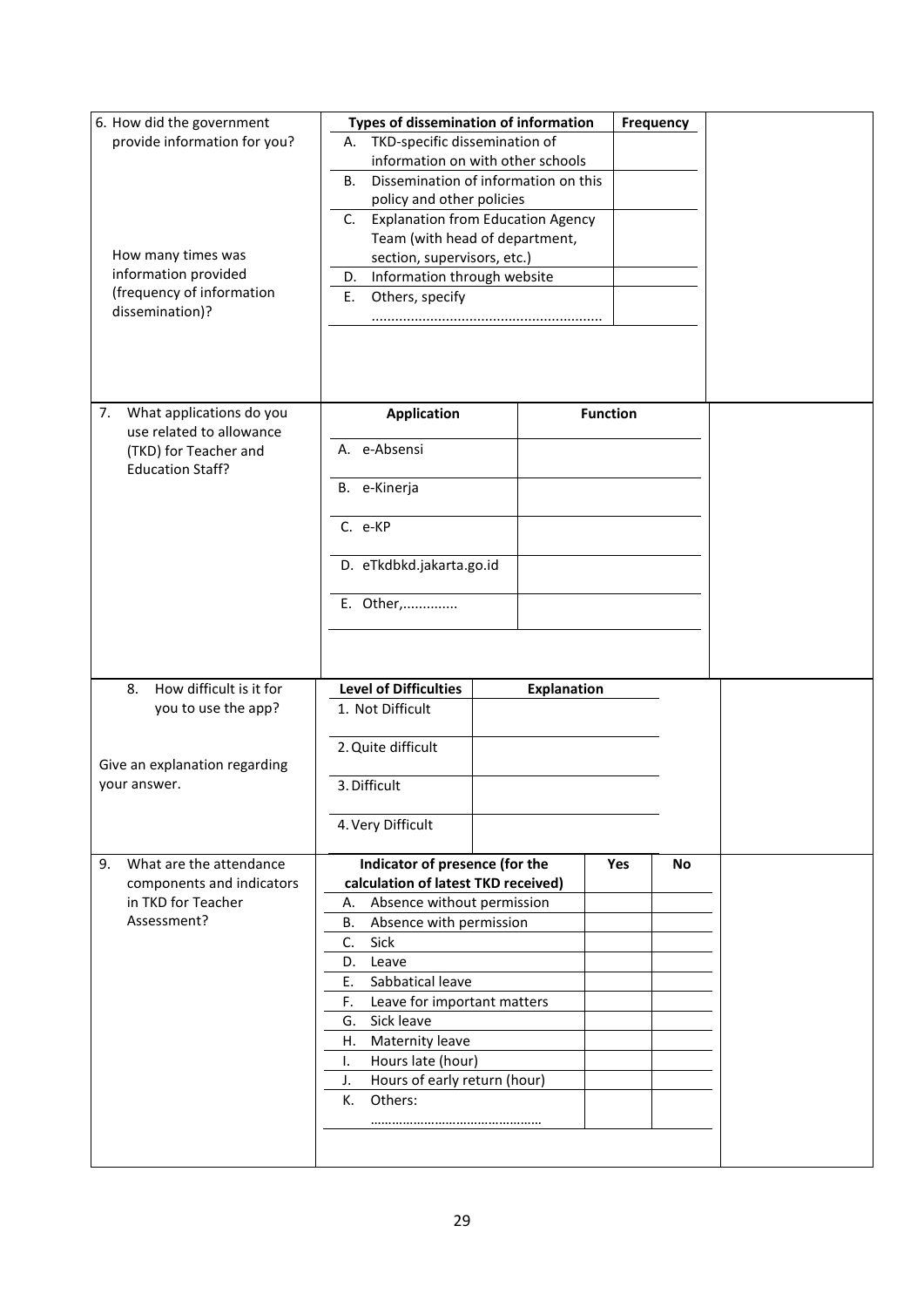| 10. What are the components<br>and indicators of work                                                         | Work performance indicator (for the<br>calculation of latest received TKD)                                                                            | Yes | <b>No</b> |  |
|---------------------------------------------------------------------------------------------------------------|-------------------------------------------------------------------------------------------------------------------------------------------------------|-----|-----------|--|
| performance of TKD for the                                                                                    | <b>UKG</b><br>Α.                                                                                                                                      |     |           |  |
| Teacher's assessment?                                                                                         | Assessment of Teacher<br><b>B.</b><br>Performance                                                                                                     |     |           |  |
|                                                                                                               | School's Academic<br>C.<br>Performance                                                                                                                |     |           |  |
|                                                                                                               | <b>Calculation of National</b><br>Exam Absolute Final Score                                                                                           |     |           |  |
|                                                                                                               | Improvement of National<br>$\overline{\phantom{0}}$<br>Exam Score                                                                                     |     |           |  |
|                                                                                                               | School's Non-Academic<br>D.<br>Performance                                                                                                            |     |           |  |
|                                                                                                               | Performance of OSN, O2SN,<br>FLS2N, LKS, etc.                                                                                                         |     |           |  |
|                                                                                                               | Number of Brawls, Narcotics<br>$\overline{\phantom{a}}$<br>Abuse, Bullying, financial<br>collection levied on the<br>student by school (Per<br>Month) |     |           |  |
|                                                                                                               | Others:<br>E.                                                                                                                                         |     |           |  |
| 11. Other issues related to<br>knowledge/socialization of<br><b>TKD Teacher and Education</b><br><b>Staff</b> |                                                                                                                                                       |     |           |  |

|                                                                                                                                                                                                                                                                                                                                                           |                              | PART D: CALCULATION AND INPUT OF TKD |                  |                           |
|-----------------------------------------------------------------------------------------------------------------------------------------------------------------------------------------------------------------------------------------------------------------------------------------------------------------------------------------------------------|------------------------------|--------------------------------------|------------------|---------------------------|
| Instruction:<br>1.<br>Complete and circle the corresponding answers provided by respondent's answer<br>Fill in the respondent's answer to the closed essay question in the available column<br>2.<br>On open interview questions, enumerators write notes according to numbers or letters by respondents answer<br>3.<br>that are clear and easy to read. |                              |                                      |                  |                           |
| Question                                                                                                                                                                                                                                                                                                                                                  |                              | <b>Respondent's Answer</b>           |                  | <b>Enumerator Remarks</b> |
| 1. Do you know how to<br>calculate TKD for<br>teachers?<br>How do you know?<br>If you don't know, who<br>assisted you in TKD<br>calculation?                                                                                                                                                                                                              | Yes<br>1.<br>2.<br><b>No</b> |                                      |                  |                           |
| 2. In 2018, when was the                                                                                                                                                                                                                                                                                                                                  | <b>Month</b>                 | Amount of TKD/ month                 | <b>Frequency</b> |                           |
| last time you receive                                                                                                                                                                                                                                                                                                                                     | 1. August                    |                                      |                  |                           |
| TKD?                                                                                                                                                                                                                                                                                                                                                      | 2. September                 |                                      |                  |                           |
|                                                                                                                                                                                                                                                                                                                                                           | 3. October                   |                                      |                  |                           |
|                                                                                                                                                                                                                                                                                                                                                           | 4. November                  |                                      |                  |                           |
| For how many months did<br>you regularly receive TKD?                                                                                                                                                                                                                                                                                                     | 5. Other                     |                                      |                  |                           |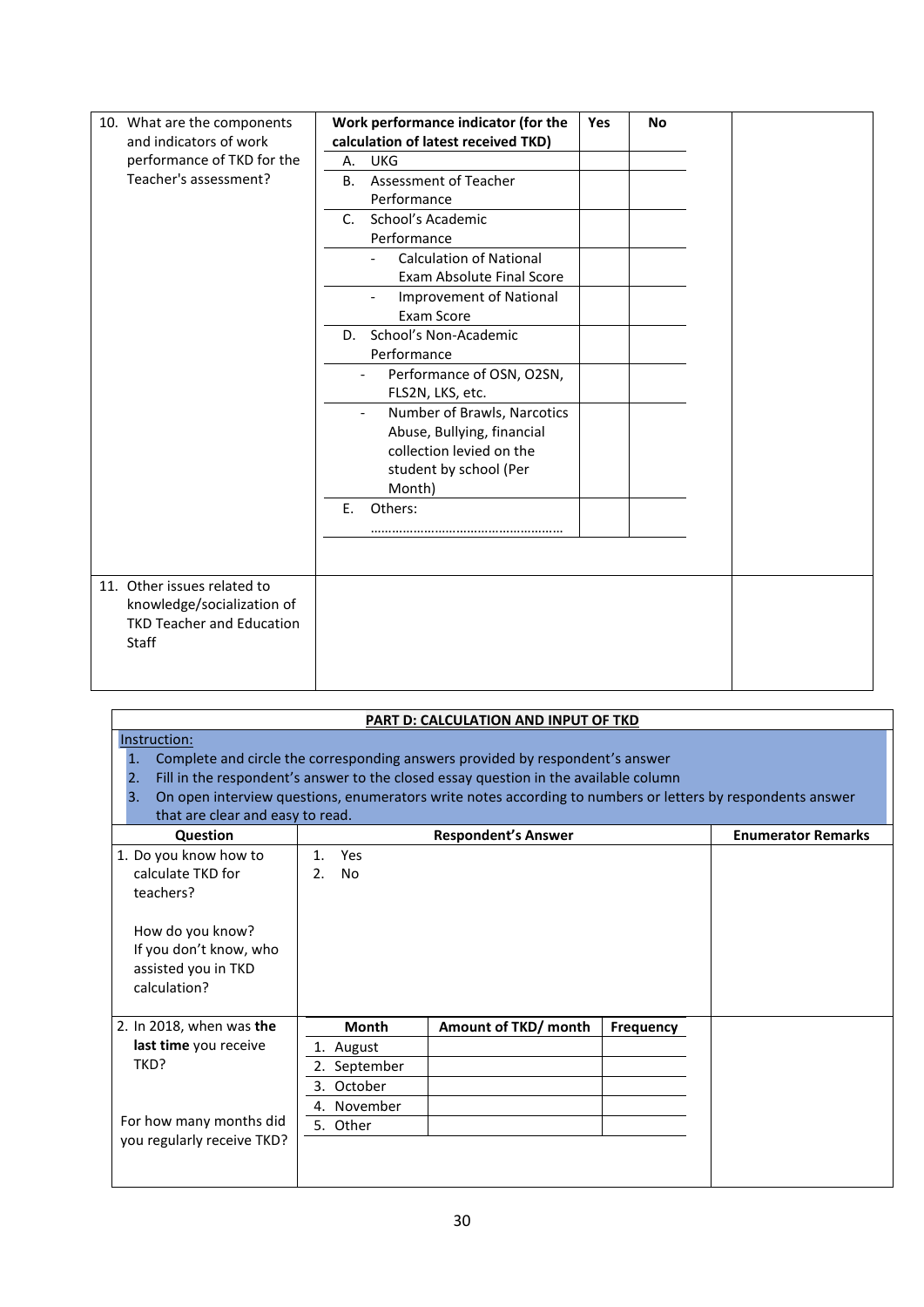| 3. What are the                               | Component                                               |                    | Percentage |                  |  |  |
|-----------------------------------------------|---------------------------------------------------------|--------------------|------------|------------------|--|--|
| components and                                | Presence<br>А.                                          |                    |            |                  |  |  |
| percentages considered                        | <b>Work Performance</b><br>В.                           |                    |            |                  |  |  |
| for your TKD                                  | C.<br>Others, specify                                   |                    |            |                  |  |  |
| calculation?                                  |                                                         |                    |            |                  |  |  |
|                                               |                                                         |                    |            |                  |  |  |
| 4. For presence (absence)                     | Indicator of presence (for the calculation of           |                    |            | <b>Number of</b> |  |  |
| component, please                             | latest TKD received)                                    |                    |            | days/hour        |  |  |
| complete the indicators                       | Absence without permission<br>L.                        |                    |            |                  |  |  |
| used to calculate the                         | M. Absence with permission                              |                    |            |                  |  |  |
| presence component of                         | Sick<br>N.                                              |                    |            |                  |  |  |
| your TKD per latest TKD<br>in 2018            | Ο.<br>Leave                                             |                    |            |                  |  |  |
|                                               | Sabbatical leave<br>Ρ.                                  |                    |            |                  |  |  |
|                                               | Leave for important matters<br>Q.                       |                    |            |                  |  |  |
|                                               | Sick leave<br>R.                                        |                    |            |                  |  |  |
|                                               | S.<br>Maternity leave                                   |                    |            |                  |  |  |
|                                               | Т.<br>Hours late (hour)                                 |                    |            |                  |  |  |
|                                               | Hours of early return (hour)<br>U.                      |                    |            |                  |  |  |
|                                               | V.                                                      |                    |            |                  |  |  |
|                                               |                                                         |                    |            |                  |  |  |
| 5. For work performance,                      | Work performance indicator (for the                     |                    | %          | <b>Values</b>    |  |  |
| please complete the<br>indicator values that  | calculation of latest received TKD)<br><b>UKG</b><br>F. |                    |            |                  |  |  |
| were used to calculate                        | G. Assessment of Teacher                                |                    |            |                  |  |  |
| the work performance                          | Performance                                             |                    |            |                  |  |  |
| component of your TKD                         | School's Academic Performance<br>Н.                     |                    |            |                  |  |  |
| per latest TKD in 2018                        | <b>Calculation of National Exam</b>                     |                    |            |                  |  |  |
|                                               | <b>Absolute Final Score</b>                             |                    |            |                  |  |  |
|                                               | Improvement of National Exam                            |                    |            |                  |  |  |
|                                               | Score                                                   |                    |            |                  |  |  |
|                                               | School's Non-Academic<br>Ι.                             |                    |            |                  |  |  |
|                                               | Performance                                             |                    |            |                  |  |  |
|                                               | Performance of OSN, O2SN,                               |                    |            |                  |  |  |
|                                               | FLS2N, LKS, etc.                                        |                    |            |                  |  |  |
|                                               | Number of Brawls, Narcotics                             |                    |            |                  |  |  |
|                                               | Abuse, Bullying, financial                              |                    |            |                  |  |  |
|                                               | collection levied on the student                        |                    |            |                  |  |  |
|                                               | by school (Per Month)                                   |                    |            |                  |  |  |
|                                               | Others:<br>J.                                           |                    |            |                  |  |  |
| Did you experience<br>6.                      | <b>Level of Difficulty</b>                              | <b>Explanation</b> |            |                  |  |  |
| difficulties in                               | 1. Not Difficult                                        |                    |            |                  |  |  |
| calculating the                               |                                                         |                    |            |                  |  |  |
| attendance aspect of                          |                                                         |                    |            |                  |  |  |
| TKD? If there are                             | 2. Quite difficult                                      |                    |            |                  |  |  |
| please explain what<br>difficulties are faced |                                                         |                    |            |                  |  |  |
|                                               | 3. Difficult                                            |                    |            |                  |  |  |
|                                               |                                                         |                    |            |                  |  |  |
|                                               | 4. Very difficult                                       |                    |            |                  |  |  |
|                                               |                                                         |                    |            |                  |  |  |
|                                               |                                                         |                    |            |                  |  |  |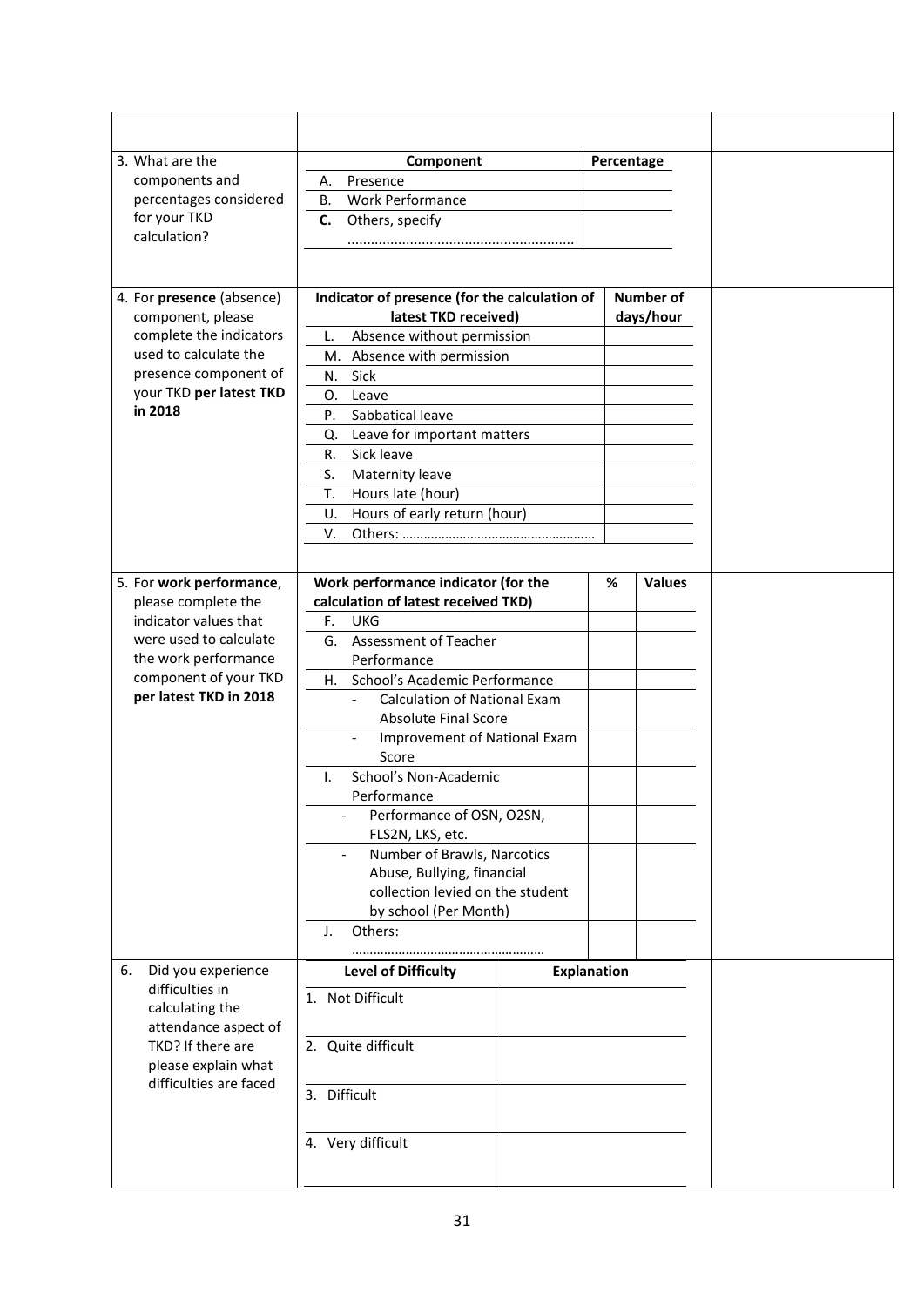| Did you experience<br>7.<br>difficulties in   | <b>Level of Difficulty</b><br>1. Not Difficult         | <b>Explanation</b>                                         |  |
|-----------------------------------------------|--------------------------------------------------------|------------------------------------------------------------|--|
| calculating aspects of                        |                                                        |                                                            |  |
| work performance in                           | Quite difficult<br>2.                                  |                                                            |  |
| TKD? If there is,                             |                                                        |                                                            |  |
| please explain what<br>difficulties are faced | 3. Difficult                                           |                                                            |  |
|                                               | 4. Very difficult                                      |                                                            |  |
|                                               |                                                        |                                                            |  |
|                                               |                                                        |                                                            |  |
|                                               |                                                        |                                                            |  |
|                                               |                                                        |                                                            |  |
|                                               |                                                        |                                                            |  |
|                                               |                                                        |                                                            |  |
| Who is involved in<br>8.                      | <b>Parties Involved</b>                                | <b>Function</b>                                            |  |
| assessing or                                  | A. School Supervisor                                   |                                                            |  |
| calculating aspect of                         | B. B. Pusdatikomdik (Center of                         |                                                            |  |
| work performance in                           | Data and Education                                     |                                                            |  |
| TKD, before                                   | Communication                                          |                                                            |  |
| inputting?                                    | Information Technology)                                |                                                            |  |
|                                               | C. Suku Dinas Pendidikan (Sub                          |                                                            |  |
|                                               | Educational Office in the                              |                                                            |  |
|                                               | City)                                                  |                                                            |  |
|                                               | D. P2KPTKK (Center for the                             |                                                            |  |
|                                               | Development of<br>Competency of Teachers,              |                                                            |  |
|                                               | <b>Educational Personnel and</b>                       |                                                            |  |
|                                               | <b>Vocational Program)</b>                             |                                                            |  |
|                                               | Personnel of School data<br>E.                         |                                                            |  |
|                                               | operation                                              |                                                            |  |
|                                               | F. Others                                              |                                                            |  |
| What are the steps<br>9.                      |                                                        | <b>Describe the TKD Input Scheme</b>                       |  |
| and process to input                          |                                                        |                                                            |  |
| data on the TKD                               |                                                        |                                                            |  |
| system?                                       |                                                        |                                                            |  |
|                                               |                                                        |                                                            |  |
| Give details of the                           |                                                        |                                                            |  |
| process                                       |                                                        |                                                            |  |
|                                               |                                                        |                                                            |  |
|                                               |                                                        |                                                            |  |
| Provide separate paper                        |                                                        |                                                            |  |
| if needed                                     |                                                        |                                                            |  |
| 10. What is the task of                       | Assist in inputting data<br>А.                         |                                                            |  |
| school operator,                              | В.                                                     | Assist in calculating achievement (data) for each variable |  |
| relative to the TKD                           | Estimate/predict result of TKD one would achieve<br>C. |                                                            |  |
| GTK System?                                   | D.                                                     |                                                            |  |
|                                               |                                                        |                                                            |  |
|                                               |                                                        |                                                            |  |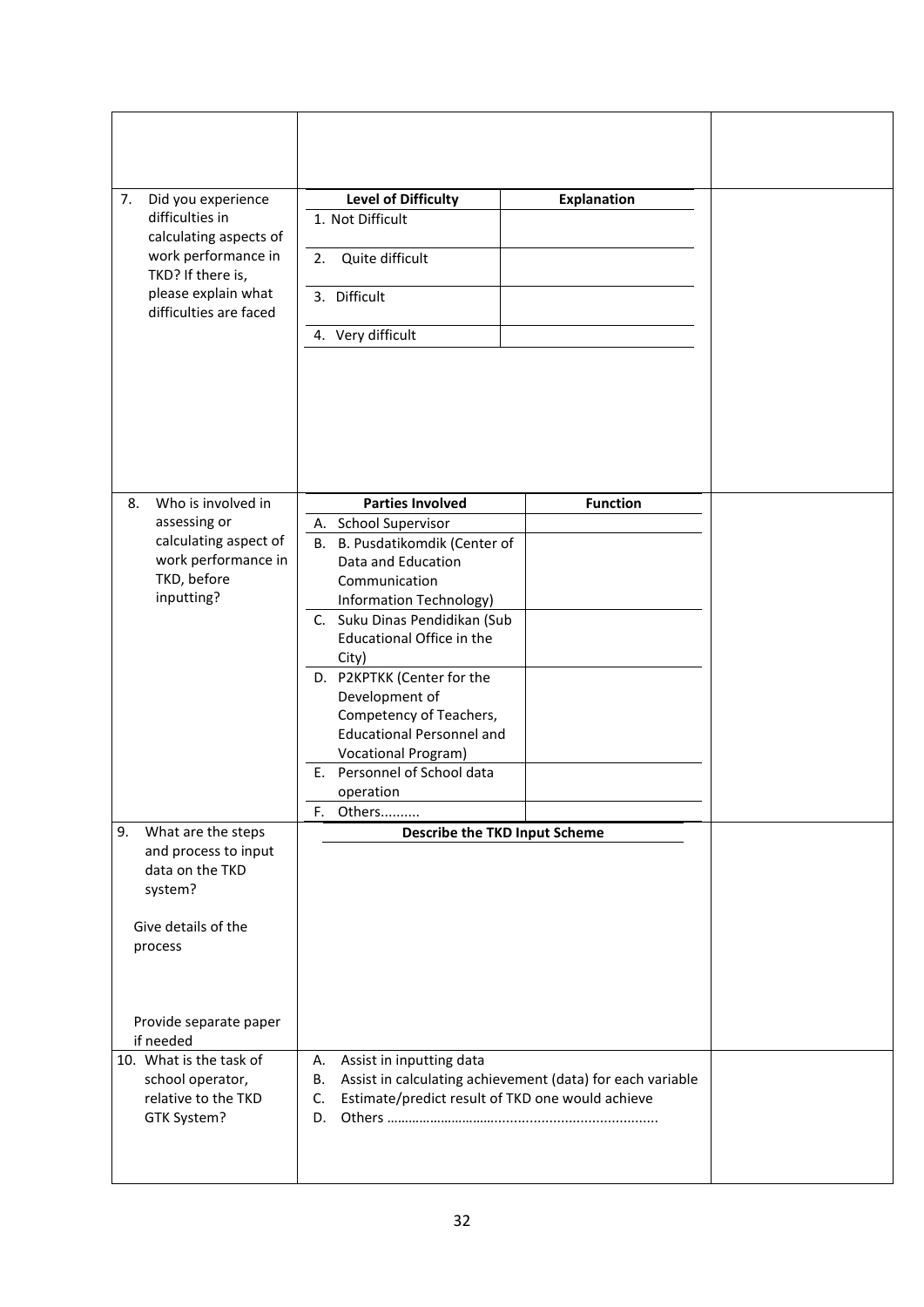| Instruction:                                                                                                                                                  | PART E: QUALITY OF TKD DATA                                                                                                                                                                                                                                                         |                           |
|---------------------------------------------------------------------------------------------------------------------------------------------------------------|-------------------------------------------------------------------------------------------------------------------------------------------------------------------------------------------------------------------------------------------------------------------------------------|---------------------------|
| 1.<br>2.<br>3.<br>that are clear and easy to read.                                                                                                            | Complete and circle the corresponding answers provided by respondent's answer<br>Fill in the respondent's answer to the closed essay question in the available column<br>On open interview questions, enumerators write notes according to numbers or letters by respondents answer |                           |
| Question                                                                                                                                                      | <b>Respondent's Answer</b>                                                                                                                                                                                                                                                          | <b>Enumerator Remarks</b> |
| How sufficient are the<br>1.<br>components and<br>indicators used to<br>calculate TKD GTK in<br>assessing your<br>performance?                                | Insufficient<br>1.<br>Sufficient<br>2.<br>3.<br>Numerous<br>4.<br><b>Too Numerous</b>                                                                                                                                                                                               |                           |
| Please explain your<br>answer!                                                                                                                                |                                                                                                                                                                                                                                                                                     |                           |
| How complicated is it<br>2.<br>to calculate TKD values<br>in assessing your<br>performance?<br>Please explain your<br>answer!                                 | 1.<br>Easy<br>2.<br>Quite complicated<br>3.<br>Complicated<br>Highly complicated<br>4.                                                                                                                                                                                              |                           |
| Do you think the TKD<br>3.<br>formulation is<br>(meaning, all have<br>equal opportunity to<br>achieve the highest<br>value)<br>Please explain your<br>answer! | Yes<br>1.<br>2.<br>No.<br>Don't know<br>3.                                                                                                                                                                                                                                          |                           |
| Do you know the<br>4.<br>status of the<br>assessment of your<br>performance<br>variables?<br>Please explain your<br>answer! (how, when)                       | Yes<br>1.<br>2.<br><b>No</b>                                                                                                                                                                                                                                                        |                           |
| How do you get<br>5.<br>information on<br>allowance resulting<br>from your<br>performance<br>assessment?                                                      | Education Office/Dinas Pendidikan<br>Α.<br>В.<br>C.<br>D.                                                                                                                                                                                                                           |                           |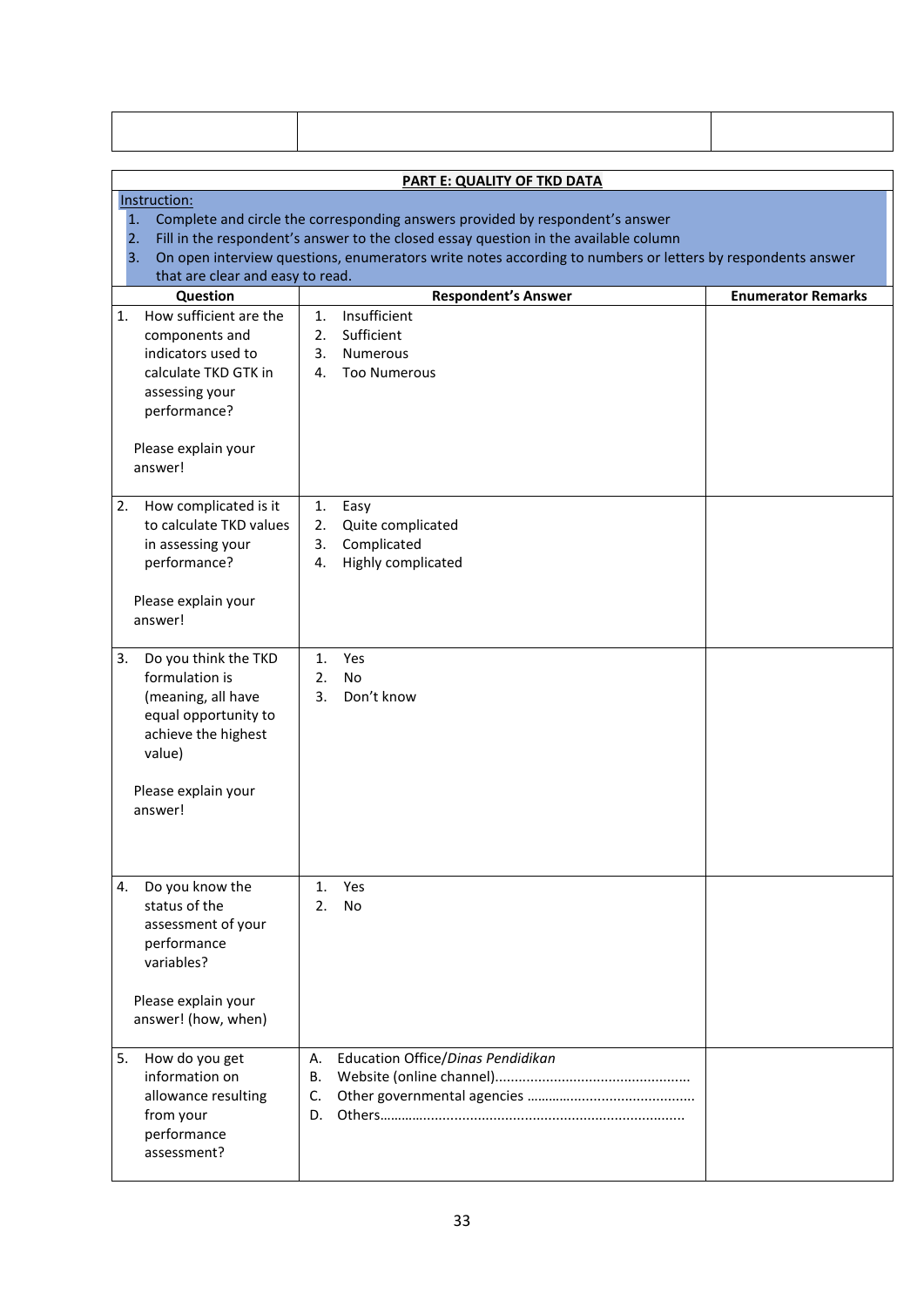| How did you get this<br>information?                                                                                                            |                                                                                            |  |
|-------------------------------------------------------------------------------------------------------------------------------------------------|--------------------------------------------------------------------------------------------|--|
| Is there any difference<br>6.<br>between your<br>inputted indicator and<br>the SKD status you<br>receive from the<br>application?               | Yes<br>1.<br>2.<br>No<br>Don't know<br>3.                                                  |  |
| If so,<br>a. What indicators<br>generally differ?<br>What contributes<br>to the difference?                                                     |                                                                                            |  |
| <b>b.</b> Can this be<br>revised? How?                                                                                                          |                                                                                            |  |
| Is there any<br>7.<br>verification/validation<br>of your inputted data,<br>prior to the<br>determination of TKD<br>amount you would<br>receive? | Yes<br>1.<br>2.<br>No<br>Don't know<br>3.                                                  |  |
| If so, who undertakes<br>that process?                                                                                                          |                                                                                            |  |
| What is the process<br>like?                                                                                                                    |                                                                                            |  |
| Do you know the<br>8.<br>amount of TKD<br>received monthly<br>(IDR)?                                                                            | Yes<br>1.<br>No<br>2.<br>Don't know<br>3.                                                  |  |
| How do you know?<br>Do you think the<br>9.                                                                                                      | Yes<br>1.                                                                                  |  |
| percentage of absence<br>and work<br>performance<br>components of TKD<br>need revision?                                                         | 2.<br>No<br>Don't know<br>3.                                                               |  |
| If so, what should be<br>the correct<br>percentage?<br>What are your reasons<br>for the revision?                                               |                                                                                            |  |
| 10. For absence<br>component of TKD, is                                                                                                         | No need to change (should be maintained)<br>1.<br>To be omitted<br>2.<br>3.<br>To be added |  |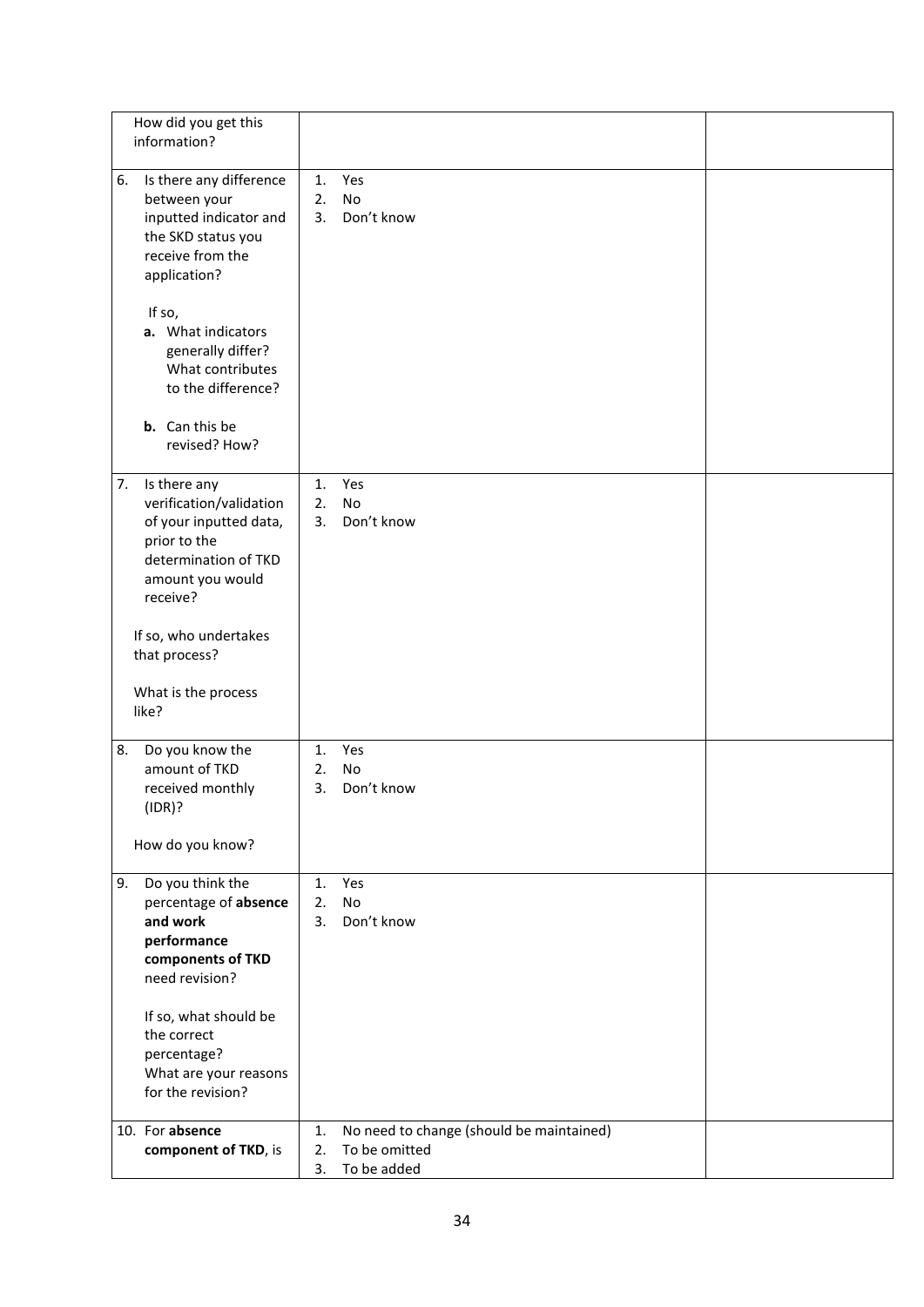| there any variable you<br>think should change?                                                                               | To be modified<br>4.                           |  |
|------------------------------------------------------------------------------------------------------------------------------|------------------------------------------------|--|
| If variables need to<br>change, which one(s) need<br>to be omitted, to be<br>added or modified, and<br>what are the reasons? |                                                |  |
| 11. For work performance                                                                                                     | No need to change (should be maintained)<br>1. |  |
| component of TKD, is                                                                                                         | 2.<br>To be omitted                            |  |
| there any variable you                                                                                                       | To be added<br>3.                              |  |
| think should change?                                                                                                         | To be modified<br>4.                           |  |
| If variables need to<br>change, which one(s) need<br>to be omitted, added or<br>modified, and what are<br>the reasons?       |                                                |  |
| What about the                                                                                                               |                                                |  |
| percentage of each                                                                                                           |                                                |  |
| indicator?                                                                                                                   |                                                |  |
| 12. Do you have other                                                                                                        |                                                |  |
| issues related TKD                                                                                                           |                                                |  |
| data quality?                                                                                                                |                                                |  |
|                                                                                                                              |                                                |  |
|                                                                                                                              |                                                |  |
|                                                                                                                              |                                                |  |
|                                                                                                                              |                                                |  |

|                                                                                                                                                                                                                                                                                                                                                                                                   |                                   | <b>PART E: IMPACT OF TKD ON TEACHER BEHAVIOR</b> |                          |                           |
|---------------------------------------------------------------------------------------------------------------------------------------------------------------------------------------------------------------------------------------------------------------------------------------------------------------------------------------------------------------------------------------------------|-----------------------------------|--------------------------------------------------|--------------------------|---------------------------|
| Instruction:<br>$\overline{1}$ .<br>Complete and circle the corresponding answers provided by respondent's answer<br>Fill in the respondent's answer to the closed essay question in the available column<br>$\overline{2}$ .<br>On open interview questions, enumerators write notes according to numbers or letters by respondents answer<br>$\mathbf{3}$ .<br>that are clear and easy to read. |                                   |                                                  |                          |                           |
| Question                                                                                                                                                                                                                                                                                                                                                                                          |                                   | <b>Respondent's Answer</b>                       |                          | <b>Enumerator Remarks</b> |
| 1. Is the amount of TKD<br>you receive sufficient?<br>If otherwise, why?<br>What should the<br>amount be?                                                                                                                                                                                                                                                                                         | Yes<br>$1_{-}$<br><b>No</b><br>2. |                                                  |                          |                           |
| 2. Has the TKD you<br>receive impacted on<br>your performance as<br>teacher?                                                                                                                                                                                                                                                                                                                      | <b>Changes</b><br>1. Yes          | <b>Before TKD started</b>                        | <b>After TKD started</b> |                           |
| What changes have<br>you experienced?                                                                                                                                                                                                                                                                                                                                                             | 2. No                             |                                                  |                          |                           |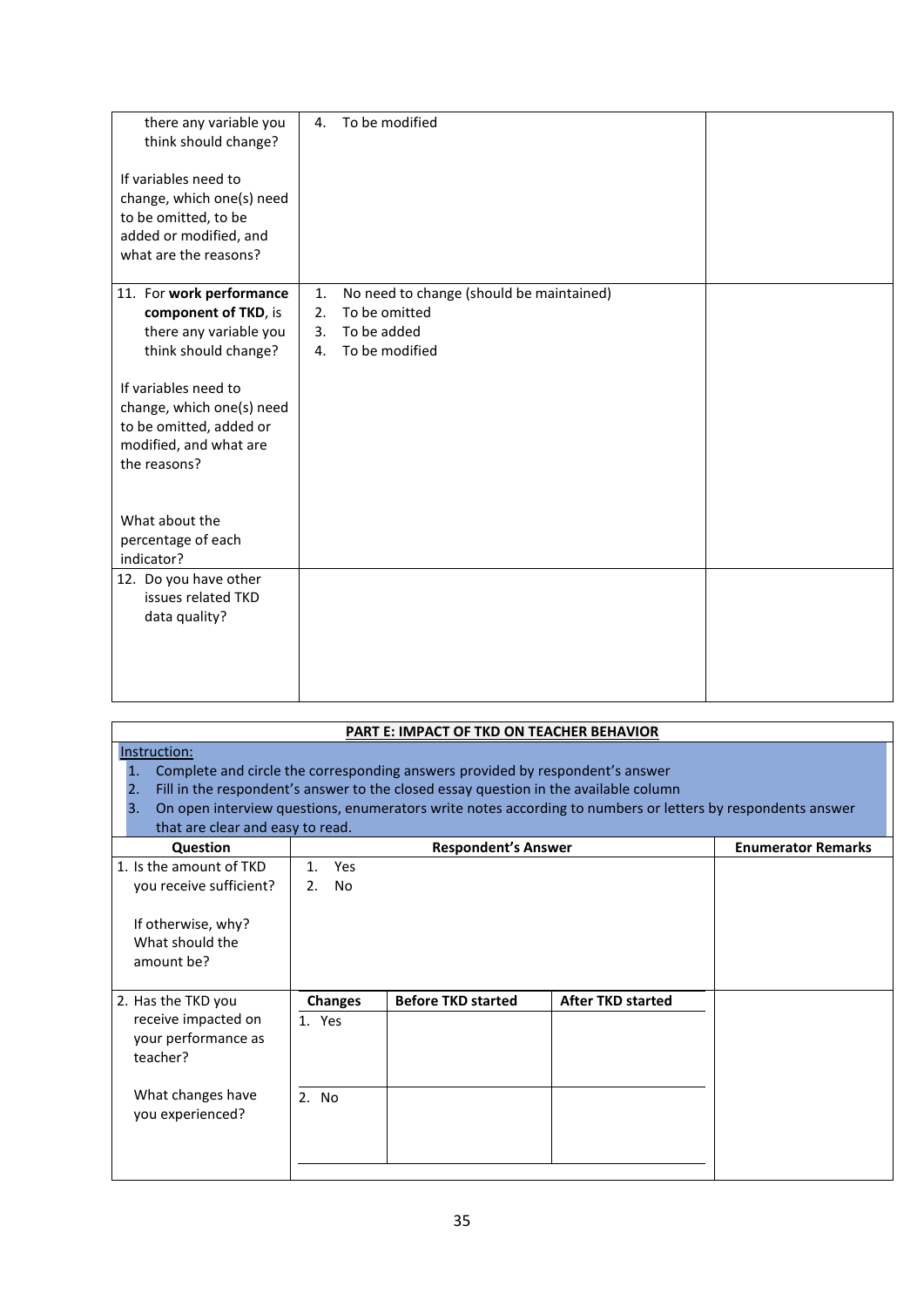| For 2018, what is the<br>3.             | Option                                                 | <b>Proof of Change</b>                       |            | <b>Proof of Change</b> |  |
|-----------------------------------------|--------------------------------------------------------|----------------------------------------------|------------|------------------------|--|
| trend of the result of                  |                                                        | in 2017                                      |            | in 2018                |  |
| your performance                        | <b>No</b><br>1.                                        |                                              |            |                        |  |
| assessment by the                       | change/constant                                        |                                              |            |                        |  |
| school supervisor                       | 2. Improving                                           |                                              |            |                        |  |
| within the last three                   |                                                        |                                              |            |                        |  |
| months?                                 |                                                        |                                              |            |                        |  |
|                                         | 3. Declining                                           |                                              |            |                        |  |
| What instrument(s)                      |                                                        |                                              |            |                        |  |
| have been used?                         |                                                        |                                              |            |                        |  |
|                                         |                                                        |                                              |            |                        |  |
| 4. What attempts have                   | А.                                                     | No special attempt; the same as prior to TKD |            |                        |  |
| you made to improve<br>your KKG grades? | None because I have passed UKG<br>В.                   | Participated in more teacher training        |            |                        |  |
|                                         | C.<br>Got more learning materials                      |                                              |            |                        |  |
| Please explain what you                 | D.<br>Е.                                               |                                              |            |                        |  |
| have done (training                     |                                                        |                                              |            |                        |  |
| courses attended,                       |                                                        |                                              |            |                        |  |
| additional materials).                  |                                                        |                                              |            |                        |  |
|                                         |                                                        |                                              |            |                        |  |
| 5. What attempts have                   | А.                                                     | No special attempt; the same as prior TKD    |            |                        |  |
| you made to improve                     | Participated in more teacher training<br>В.            |                                              |            |                        |  |
| your PKG grades                         | Active participation in KKG/MGMP<br>C.                 |                                              |            |                        |  |
| (Teacher Performance                    | Active participation in seminars/workshops<br>D.       |                                              |            |                        |  |
| Assessment)?                            | Writing scientific article(s) for journals<br>Ε.       |                                              |            |                        |  |
|                                         | F.                                                     |                                              |            |                        |  |
| Please explain what you                 |                                                        |                                              |            |                        |  |
| have done (training                     |                                                        |                                              |            |                        |  |
| courses, additional                     |                                                        |                                              |            |                        |  |
| materials).                             |                                                        |                                              |            |                        |  |
|                                         |                                                        |                                              |            |                        |  |
| 6. If you have ever                     | <b>Training Organizers</b>                             |                                              | Freq.      | Freq.                  |  |
| attended training                       |                                                        |                                              | old        | new                    |  |
| courses, who were the                   |                                                        |                                              | <b>TKD</b> | <b>TKD</b>             |  |
| organizers?                             | А.                                                     | Training is organized by Education           |            |                        |  |
| Please write the                        | Office                                                 |                                              |            |                        |  |
| number of training                      | Training from other local<br>В.<br>government entities |                                              |            |                        |  |
| courses (frequency)                     | $C_{\cdot}$                                            | Training from non-governmental               |            |                        |  |
| you attended during                     | organizations                                          |                                              |            |                        |  |
| previous TKD and the                    | Online training<br>D.                                  |                                              |            |                        |  |
| current TKD.                            |                                                        |                                              |            |                        |  |
|                                         | Ε.<br>Others:                                          |                                              |            |                        |  |
| What have you done to                   |                                                        |                                              |            |                        |  |
| attend more training                    |                                                        |                                              |            |                        |  |
| courses?                                |                                                        |                                              |            |                        |  |
|                                         |                                                        |                                              |            |                        |  |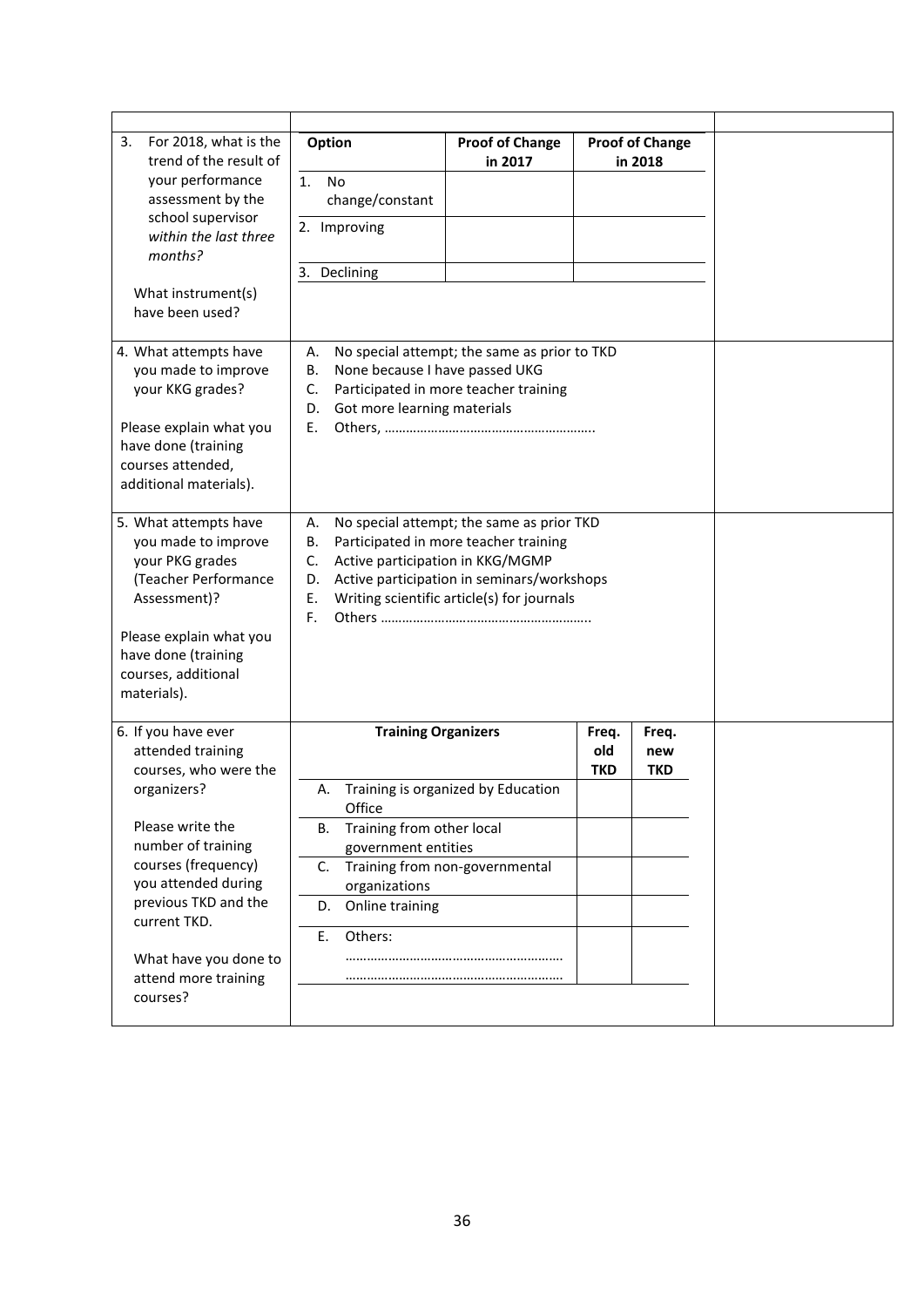| 7. What is your time       | <b>Activities</b>                                        | Old                                                          | <b>New</b> |  |  |
|----------------------------|----------------------------------------------------------|--------------------------------------------------------------|------------|--|--|
| allocation for learning    |                                                          | <b>TKD</b>                                                   | <b>TKD</b> |  |  |
| activities during the      | Preparation for learning and<br>А.                       |                                                              |            |  |  |
| previous TKD and the       | teaching                                                 |                                                              |            |  |  |
| current TKD?               | Preparation of learning tools<br>В.                      |                                                              |            |  |  |
|                            | (materials/learning media)                               |                                                              |            |  |  |
|                            | Other:<br>C.                                             |                                                              |            |  |  |
|                            |                                                          |                                                              |            |  |  |
|                            |                                                          |                                                              |            |  |  |
| Please explain how you     |                                                          |                                                              |            |  |  |
| prepare for it             |                                                          |                                                              |            |  |  |
|                            |                                                          |                                                              |            |  |  |
| 8. What attempts have      | No special attempt; the same as prior to TKD<br>А.       |                                                              |            |  |  |
| you made to improve        | Added hours for extracurricular activities<br>В.         |                                                              |            |  |  |
| school performance in      | Coaching of non-academic competence (life skills)<br>C.  |                                                              |            |  |  |
| non-academic areas?        | Added learning hours for subjects that are part of<br>D. |                                                              |            |  |  |
|                            |                                                          |                                                              |            |  |  |
|                            | competitions<br>Became facilitator for events<br>E.      |                                                              |            |  |  |
| Please explain what        |                                                          |                                                              |            |  |  |
| you have done!             | F.                                                       |                                                              |            |  |  |
|                            |                                                          |                                                              |            |  |  |
| 9. What attempts have      | No special attempt; the same as prior to TKD<br>Α.       |                                                              |            |  |  |
| you made to improve        | Additional teaching hours<br>В.                          |                                                              |            |  |  |
| student/pupil's            | C.                                                       | Improve teaching skills<br>Use multiple pedagogic approaches |            |  |  |
| learning outcomes?         | D.                                                       |                                                              |            |  |  |
|                            | Ε.                                                       | Use comprehensible learning tools                            |            |  |  |
| Please explain what        | F.                                                       |                                                              |            |  |  |
| you have done!             |                                                          |                                                              |            |  |  |
|                            |                                                          |                                                              |            |  |  |
| 10. Do you think all staff | Yes<br>1.                                                |                                                              |            |  |  |
| at the school have         | <b>No</b><br>2.                                          |                                                              |            |  |  |
| performed better           |                                                          |                                                              |            |  |  |
| since the                  |                                                          |                                                              |            |  |  |
| implementation of          |                                                          |                                                              |            |  |  |
| TKD?                       |                                                          |                                                              |            |  |  |
|                            |                                                          |                                                              |            |  |  |
| Please explain your        |                                                          |                                                              |            |  |  |
| answer and present your    |                                                          |                                                              |            |  |  |
| evidence                   |                                                          |                                                              |            |  |  |
| 11. What attempts have     | No special attempt; the same as prior to TKD<br>А.       |                                                              |            |  |  |
| been made to               | Provide direction to students<br>В.                      |                                                              |            |  |  |
| prevent student            | Organize more extra-curricular activities<br>C.          |                                                              |            |  |  |
| brawls, narcotics          | Organize regular religious activities<br>D.              |                                                              |            |  |  |
| abuse, bullying, and       | Severe sanctions for offenders<br>Ε.                     |                                                              |            |  |  |
| financial collection       | Intensive communication with parents<br>F.               |                                                              |            |  |  |
| levied on the              | G.                                                       |                                                              |            |  |  |
|                            |                                                          |                                                              |            |  |  |
| student by school          |                                                          |                                                              |            |  |  |
| (per month)?               |                                                          |                                                              |            |  |  |
|                            |                                                          |                                                              |            |  |  |
| Please explain your        |                                                          |                                                              |            |  |  |
| answer and present your    |                                                          |                                                              |            |  |  |
| evidence                   |                                                          |                                                              |            |  |  |

### **PART F: GENERAL RESPONSE OF TKD TEACHERS**

Instruction:

#### 1. Read each of the questions carefully

2. Choose one of five scale options based your assessment of each statement, 1 is the lowest and 5 is the highest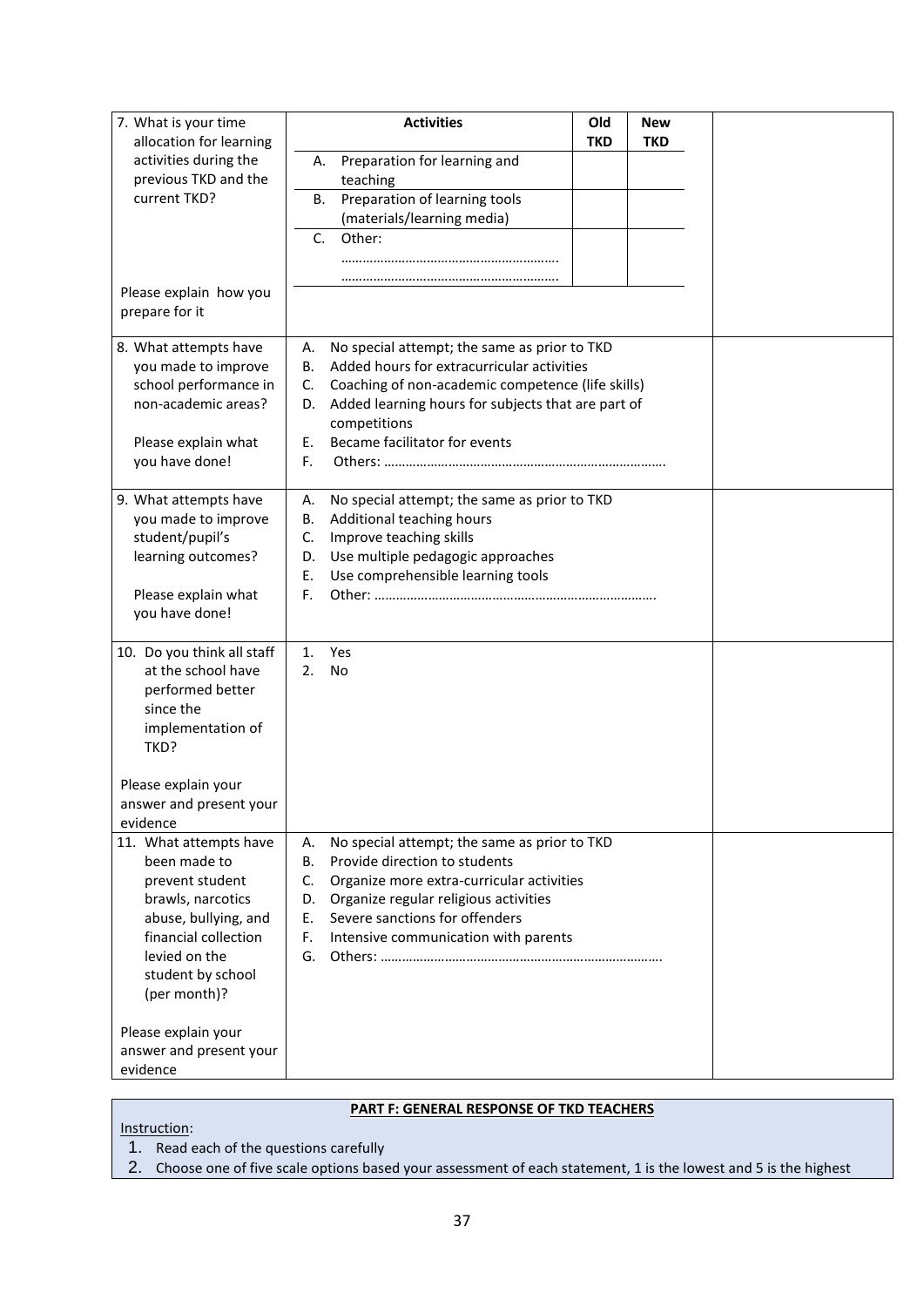|    | <b>No</b><br><b>RESPONSE TO TKD PROGRAM</b>                         |  |               | <b>SCORE</b> |   |   |  |  |  |
|----|---------------------------------------------------------------------|--|---------------|--------------|---|---|--|--|--|
|    |                                                                     |  | $\mathcal{P}$ | 3            | 4 | 5 |  |  |  |
| 1  | Encourages me to work better                                        |  |               |              |   |   |  |  |  |
| 2  | Improves my income significantly                                    |  |               |              |   |   |  |  |  |
| 3  | Motivates me to work longer than before                             |  |               |              |   |   |  |  |  |
| 4  | Increases teamwork in school                                        |  |               |              |   |   |  |  |  |
| 5  | Motivates me to improve my competency                               |  |               |              |   |   |  |  |  |
| 6  | Develops competitive spirit among teachers                          |  |               |              |   |   |  |  |  |
| 7  | Improves teacher discipline in their work                           |  |               |              |   |   |  |  |  |
| 8  | Improves teacher productivity                                       |  |               |              |   |   |  |  |  |
| 9  | Teachers are more focused on student learning outcomes              |  |               |              |   |   |  |  |  |
| 10 | Encourages teachers use their money to buy learning materials       |  |               |              |   |   |  |  |  |
| 11 | TKD formula is not fair                                             |  |               |              |   |   |  |  |  |
| 12 | The amount of TKD is too high for me                                |  |               |              |   |   |  |  |  |
| 13 | The amount of TKD is not enough to improve behavior                 |  |               |              |   |   |  |  |  |
| 14 | Work behavior is more or less the same compared to before TKD       |  |               |              |   |   |  |  |  |
| 15 | No significant impact on school performance                         |  |               |              |   |   |  |  |  |
| 16 | Initiates unhealthy competition among teachers                      |  |               |              |   |   |  |  |  |
| 17 | The difference in allowance received among school staff is high     |  |               |              |   |   |  |  |  |
| 18 | It is unfair as young teachers can receive more than older teachers |  |               |              |   |   |  |  |  |
| 19 | No relation between performance and allowance                       |  |               |              |   |   |  |  |  |
| 20 | Do not agree with score used in the formula                         |  |               |              |   |   |  |  |  |

| $JW$ IT)*<br><b>TERVIEW</b><br>IN.<br><b>FNDS</b><br>WIB<br><br>THE<br>/WI<br>1 I A<br>___   |  |
|----------------------------------------------------------------------------------------------|--|
| <b>HOUR</b><br>(MINUTES)<br><b>TERVIEW:</b><br><b>OF</b><br><b>DURAT</b><br>IN.<br>ΠΟΝ<br>__ |  |

REMARKS:

**Thank you for your participation.**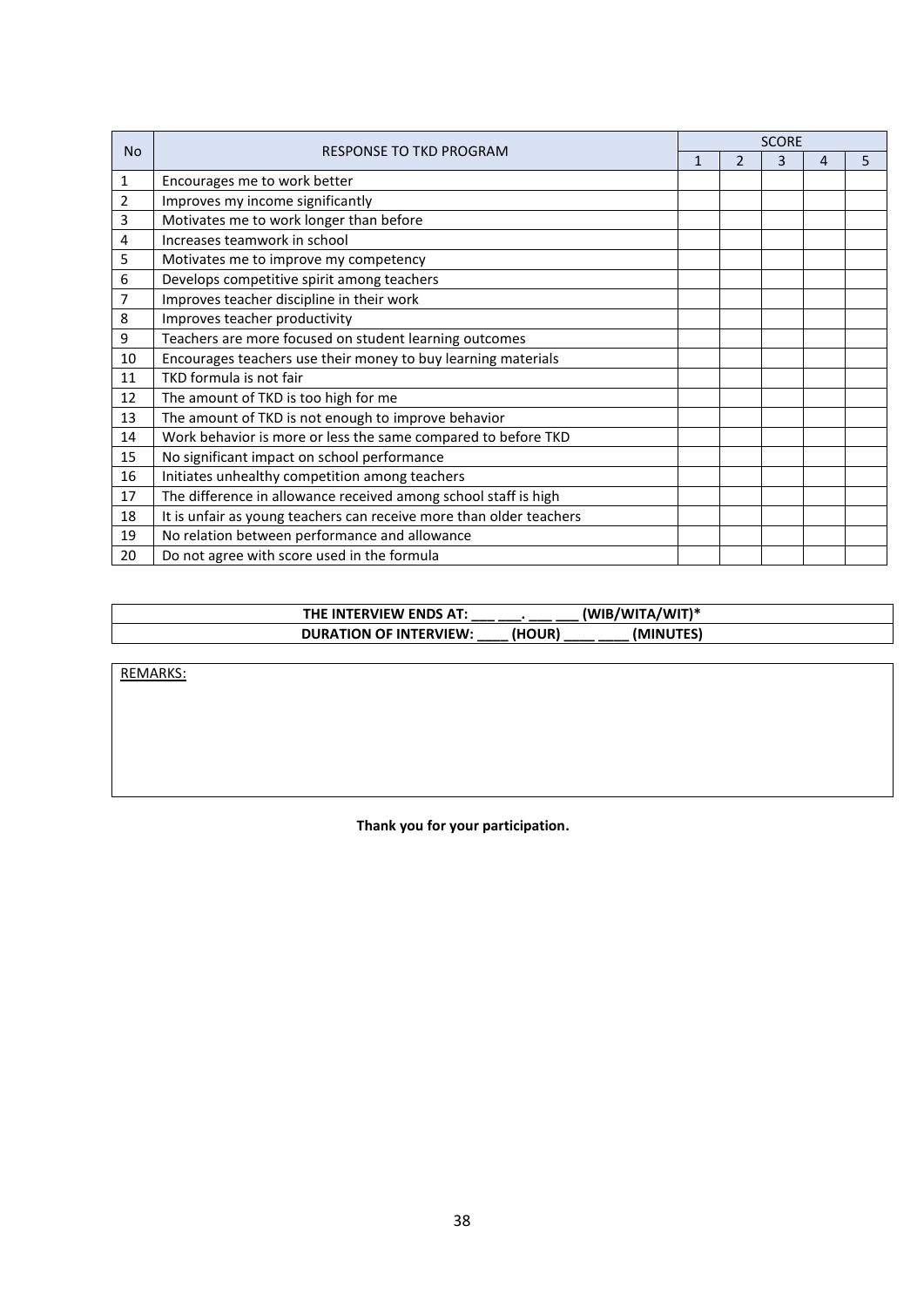## <span id="page-38-0"></span>Annex 2: Principal's Questionnaires

#### **PART A: IDENTITY OF SCHOOL /INSTITUTION**

#### Instruction:

- 1. Complete and circle the corresponding answers provided by respondent's answer
- 2. Fill in the respondent's answer to the closed essay question in the available column
- 3. On open interview questions, enumerator writes notes according to numbers or letters by respondents answer that are clear and easy to read.

#### **INTERVIEW BEGINS AT: \_\_\_ \_\_\_. \_\_\_ \_\_\_ (WIB/WITA/WIT) \***

| A.1  | NPSN (National School Principal      |                                                                                                                                                                                                                                        |
|------|--------------------------------------|----------------------------------------------------------------------------------------------------------------------------------------------------------------------------------------------------------------------------------------|
|      | Number)                              |                                                                                                                                                                                                                                        |
| A.2  | Name of School                       |                                                                                                                                                                                                                                        |
| A.3  | School Level / Educational           | 1. Kindergarten<br>2. Primary Education                                                                                                                                                                                                |
|      | <b>Institution Level</b>             | 3. Junior High School<br>4. Senior High School                                                                                                                                                                                         |
|      |                                      | 5. Vocational High School<br>6. School for Children with                                                                                                                                                                               |
|      |                                      | <b>Disabilities</b>                                                                                                                                                                                                                    |
| A.4  | School Status/Institution            | 3. Public<br>2. Private                                                                                                                                                                                                                |
| A.5  | <b>School Address</b>                |                                                                                                                                                                                                                                        |
| A.6  | Sub District/District                |                                                                                                                                                                                                                                        |
| A.7  | Regency/City                         |                                                                                                                                                                                                                                        |
| A.8  | Province                             |                                                                                                                                                                                                                                        |
| A.9  | Number of Students                   | F. Kindergarten/Early Childhood Education                                                                                                                                                                                              |
|      | (Choose the relevant school level)   | 4. Ages 3-4 years old ___ Number of Class Parallel ___                                                                                                                                                                                 |
|      |                                      | 5. Ages 4-5 years old ___ Number of Class Parallel ___                                                                                                                                                                                 |
|      |                                      | 6. Ages 5-6 years old ___ Number of Class Parallel ___                                                                                                                                                                                 |
|      |                                      | <b>G.</b> Primary Education School                                                                                                                                                                                                     |
|      |                                      | 13. Grade I: __ _ _ Number of Class Parallel ___                                                                                                                                                                                       |
|      |                                      | 14. Grade 2: __ __ __ Number of Class Parallel ___                                                                                                                                                                                     |
|      |                                      | 15. Grade 3: __ __ __ Number of Class Parallel ___                                                                                                                                                                                     |
|      |                                      | 16. Grade 4: __ __ __ Number of Class Parallel ___                                                                                                                                                                                     |
|      |                                      | 17. Grade 5: __ __ __ Number of Class Parallel ___                                                                                                                                                                                     |
|      |                                      | 18. Grade 6: __ __ __ Number of Class Parallel ___                                                                                                                                                                                     |
|      |                                      | H. Junior Secondary School                                                                                                                                                                                                             |
|      |                                      | 19. Grade 7: __ __ __ Number of Class Parallel __ __                                                                                                                                                                                   |
|      |                                      | 20. Grade 8: __ __ __ Number of Class Parallel __ __                                                                                                                                                                                   |
|      |                                      | 21. Grade 9: __ __ _ Number of Class Parallel __ _                                                                                                                                                                                     |
|      |                                      | <b>Senior High School/Vocational High School</b>                                                                                                                                                                                       |
|      |                                      | 22. Grade 10: __ __ _ Number of Class Parallel __ _                                                                                                                                                                                    |
|      |                                      | 23. Grade 11: __ __ __ Number of Class Parallel __ __                                                                                                                                                                                  |
|      |                                      | 24. Grade 12 : __ __ __ Number of Class Parallel __ __                                                                                                                                                                                 |
|      |                                      | J. School Children with Disability                                                                                                                                                                                                     |
|      |                                      |                                                                                                                                                                                                                                        |
|      |                                      | 5. Junior Secondary School Level ___ Number of Class Parallel ___                                                                                                                                                                      |
|      |                                      |                                                                                                                                                                                                                                        |
| A.10 | Number of Teachers                   |                                                                                                                                                                                                                                        |
| A.11 | Number of Extracurricular activities |                                                                                                                                                                                                                                        |
| A.12 | Number of School Award               | 5. District Level                                                                                                                                                                                                                      |
|      |                                      | $year_{\_\_\_\_\_\_\_}$                                                                                                                                                                                                                |
|      |                                      | e. Sector the control of the control of the control of the control of the control of the control of the control of the control of the control of the control of the control of the control of the control of the control of th<br>vear |
|      |                                      | f.<br>Sector <b>Section</b> Section <b>Section</b><br>year                                                                                                                                                                             |
|      |                                      | <b>Provincial Level</b><br>6.                                                                                                                                                                                                          |
|      |                                      | year                                                                                                                                                                                                                                   |
|      |                                      | e. Sector<br>year                                                                                                                                                                                                                      |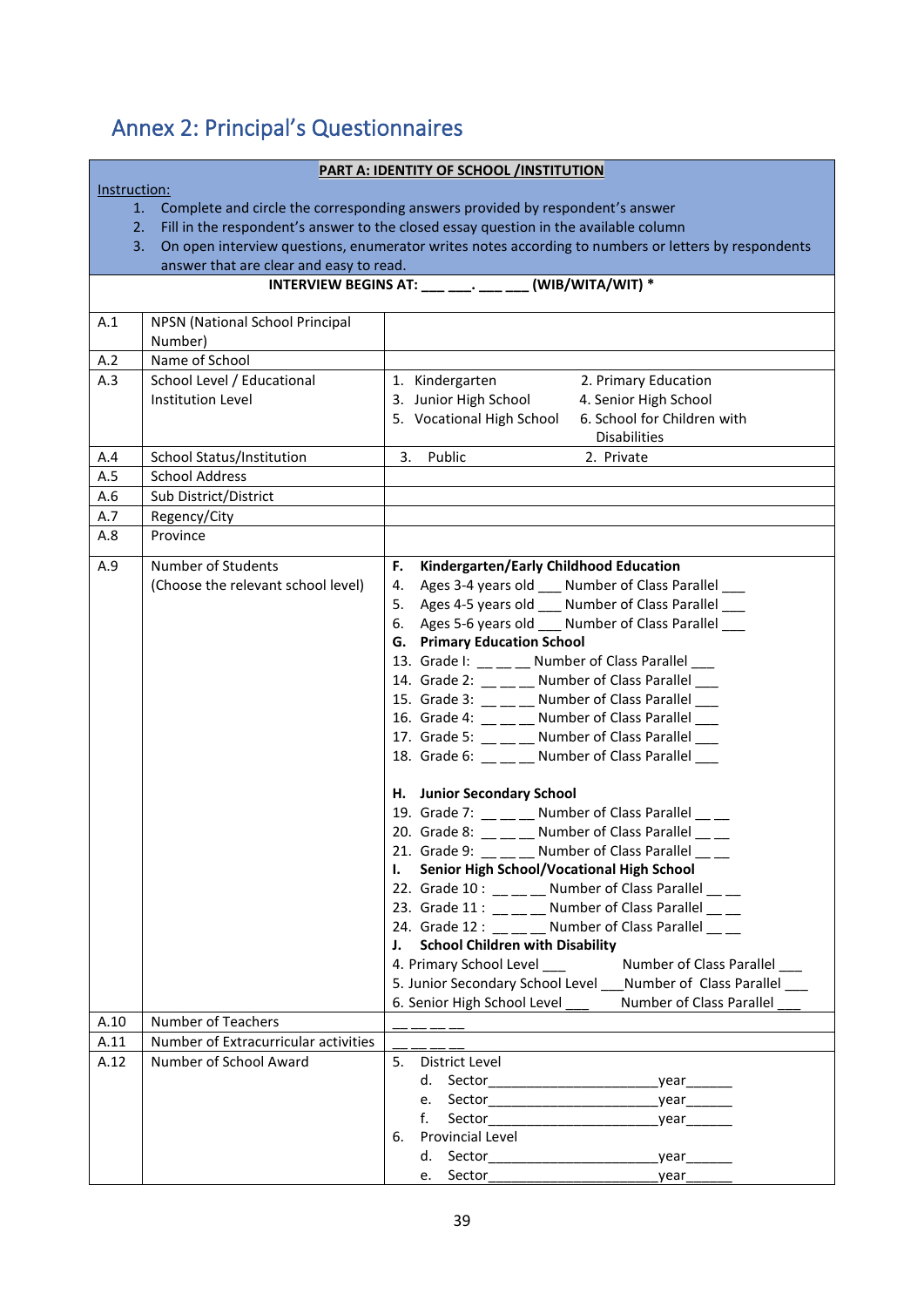| Sector<br>f.                     | year |
|----------------------------------|------|
| <b>National Level</b><br>7.      |      |
| d. Sector                        | vear |
| e. Sector                        | vear |
| f. Sector                        | vear |
| <b>International Level</b><br>8. |      |
| d. Sector                        | vear |
| Sector<br>e.                     | vear |
| f. Sector                        | vear |
|                                  |      |

|              | PART B: RESPONDENT IDENTITY                         |                                                                                                                                                                                                                                                                                                                                                                                                                                                               |  |  |
|--------------|-----------------------------------------------------|---------------------------------------------------------------------------------------------------------------------------------------------------------------------------------------------------------------------------------------------------------------------------------------------------------------------------------------------------------------------------------------------------------------------------------------------------------------|--|--|
| Instruction: | 1.<br>2.                                            | Complete and circle the corresponding answers provided by respondent's answer<br>Fill in the respondent's answer to the closed essay question in the available column                                                                                                                                                                                                                                                                                         |  |  |
|              | 3.                                                  | On open interview questions, enumerator writes notes according to numbers or letters by                                                                                                                                                                                                                                                                                                                                                                       |  |  |
|              | respondents answer that are clear and easy to read. |                                                                                                                                                                                                                                                                                                                                                                                                                                                               |  |  |
| B.1          | Name                                                |                                                                                                                                                                                                                                                                                                                                                                                                                                                               |  |  |
| B.2          | Sex                                                 | Male<br>3.<br>4. Female                                                                                                                                                                                                                                                                                                                                                                                                                                       |  |  |
| B.3          | <b>Education History</b>                            |                                                                                                                                                                                                                                                                                                                                                                                                                                                               |  |  |
|              |                                                     | Ε.                                                                                                                                                                                                                                                                                                                                                                                                                                                            |  |  |
|              |                                                     |                                                                                                                                                                                                                                                                                                                                                                                                                                                               |  |  |
| <b>B.4</b>   | Age                                                 | years                                                                                                                                                                                                                                                                                                                                                                                                                                                         |  |  |
| B.5          | <b>Marital Status</b>                               | 2. Married 3. Widowed/er/ divorced<br>4. Single                                                                                                                                                                                                                                                                                                                                                                                                               |  |  |
| <b>B.6</b>   | No Tel. /Mobile Phone                               |                                                                                                                                                                                                                                                                                                                                                                                                                                                               |  |  |
| B.7          | Level of employing school                           | 2. PAUD/TK/SLB 2. SD<br>3. SMP 4. SMA<br>5. SMK                                                                                                                                                                                                                                                                                                                                                                                                               |  |  |
| B.8          | Name of School                                      |                                                                                                                                                                                                                                                                                                                                                                                                                                                               |  |  |
| <b>B.9</b>   | <b>Employment status</b>                            | CPNS/Civil Servant Candidate<br>3.<br>PNS/Civil Servant<br>4.                                                                                                                                                                                                                                                                                                                                                                                                 |  |  |
| <b>B.10</b>  | Date of first time as a Civil<br>Servant (DD/MM/YY) |                                                                                                                                                                                                                                                                                                                                                                                                                                                               |  |  |
| <b>B.11</b>  | Category                                            | 3. $II/a - II/d$<br>4. $III/a - III/b$ 3. $III/c - III/d$<br>4. $\frac{1}{2} = \frac{1}{2} = \frac{1}{2} = \frac{5}{2} = \frac{1}{2} = \frac{1}{2} = \frac{1}{2} = \frac{1}{2} = \frac{1}{2} = \frac{1}{2} = \frac{1}{2} = \frac{1}{2} = \frac{1}{2} = \frac{1}{2} = \frac{1}{2} = \frac{1}{2} = \frac{1}{2} = \frac{1}{2} = \frac{1}{2} = \frac{1}{2} = \frac{1}{2} = \frac{1}{2} = \frac{1}{2} = \frac{1}{2} = \frac{1}{2} = \frac{1}{2} = \frac{1}{2} = \$ |  |  |
| <b>B.12</b>  | Length of Service as a<br>teacher                   | year(s) month                                                                                                                                                                                                                                                                                                                                                                                                                                                 |  |  |
| <b>B.13</b>  | Current position                                    | 1. Principal<br>Deputy Principal<br>2.                                                                                                                                                                                                                                                                                                                                                                                                                        |  |  |
| <b>B.14</b>  | Length of service in<br>current position            | $year(s)$ month(s)                                                                                                                                                                                                                                                                                                                                                                                                                                            |  |  |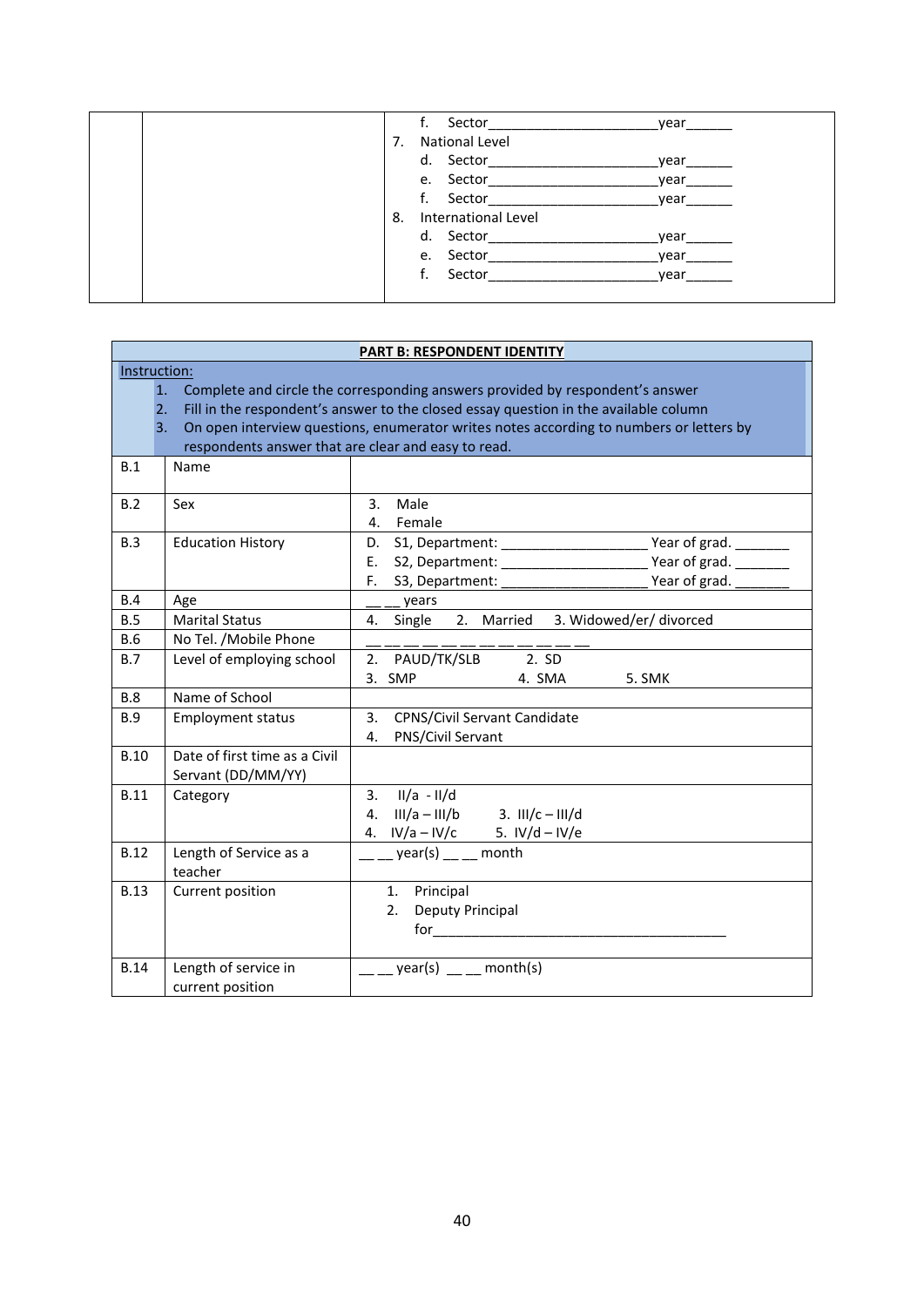| PART C: KNOWLEDGE OF SUB NATIONAL PERFORMANCE ALLOWANCE (TKD) |                                                                                                            |                                          |                           |  |  |
|---------------------------------------------------------------|------------------------------------------------------------------------------------------------------------|------------------------------------------|---------------------------|--|--|
| Instruction:                                                  |                                                                                                            |                                          |                           |  |  |
| 1.                                                            | Complete and circle the corresponding answers provided by respondent's answer                              |                                          |                           |  |  |
| 2.                                                            | Fill in the respondent's answer to the closed essay question in the available column                       |                                          |                           |  |  |
| 3.                                                            | On open interview questions, enumerator writes notes according to numbers or letters by respondents answer |                                          |                           |  |  |
| that are clear and easy to read.                              |                                                                                                            |                                          |                           |  |  |
| Question                                                      | <b>Respondent's Answer</b>                                                                                 |                                          | <b>Enumerator Remarks</b> |  |  |
| Are you aware of the<br>1.                                    | 1. Yes                                                                                                     |                                          |                           |  |  |
| Governor's regulation                                         | 2. No                                                                                                      |                                          |                           |  |  |
| regarding Regional                                            |                                                                                                            |                                          |                           |  |  |
| Performance                                                   |                                                                                                            |                                          |                           |  |  |
| Allowances for                                                |                                                                                                            |                                          |                           |  |  |
| Principals, Deputy                                            |                                                                                                            |                                          |                           |  |  |
| Principals of Teachers,                                       |                                                                                                            |                                          |                           |  |  |
| School Supervisors,                                           |                                                                                                            |                                          |                           |  |  |
| and pamong belajar                                            |                                                                                                            |                                          |                           |  |  |
| (nonformal education                                          |                                                                                                            |                                          |                           |  |  |
| teacher)?                                                     |                                                                                                            |                                          |                           |  |  |
|                                                               |                                                                                                            |                                          |                           |  |  |
| When were you first<br>2.                                     | 5.<br>2017                                                                                                 |                                          |                           |  |  |
| aware of the                                                  | 2018<br>6.                                                                                                 |                                          |                           |  |  |
| Regulation of Jakarta                                         | 7.<br>Just recently                                                                                        |                                          |                           |  |  |
| Governor on Sub                                               | Don't know<br>8.                                                                                           |                                          |                           |  |  |
| <b>National Performance</b>                                   |                                                                                                            |                                          |                           |  |  |
| Allowance for School                                          |                                                                                                            |                                          |                           |  |  |
| Principals, Deputy                                            |                                                                                                            |                                          |                           |  |  |
| Principals, Teachers,                                         |                                                                                                            |                                          |                           |  |  |
| Supervisors, Overseers                                        |                                                                                                            |                                          |                           |  |  |
| and Pamong Belajar?                                           |                                                                                                            |                                          |                           |  |  |
| How did you know<br>3.                                        | Dinas Pendidikan/Education Office<br>G.                                                                    |                                          |                           |  |  |
| about the Jakarta                                             | Other government agencies;<br>Н.                                                                           |                                          |                           |  |  |
| <b>Governor Regulation?</b>                                   |                                                                                                            |                                          |                           |  |  |
|                                                               | Peers,<br>I.                                                                                               |                                          |                           |  |  |
|                                                               |                                                                                                            |                                          |                           |  |  |
|                                                               | Media,<br>J.                                                                                               |                                          |                           |  |  |
|                                                               |                                                                                                            |                                          |                           |  |  |
|                                                               | K. Website/Internet                                                                                        |                                          |                           |  |  |
|                                                               | Others,<br>L.                                                                                              |                                          |                           |  |  |
|                                                               |                                                                                                            |                                          |                           |  |  |
| 4. Do you have copies<br>4.                                   | 3.<br>Yes                                                                                                  |                                          |                           |  |  |
| of regulatory                                                 | 4.<br>No                                                                                                   |                                          |                           |  |  |
| documents related to                                          |                                                                                                            |                                          |                           |  |  |
| regional performance                                          |                                                                                                            |                                          |                           |  |  |
| benefits (TKD)?                                               |                                                                                                            |                                          |                           |  |  |
| Question                                                      | <b>Respondent's Answer</b>                                                                                 |                                          | <b>Enumerator Remarks</b> |  |  |
| 5. What regulation or                                         | <b>Regulations on TKD</b>                                                                                  | <b>Understanding</b>                     |                           |  |  |
| document(s) do you                                            | Pergub DKI No. 409 of 2016<br>G.                                                                           | 2<br>3<br>4<br>1                         |                           |  |  |
| have copies of, related                                       | Pergub DKI No. 149 of 2017<br>Η.                                                                           | $\overline{2}$<br>3<br>4<br>1            |                           |  |  |
| to Performance                                                | Pergub DKI No. 22 of 2017<br>Ι.                                                                            | 3<br>2<br>4<br>1                         |                           |  |  |
| Allowance of DKI                                              | Ingub DKI No. 129 of 2016<br>J.                                                                            | 3<br>$\overline{4}$<br>1<br>2            |                           |  |  |
| Jakarta?                                                      | Technical guide of TKD calculation<br>К.                                                                   | 3<br>$\overline{2}$<br>1<br>4            |                           |  |  |
|                                                               | Others, specify<br>L.                                                                                      | 3<br>$\mathbf{1}$<br>$\overline{2}$<br>4 |                           |  |  |
|                                                               |                                                                                                            |                                          |                           |  |  |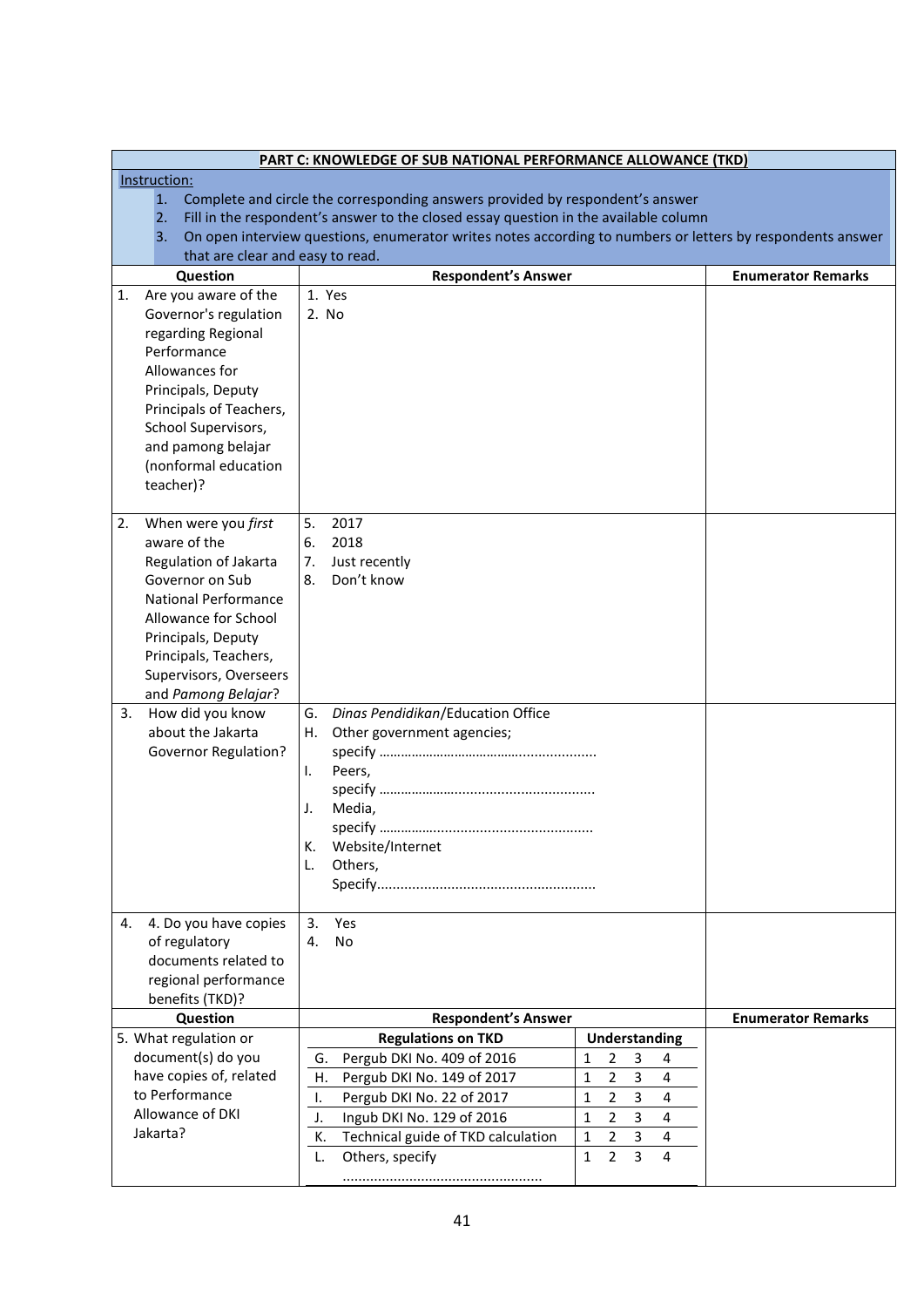| How would you assess<br>your understanding of<br>these regulations/<br>documents? (1=don't<br>understand at all,<br>2=don't really<br>understand,<br>3=understand, 4=fully<br>understand)<br>6. How did the<br>government provide<br>information for you? | Types of dissemination of information<br>TKD-specific dissemination of<br>F.<br>information on with other schools<br>Dissemination of information on this<br>G.<br>policy and other policies<br>H. Explanation from Education Agency<br>Team (with head of department, |                    |                 | <b>Frequency</b> |  |
|-----------------------------------------------------------------------------------------------------------------------------------------------------------------------------------------------------------------------------------------------------------|------------------------------------------------------------------------------------------------------------------------------------------------------------------------------------------------------------------------------------------------------------------------|--------------------|-----------------|------------------|--|
| How many times was<br>information provided<br>(frequency of<br>information<br>dissemination)?                                                                                                                                                             | section, supervisors, etc.)<br>Information through website<br>I.<br>Others, specify<br>J.                                                                                                                                                                              |                    |                 |                  |  |
| What applications do<br>7.<br>you use related to<br><b>GTK TKD?</b>                                                                                                                                                                                       | <b>Application</b><br>F. e-Absensi<br>G. e-Kinerja<br>H. e-KP<br>I. eTkdbkd.jakarta.go.id<br>J. Other,                                                                                                                                                                 |                    | <b>Function</b> |                  |  |
| What is the level of<br>8.<br>difficulty in using the<br>application?<br>Give an explanation<br>regarding your answer?                                                                                                                                    | <b>Level of Difficulty</b><br>5. Not Difficult<br>6. Quite difficult<br>7. Difficult<br>8. Very Difficult                                                                                                                                                              | <b>Explanation</b> |                 |                  |  |
| What are the<br>9.<br>attendance<br>components and<br>indicators in TKD for<br>Teacher Assessment?                                                                                                                                                        | Indicator of presence (for the<br>calculation of latest TKD received)<br>W. Absence without permission<br>Absence with permission<br>Х.<br>Sick<br>Υ.<br>Z.<br>Leave<br>AA. Sabbatical leave                                                                           |                    | Yes             | No               |  |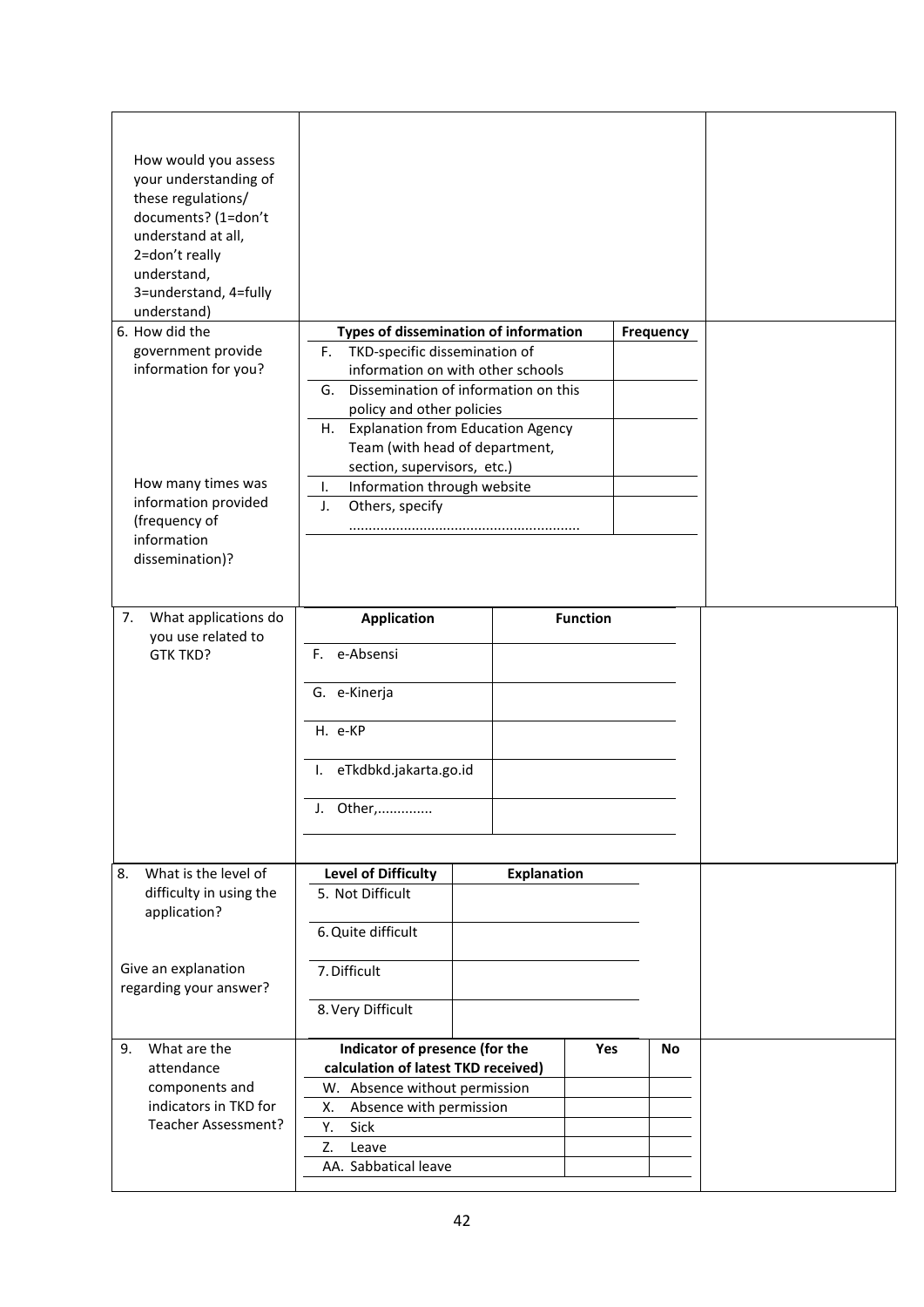|                          | BB. Leave for important matters                            |     |    |  |
|--------------------------|------------------------------------------------------------|-----|----|--|
|                          | CC. Sick leave                                             |     |    |  |
|                          | DD. Maternity leave                                        |     |    |  |
|                          | EE. Hours late (hour)                                      |     |    |  |
|                          | FF. Hours of early return (hour)                           |     |    |  |
|                          | GG. Others:                                                |     |    |  |
|                          |                                                            |     |    |  |
|                          |                                                            |     |    |  |
| 10. What are the         | Work performance indicator (for the                        | Yes | No |  |
| components and           | calculation of latest received TKD)                        |     |    |  |
| indicators of work       | Accuracy of KJP Distribution<br>К.                         |     |    |  |
| performance of TKD       | Assessment of Principal<br>L.                              |     |    |  |
| for Principal            | Performance                                                |     |    |  |
| assessment               | M. Teacher Competency Test                                 |     |    |  |
|                          | N. School's Academic                                       |     |    |  |
|                          | Performance                                                |     |    |  |
|                          | <b>Calculation of National</b>                             |     |    |  |
|                          | Exam Absolute Final Score                                  |     |    |  |
|                          | <b>Improvement of National</b><br>$\overline{\phantom{a}}$ |     |    |  |
|                          | Exam Score                                                 |     |    |  |
|                          | O. School's Non-Academic                                   |     |    |  |
|                          | Performance                                                |     |    |  |
|                          | Performance of OSN, O2SN,<br>$\mathbb{L}^{\mathbb{Z}}$     |     |    |  |
|                          | FLS2N, LKS, etc.                                           |     |    |  |
|                          | Number of Brawls, Narcotics<br>$\blacksquare$              |     |    |  |
|                          | Abuse, Bullying, financial                                 |     |    |  |
|                          | collection levied on the                                   |     |    |  |
|                          | student by school (Per                                     |     |    |  |
|                          | Month)                                                     |     |    |  |
|                          | P.<br>Others:                                              |     |    |  |
|                          |                                                            |     |    |  |
|                          |                                                            |     |    |  |
|                          |                                                            |     |    |  |
| 11. Other issues related |                                                            |     |    |  |
| to knowledge /           |                                                            |     |    |  |
| dissemination of TKD     |                                                            |     |    |  |
| <b>GTK</b>               |                                                            |     |    |  |
|                          |                                                            |     |    |  |
|                          |                                                            |     |    |  |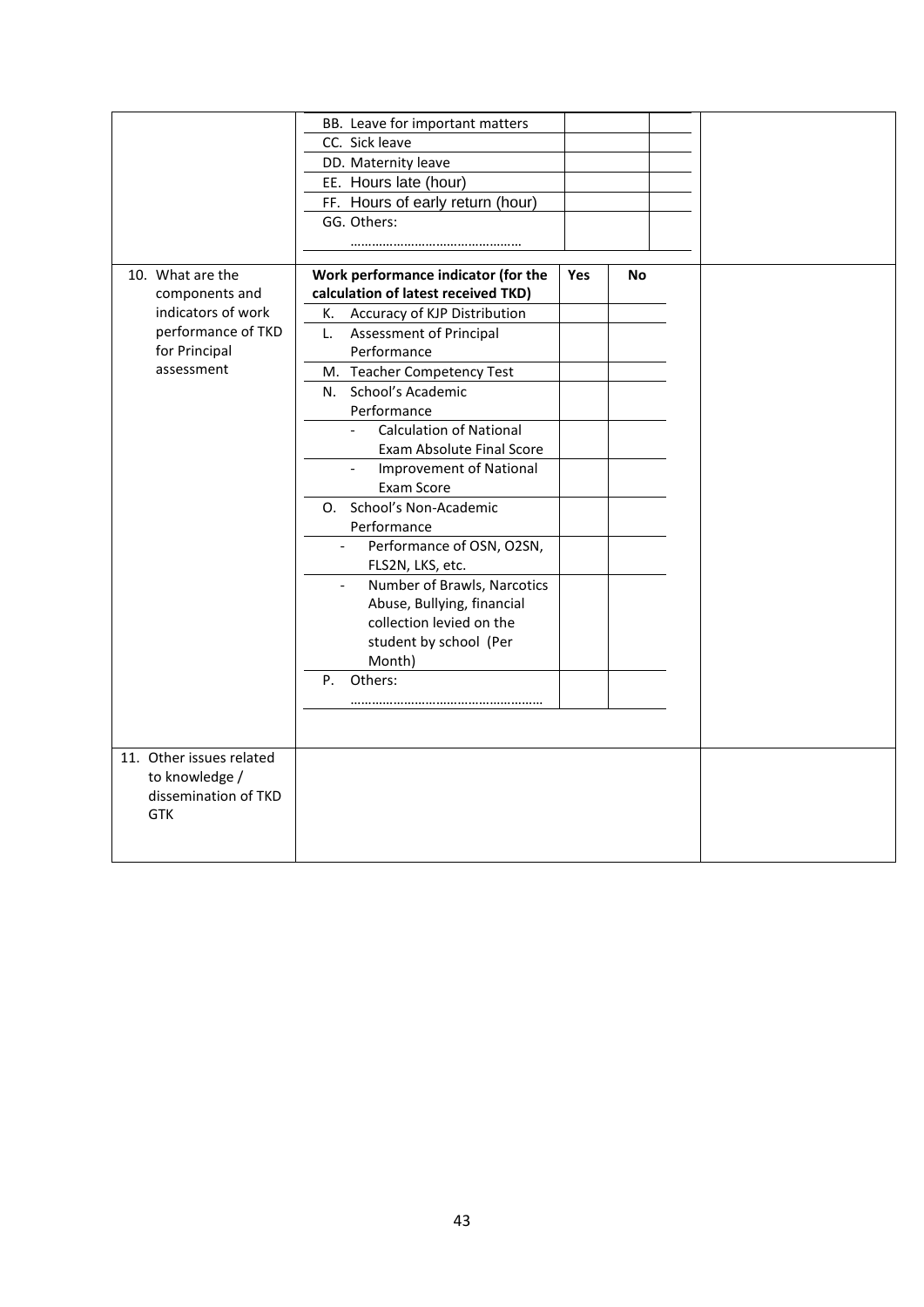| PART D: CALCULATION AND INPUT OF TKD                                                                                                           |                                                                       |                                                                                                                                                                       |            |                               |                                                                                                            |
|------------------------------------------------------------------------------------------------------------------------------------------------|-----------------------------------------------------------------------|-----------------------------------------------------------------------------------------------------------------------------------------------------------------------|------------|-------------------------------|------------------------------------------------------------------------------------------------------------|
| Instruction:<br>1.<br>2.<br>3.<br>that are clear and easy to read.                                                                             |                                                                       | Complete and circle the corresponding answers provided by respondent's answer<br>Fill in the respondent's answer to the closed essay question in the available column |            |                               | On open interview questions, enumerator writes notes according to numbers or letters by respondents answer |
| Question                                                                                                                                       |                                                                       | <b>Respondent's Answer</b>                                                                                                                                            |            |                               | <b>Enumerator Remarks</b>                                                                                  |
| Do you know how to<br>1.<br>calculate TKD for<br>teachers?<br>How do you know?<br>If you don't know, who<br>assists you in TKD<br>calculation? | 3.<br>Yes<br><b>No</b><br>4.                                          |                                                                                                                                                                       |            |                               |                                                                                                            |
| In 2018, when was the<br>2.                                                                                                                    | Month                                                                 | Amount of TKD/ month                                                                                                                                                  |            | Frecuency                     |                                                                                                            |
| last time you receive<br>TKD?<br>Per how many months do<br>you regularly receive TKD?                                                          | 6. Agustus<br>7. September<br>8. Oktober<br>9. November<br>10. Lainya |                                                                                                                                                                       |            |                               |                                                                                                            |
| 3. What are the                                                                                                                                |                                                                       | Component                                                                                                                                                             | Percentage |                               |                                                                                                            |
| components and                                                                                                                                 | Presence<br>D.                                                        |                                                                                                                                                                       |            |                               |                                                                                                            |
| percentages considered<br>for your TKD<br>calculation?                                                                                         | <b>Work Performance</b><br>Ε.<br>F.<br>Others, specify                |                                                                                                                                                                       |            |                               |                                                                                                            |
| 4. For presence (absence)<br>component, please                                                                                                 |                                                                       | Indicator of presence (for the calculation of<br>latest TKD received)                                                                                                 |            | <b>Number of</b><br>days/hour |                                                                                                            |
| complete the indicators                                                                                                                        |                                                                       | HH. Absence without permission                                                                                                                                        |            |                               |                                                                                                            |
| used to calculate the                                                                                                                          | Ш.                                                                    | Absence with permission                                                                                                                                               |            |                               |                                                                                                            |
| presence component of                                                                                                                          | JJ. Sick                                                              |                                                                                                                                                                       |            |                               |                                                                                                            |
| your TKD per latest TKD                                                                                                                        | KK. Leave                                                             |                                                                                                                                                                       |            |                               |                                                                                                            |
| in 2018                                                                                                                                        | Sabbatical leave<br>LL.                                               |                                                                                                                                                                       |            |                               |                                                                                                            |
|                                                                                                                                                |                                                                       | MM. Leave for important matters                                                                                                                                       |            |                               |                                                                                                            |
|                                                                                                                                                | NN. Sick leave                                                        |                                                                                                                                                                       |            |                               |                                                                                                            |
|                                                                                                                                                | OO. Maternity leave<br>PP. Hours late (hour)                          |                                                                                                                                                                       |            |                               |                                                                                                            |
|                                                                                                                                                |                                                                       | QQ. Hours of early return (hour)                                                                                                                                      |            |                               |                                                                                                            |
|                                                                                                                                                |                                                                       |                                                                                                                                                                       |            |                               |                                                                                                            |
|                                                                                                                                                |                                                                       |                                                                                                                                                                       |            |                               |                                                                                                            |
| 5. For work performance,                                                                                                                       |                                                                       | Work performance indicator (for the                                                                                                                                   | %          | <b>Values</b>                 |                                                                                                            |
| please complete the                                                                                                                            | calculation of latest received TKD)                                   |                                                                                                                                                                       |            |                               |                                                                                                            |
| indicator values that                                                                                                                          | А.                                                                    | Accuracy of KJP Distribution                                                                                                                                          |            |                               |                                                                                                            |
| were used to calculate                                                                                                                         | В.                                                                    | Assessment of Principal Performance                                                                                                                                   |            |                               |                                                                                                            |
| the work performance                                                                                                                           | C.                                                                    | <b>Teacher Competency Test</b>                                                                                                                                        |            |                               |                                                                                                            |
| component of your TKD                                                                                                                          |                                                                       | School's Academic                                                                                                                                                     |            |                               |                                                                                                            |
| per latest TKD in 2018                                                                                                                         | Performance                                                           |                                                                                                                                                                       |            |                               |                                                                                                            |
|                                                                                                                                                |                                                                       | <b>Calculation of National Exam</b>                                                                                                                                   |            |                               |                                                                                                            |
|                                                                                                                                                |                                                                       | <b>Absolute Final Score</b>                                                                                                                                           |            |                               |                                                                                                            |
|                                                                                                                                                |                                                                       | D. Improvement of National Exam Score                                                                                                                                 |            |                               |                                                                                                            |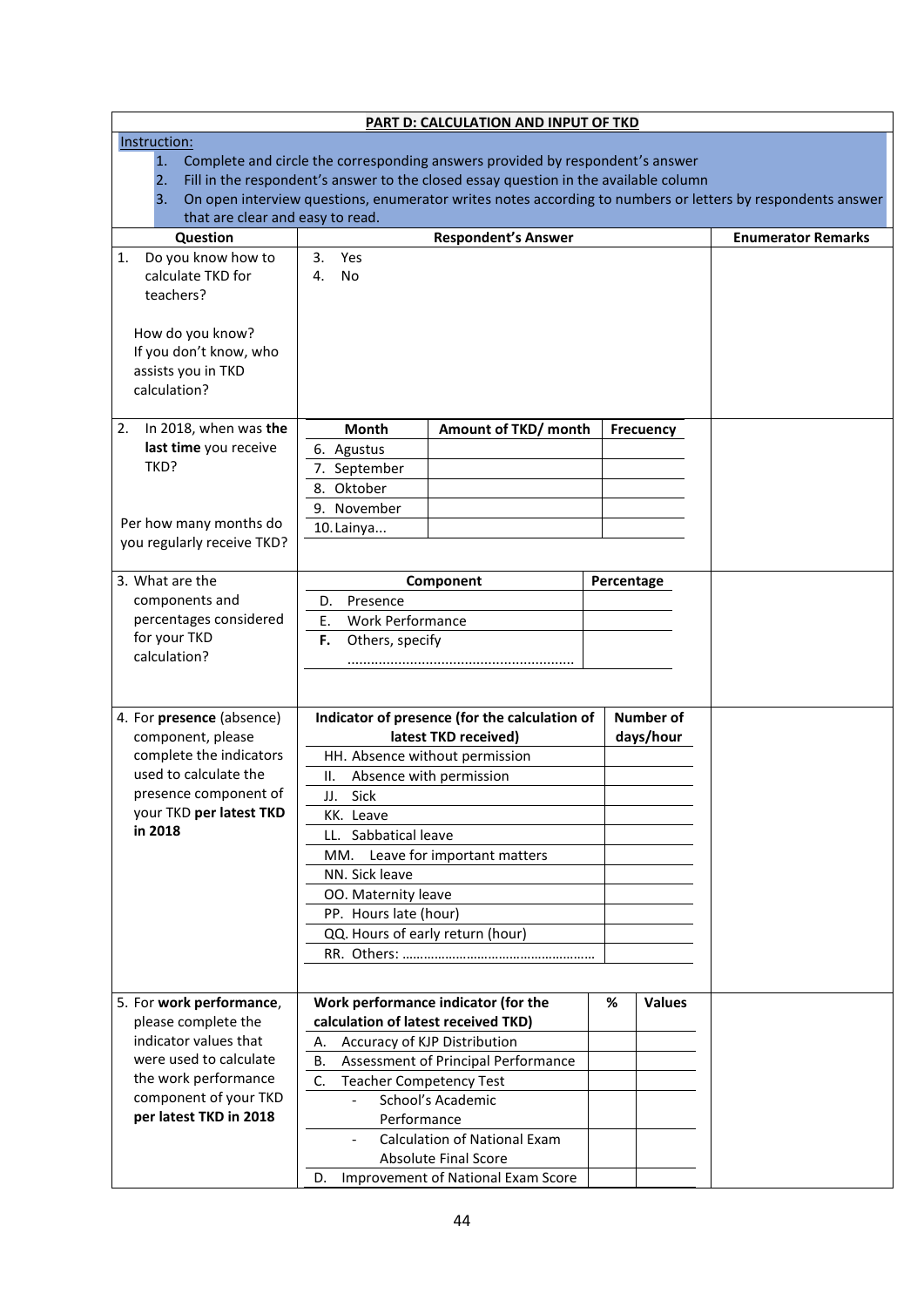|                                                                                                                                                         | School's Non-Academic<br>Performance<br>Performance of OSN, O2SN,<br>$\overline{\phantom{a}}$<br>FLS2N, LKS, etc.<br>Number of instances of Brawls,<br>Е.<br>Narcotics Abuse, Bullying, financial<br>collection levied on the student by<br>school (Per Month)<br>F.<br>Others:                                                                                                      |                    |  |
|---------------------------------------------------------------------------------------------------------------------------------------------------------|--------------------------------------------------------------------------------------------------------------------------------------------------------------------------------------------------------------------------------------------------------------------------------------------------------------------------------------------------------------------------------------|--------------------|--|
| Did you experience<br>6.<br>difficulties in<br>calculating the<br>attendance aspect of<br>TKD ? If yes please<br>explain what<br>difficulties you faced | <b>Level of Difficulty</b><br>5. Not Difficult<br>6. Quite difficult<br>7. Difficult<br>8. Very difficult                                                                                                                                                                                                                                                                            | <b>Explanation</b> |  |
| Did you experience<br>7.<br>difficulties in<br>calculating work<br>performance in TKD?<br>If yes, please explain<br>what difficulties you<br>faced      | <b>Level of Difficulty</b><br>8. Not Difficult<br>Quite difficult<br>9.<br>10. Difficult<br>11. Very difficult                                                                                                                                                                                                                                                                       | <b>Explanation</b> |  |
| 8. Who is involved in<br>assessing or calculating<br>aspect of work<br>performance in TKD,<br>before inputting?                                         | <b>Parties Involved</b><br>G. School Supervisor<br>H. B. Pusdatikomdik (Center of<br>Data and Education<br>Communication<br>Information Technology)<br>Suku Dinas Pendidikan (Sub<br>$\mathbf{L}$<br>Educational Office in the<br>City)<br>J. P2KPTKK (Center for the<br>Development of<br>Competency of Teachers,<br><b>Educational Personnel and</b><br><b>Vocational Program)</b> | <b>Function</b>    |  |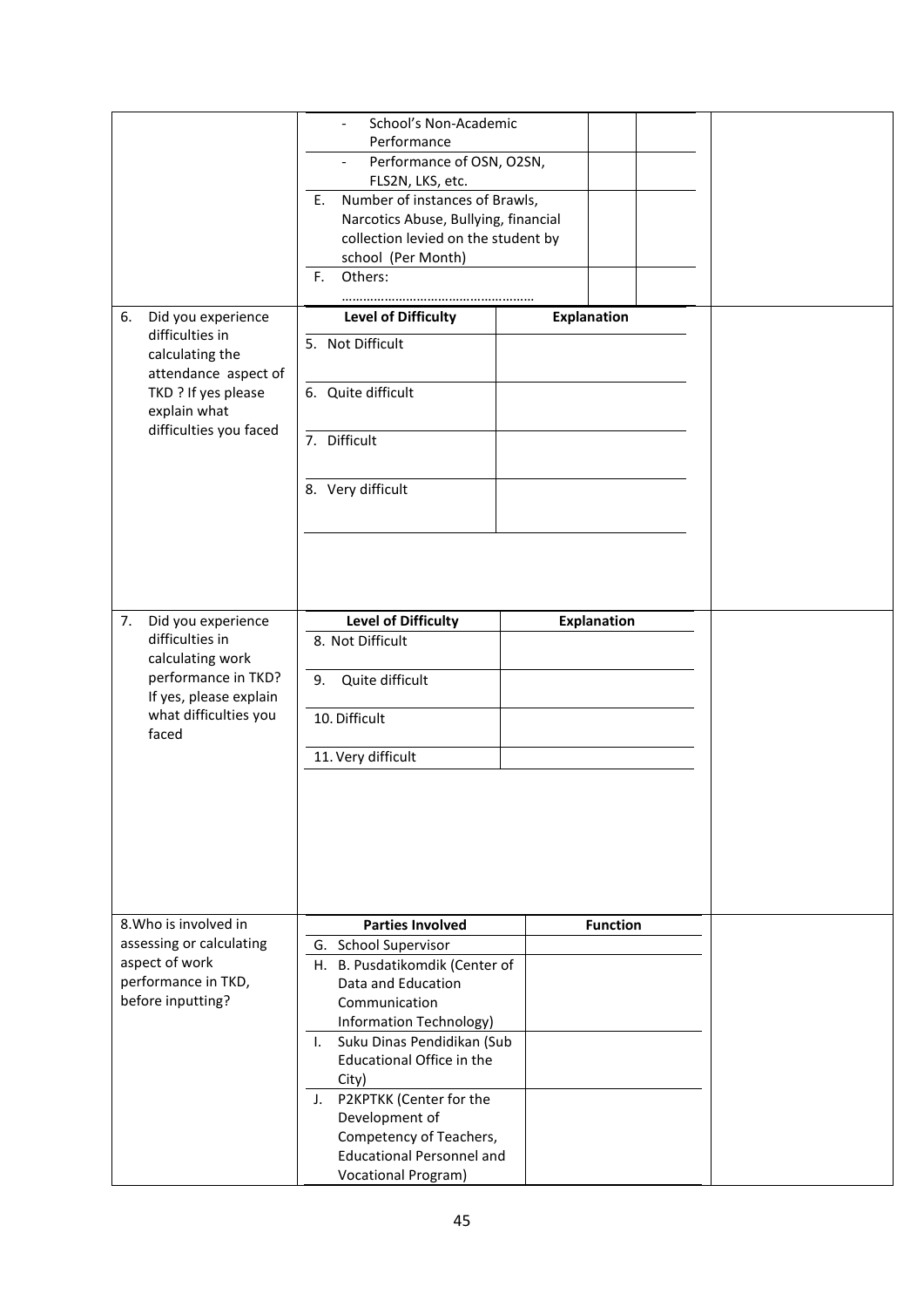|                          | Personnel of School data<br>К.<br>operation                      |  |
|--------------------------|------------------------------------------------------------------|--|
|                          | Others                                                           |  |
|                          |                                                                  |  |
| 9.<br>What are the steps | <b>Describe the TKD Input Scheme</b>                             |  |
| and process to input     |                                                                  |  |
| data on the TKD          |                                                                  |  |
| system?                  |                                                                  |  |
| Give details of the      |                                                                  |  |
| process                  |                                                                  |  |
|                          |                                                                  |  |
| Provide separate paper   |                                                                  |  |
| if needed                |                                                                  |  |
| 10. What is the task of  | Е.<br>Assist in inputting data                                   |  |
| school operator,         | Assist in calculating achievement (data) for each variable<br>F. |  |
| relative to the TKD      | Estimate/predict result of TKD one would achieve<br>G.           |  |
| GTK System?              | Η.                                                               |  |
|                          |                                                                  |  |
|                          |                                                                  |  |

|                                      | <b>PART E: QUALITY OF TKD DATA</b>                                                                         |                           |  |  |  |
|--------------------------------------|------------------------------------------------------------------------------------------------------------|---------------------------|--|--|--|
| Instruction:                         |                                                                                                            |                           |  |  |  |
| 1.                                   | Complete and circle the corresponding answers provided by respondent's answer                              |                           |  |  |  |
| 2.                                   | Fill in the respondent's answer to the closed essay question in the available column                       |                           |  |  |  |
| 3.                                   | On open interview questions, enumerator writes notes according to numbers or letters by respondents answer |                           |  |  |  |
| that are clear and easy to read.     |                                                                                                            |                           |  |  |  |
| Question                             | <b>Respondent's Answer</b>                                                                                 | <b>Enumerator Remarks</b> |  |  |  |
| How sufficient are<br>1 <sub>1</sub> | Insufficient<br>5.                                                                                         |                           |  |  |  |
| the components and                   | Sufficient<br>6.                                                                                           |                           |  |  |  |
| indicators used to                   | <b>Numerous</b><br>7.                                                                                      |                           |  |  |  |
| calculate TKD GTK in                 | 8.<br><b>Too Numerous</b>                                                                                  |                           |  |  |  |
| assessing your                       |                                                                                                            |                           |  |  |  |
| performance?                         |                                                                                                            |                           |  |  |  |
|                                      |                                                                                                            |                           |  |  |  |
| Please explain your                  |                                                                                                            |                           |  |  |  |
| answer!                              |                                                                                                            |                           |  |  |  |
| How complicated is<br>2.             | 5.<br>Easy                                                                                                 |                           |  |  |  |
| it to calculate TKD                  | Quite complicated<br>6.                                                                                    |                           |  |  |  |
| values in assessing                  | Complicated<br>7.                                                                                          |                           |  |  |  |
| your performance?                    | Highly complicated<br>8.                                                                                   |                           |  |  |  |
|                                      |                                                                                                            |                           |  |  |  |
| Please explain your                  |                                                                                                            |                           |  |  |  |
| answer!                              |                                                                                                            |                           |  |  |  |
| Do you think the TKD<br>3.           | Yes<br>4.                                                                                                  |                           |  |  |  |
| formulation is fair for              | 5.<br><b>No</b>                                                                                            |                           |  |  |  |
| all? (meaning, all have              | Don't know<br>6.                                                                                           |                           |  |  |  |
| equal opportunity to                 |                                                                                                            |                           |  |  |  |
| achieve the highest                  |                                                                                                            |                           |  |  |  |
| value)                               |                                                                                                            |                           |  |  |  |
|                                      |                                                                                                            |                           |  |  |  |
| Please explain your                  |                                                                                                            |                           |  |  |  |
| answer!                              |                                                                                                            |                           |  |  |  |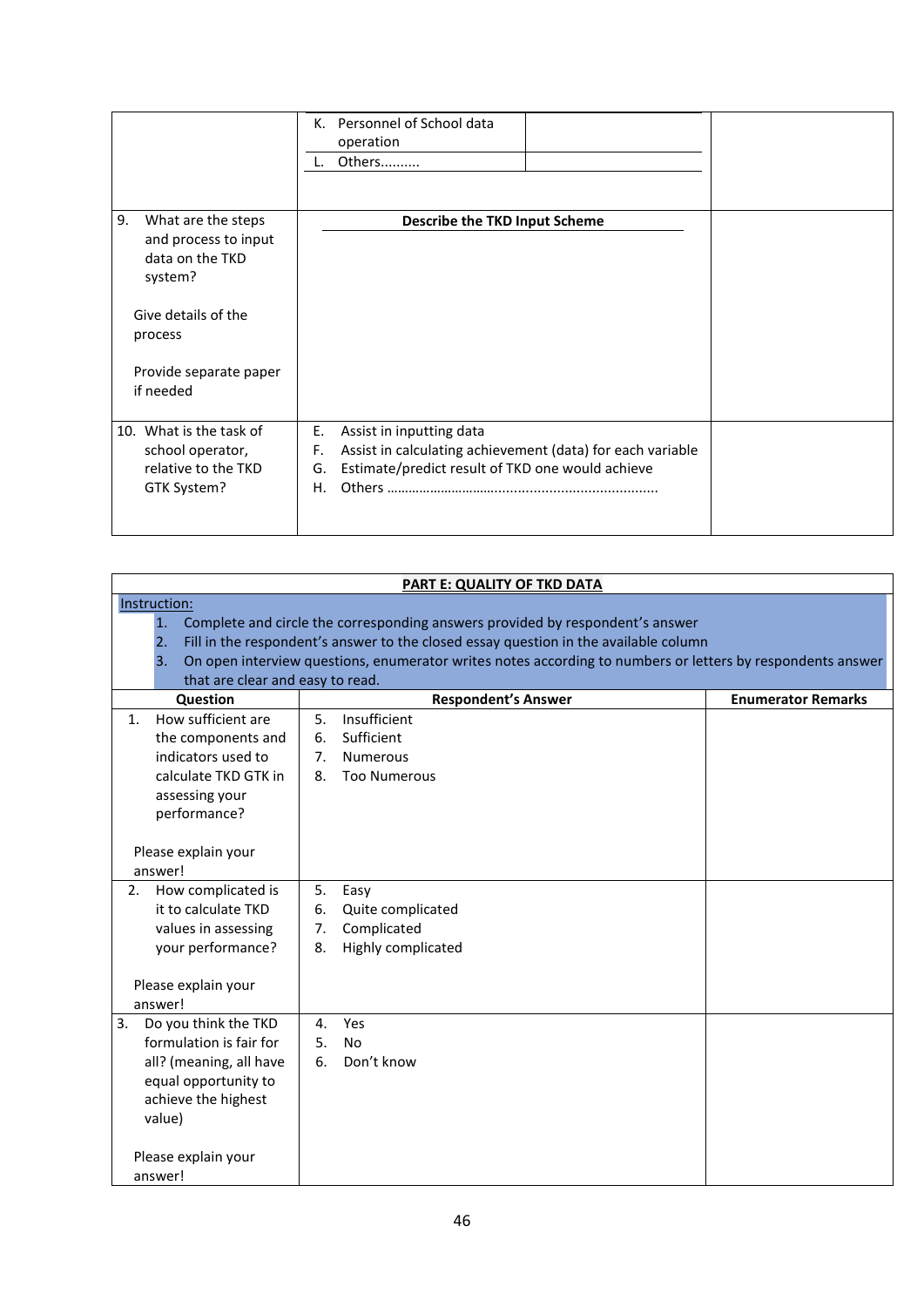| Do you know the<br>4.            | 3.<br>Yes                                  |  |
|----------------------------------|--------------------------------------------|--|
| status of the                    | 4.<br>No                                   |  |
| assessment of your               |                                            |  |
| performance                      |                                            |  |
| variables?                       |                                            |  |
|                                  |                                            |  |
| Please explain your              |                                            |  |
| answer! (how, when)              |                                            |  |
| 5.                               | E.<br>Agency of Education/Dinas Pendidikan |  |
| How do you get<br>information on | F.                                         |  |
| allowance resulted               | G.                                         |  |
| from your                        | H.                                         |  |
| performance                      |                                            |  |
| assessment?                      |                                            |  |
|                                  |                                            |  |
| How is information               |                                            |  |
| acquired?                        |                                            |  |
|                                  |                                            |  |
| Is there any difference<br>6.    | Yes<br>4.                                  |  |
| between your                     | 5.<br><b>No</b>                            |  |
| inputted indicator and           | 6.<br>Don't know                           |  |
| the SKD status you               |                                            |  |
| receive from the                 |                                            |  |
| application?                     |                                            |  |
|                                  |                                            |  |
| If so,                           |                                            |  |
| a. What indicators               |                                            |  |
| generally differ?                |                                            |  |
| What contributes                 |                                            |  |
| to the difference?               |                                            |  |
|                                  |                                            |  |
| b. Can this be                   |                                            |  |
| revised? How?                    |                                            |  |
|                                  |                                            |  |
| 7. Is there any                  | Yes<br>4.                                  |  |
| verification/validation          | 5.<br>No                                   |  |
| of your inputted data,           | 6.<br>Don't know                           |  |
| prior to the                     |                                            |  |
| determination of TKD             |                                            |  |
| amount you would<br>receive?     |                                            |  |
|                                  |                                            |  |
| If so, who undertake             |                                            |  |
| that process?                    |                                            |  |
|                                  |                                            |  |
| What is the process              |                                            |  |
| like?                            |                                            |  |
|                                  |                                            |  |
| Do you know the<br>8.            | Yes<br>4.                                  |  |
| amount of TKD                    | 5.<br>No                                   |  |
| received monthly                 | Don't know<br>6.                           |  |
| (IDR)?                           |                                            |  |
|                                  |                                            |  |
| How do you know?                 |                                            |  |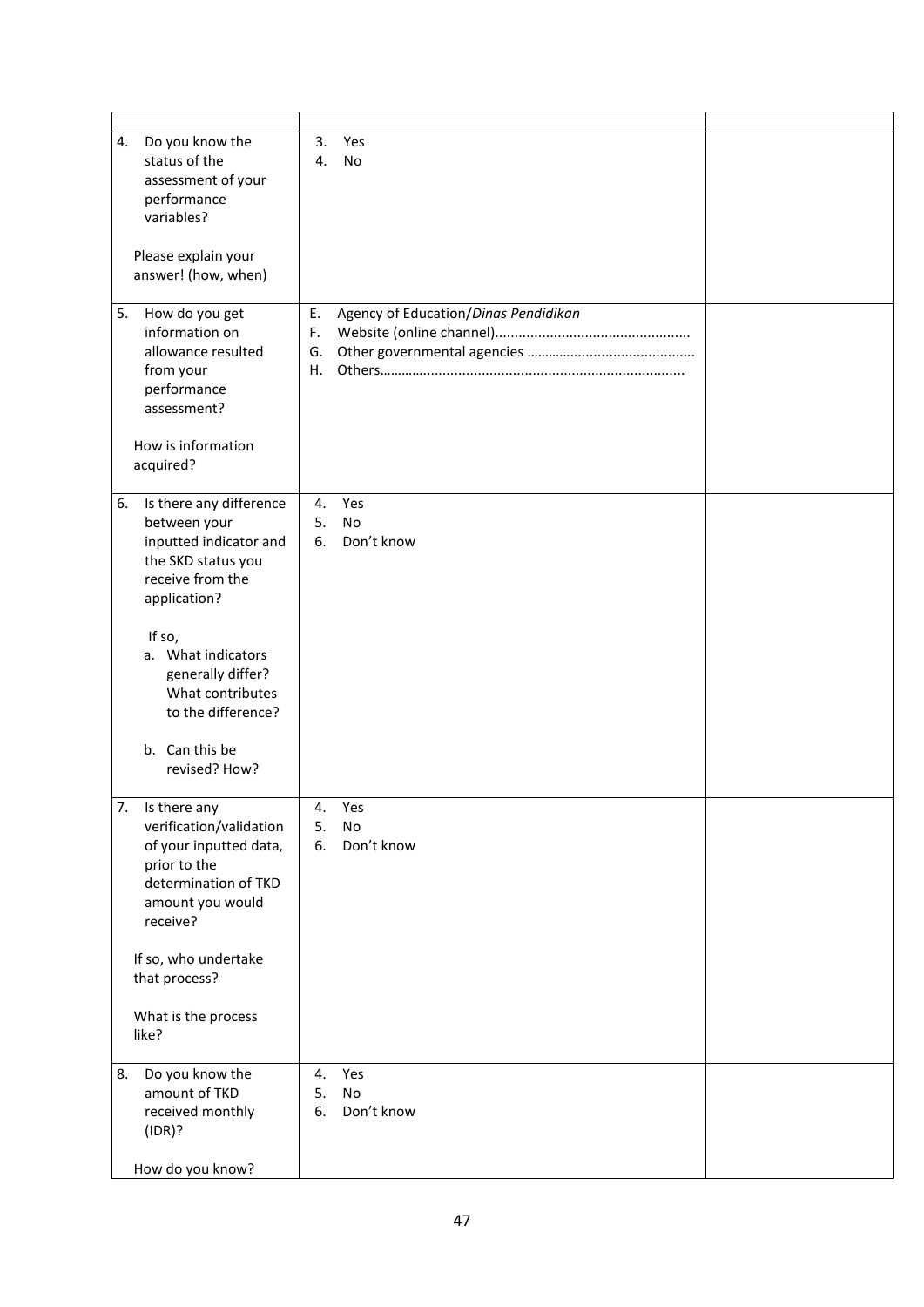| 9.<br>Do you think the                          | 4. | Yes                                      |  |
|-------------------------------------------------|----|------------------------------------------|--|
| percentage of absence                           | 5. | No                                       |  |
| and work                                        | 6. | Don't know                               |  |
| performance                                     |    |                                          |  |
| components of TKD                               |    |                                          |  |
| need revision?                                  |    |                                          |  |
|                                                 |    |                                          |  |
| If so, what should the                          |    |                                          |  |
| correct percentage                              |    |                                          |  |
| be?                                             |    |                                          |  |
| What are your reasons                           |    |                                          |  |
| for the revision?                               |    |                                          |  |
|                                                 |    |                                          |  |
|                                                 |    |                                          |  |
| 10. For absence                                 | 5. | No need to change (should be maintained) |  |
| component of TKD, is                            | 6. | To be omitted                            |  |
| there any variable you                          | 7. | To be added                              |  |
| think should change?                            | 8. | To be modified                           |  |
|                                                 |    |                                          |  |
| If variables need to                            |    |                                          |  |
| change, which one(s) need                       |    |                                          |  |
| to be omitted, to be                            |    |                                          |  |
|                                                 |    |                                          |  |
| added or modified, and<br>what are the reasons? |    |                                          |  |
|                                                 |    |                                          |  |
| 11. For work performance                        | 5. | No need to change (should be maintained) |  |
| component of TKD, is                            | 6. | To be omitted                            |  |
| there any variable you                          | 7. | To be added                              |  |
| think should change?                            | 8. | To be modified                           |  |
|                                                 |    |                                          |  |
| If variables need to                            |    |                                          |  |
| change, which one(s) need                       |    |                                          |  |
| to be omitted, added or                         |    |                                          |  |
| modified, and what are                          |    |                                          |  |
| the reasons?                                    |    |                                          |  |
|                                                 |    |                                          |  |
|                                                 |    |                                          |  |
| What about the                                  |    |                                          |  |
| percentage allocated to                         |    |                                          |  |
| each indicator?                                 |    |                                          |  |
|                                                 |    |                                          |  |
|                                                 |    |                                          |  |
| 12. Other issues related                        |    |                                          |  |
| TKD data quality?                               |    |                                          |  |
|                                                 |    |                                          |  |
|                                                 |    |                                          |  |
|                                                 |    |                                          |  |
|                                                 |    |                                          |  |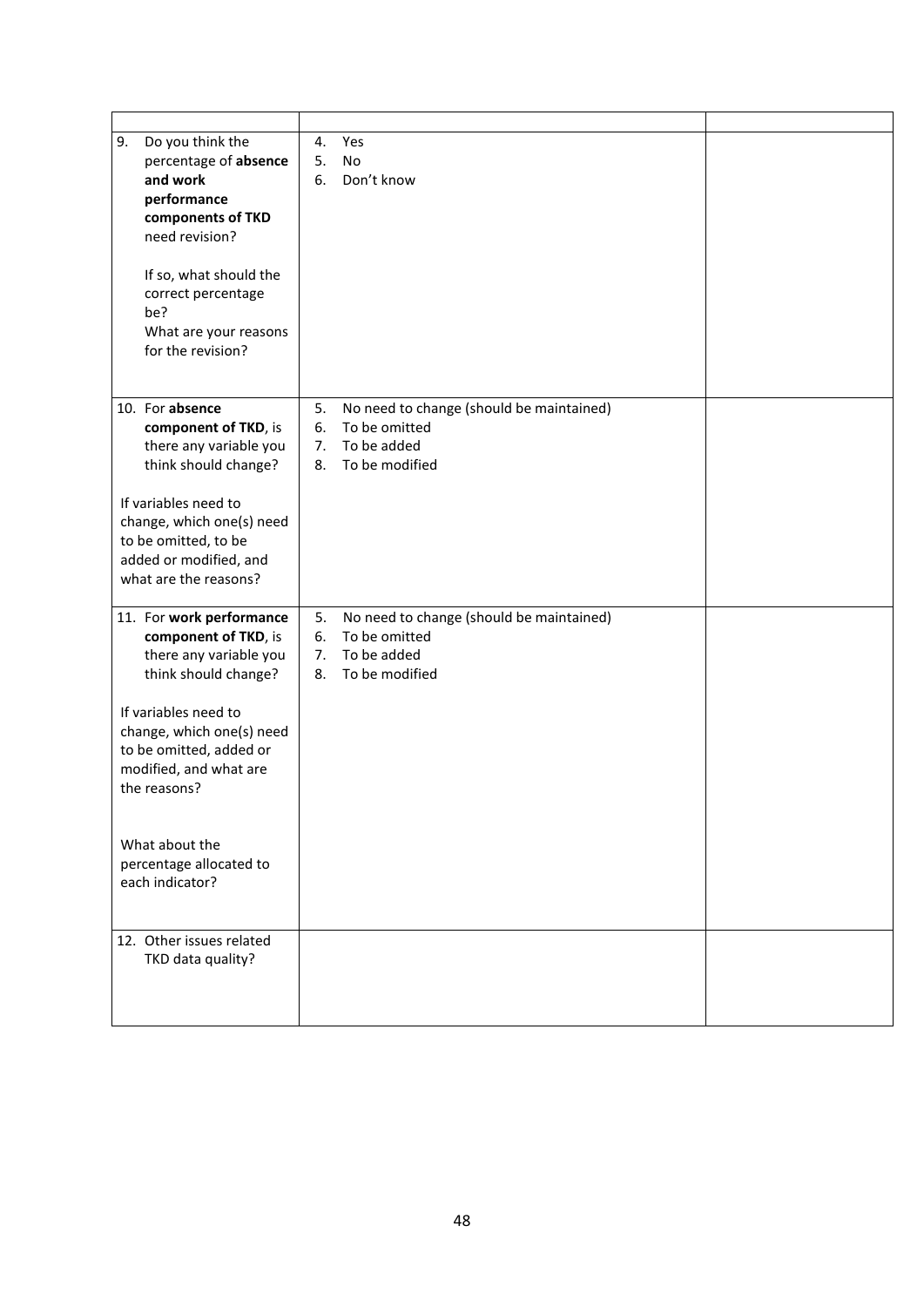| PART E: IMPACT OF TKD TO PRINCIPALS' BEHAVIOR CHANGE                                                                                                                                       |                                                                                                                                                                                                                                                                                                                                                                                       |                           |  |  |  |
|--------------------------------------------------------------------------------------------------------------------------------------------------------------------------------------------|---------------------------------------------------------------------------------------------------------------------------------------------------------------------------------------------------------------------------------------------------------------------------------------------------------------------------------------------------------------------------------------|---------------------------|--|--|--|
| Question                                                                                                                                                                                   | <b>Respondent's Answer</b>                                                                                                                                                                                                                                                                                                                                                            | <b>Enumerator Remarks</b> |  |  |  |
| 1.Is the amount of TKD<br>you receive sufficient?<br>If otherwise, why? What                                                                                                               | Yes<br>1.<br>2.<br><b>No</b>                                                                                                                                                                                                                                                                                                                                                          |                           |  |  |  |
| should the amount be?                                                                                                                                                                      |                                                                                                                                                                                                                                                                                                                                                                                       |                           |  |  |  |
| 2. Has receiving the TKD<br>impacted your<br>performance as<br>principal/deputy<br>principal?<br>What changes do you<br>experience?                                                        | Yes<br>1.<br>2.<br><b>No</b>                                                                                                                                                                                                                                                                                                                                                          |                           |  |  |  |
| 3. What have you done to<br>ensure that KJP is well<br>targeted?<br>Please explain and<br>present the evidence for<br>what you have done!                                                  | No special attempt, the same as prior to TKD<br>i.<br>More intensive household survey to candidate<br>ii.<br>recipients<br>Verification of candidate recipient data<br>iii.<br>Impose sanctions on students who falsify data<br>iv.<br>v. Grievance mechanism for community related to<br>candidate recipients<br>Dissemination of information to candidate recipients<br>vi.<br>vii. |                           |  |  |  |
| 4. How many students are<br>recipients of KJP/KJP<br>Plus?<br>How many are<br>mistargeted?<br>If there are cases of<br>mistargeting, how did<br>they manage to be<br>recipients of KJP?    | KJP recipient: __ __ __ students<br>Mistargeted: __ __ students                                                                                                                                                                                                                                                                                                                       |                           |  |  |  |
| 5. What attempts have you<br>made to improve school<br>management?<br>Please explain what you<br>have attempted to do!                                                                     | No special attempt; the same as prior to TKD<br>А.<br>Better/improved school planning<br>В.<br>Better school finance management<br>C.<br>D.                                                                                                                                                                                                                                           |                           |  |  |  |
| 6. For 2018, what is the<br>trend of the result of<br>your performance<br>assessment by the<br>school supervisor within<br>the last three months?<br>What instrument(s) have<br>been used? | 1.<br>No change/constant<br>Increasing<br>2.<br>Declining<br>3.                                                                                                                                                                                                                                                                                                                       |                           |  |  |  |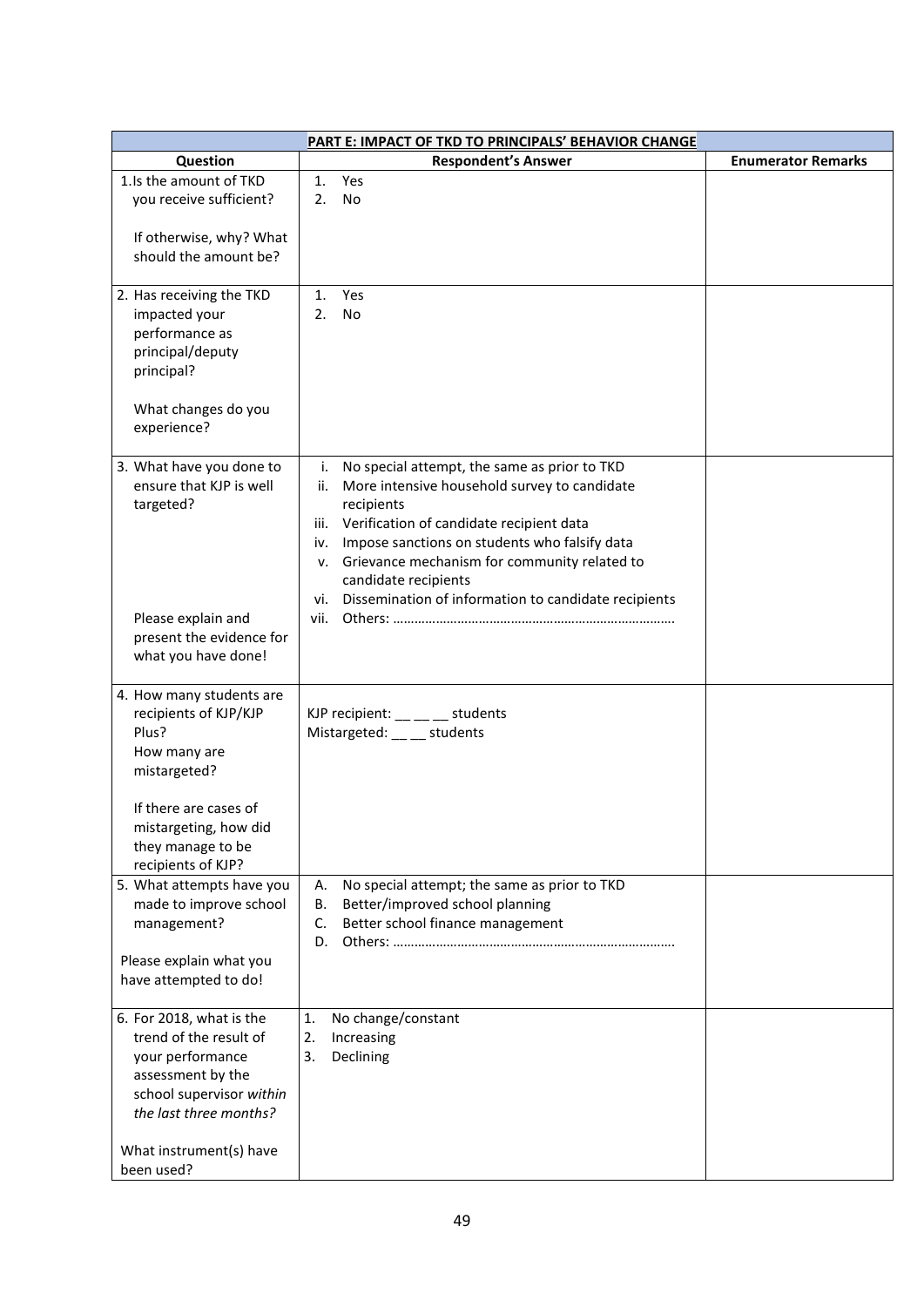| Question                   | <b>Respondent's Answer</b>                                  | <b>Enumerator Remarks</b> |
|----------------------------|-------------------------------------------------------------|---------------------------|
| 7. What attempts have you  | No special attempt; the same as prior to TKD<br>А.          |                           |
| made to improve the        | Increase student learning motivation<br>В.                  |                           |
| school's academic          | Mastery of teaching material and improvement in<br>C.       |                           |
| performance (student       | quality of learning                                         |                           |
| learning outcomes)?        | Ensure textbook availability and enrichment<br>D.           |                           |
|                            | Tutoring program<br>Е.                                      |                           |
|                            | Cooperation with parents<br>F.                              |                           |
|                            | G.                                                          |                           |
| Please explain what you    |                                                             |                           |
| have done!                 |                                                             |                           |
|                            |                                                             |                           |
| 8. What attempts have you  | No special attempt; the same as prior to TKD<br>G.          |                           |
| made to improve the        | Adding hours for extracurricular activities<br>н.           |                           |
| school's non-academic      | Coaching of non-academic competence (life skills)<br>ı.     |                           |
| performance?               | Providing rewards for high achieving students<br>J.         |                           |
|                            | Providing rewards for high performing teachers<br>K.        |                           |
|                            | L.                                                          |                           |
| Please explain what you    | M.                                                          |                           |
| have done!                 |                                                             |                           |
|                            |                                                             |                           |
| 9. What attempts have you  | G.<br>No special attempt; the same as prior to TKD          |                           |
| made to improve            | Organize more training courses<br>Н.                        |                           |
| teacher quality?           | Motivate teachers<br>I.                                     |                           |
|                            | Facilitate KKG/MGMP events for teachers<br>J.               |                           |
| Please explain what you    | К.                                                          |                           |
| have done!                 |                                                             |                           |
| 10. Do you think all staff | Yes<br>3.                                                   |                           |
| at the school have         | 4.<br>No                                                    |                           |
| performed better           |                                                             |                           |
| following the              |                                                             |                           |
| implementation of          |                                                             |                           |
| TKD?                       |                                                             |                           |
|                            |                                                             |                           |
| Please explain your        |                                                             |                           |
| answer and present your    |                                                             |                           |
| evidence                   |                                                             |                           |
| 11. What attempts have     | No special attempt; the same as prior to TKD<br>Η.          |                           |
| you made to prevent        | Send students on exchange programs<br>ı.                    |                           |
| student brawls,            | Organize more extra-curricular activities<br>J.             |                           |
| narcotics abuse,           | Organize regular religious activities<br>К.                 |                           |
| bullying, and financial    | Severe sanctions for offenders<br>L.                        |                           |
| collection levied on       | M. Cooperation with parents                                 |                           |
| the student by school      | N.                                                          |                           |
| (per month)?               |                                                             |                           |
|                            |                                                             |                           |
| Please explain your        |                                                             |                           |
| answer and present your    |                                                             |                           |
| evidence                   |                                                             |                           |
| 12. What attempts have     | No special attempt; the same as prior to TKD<br>А.          |                           |
| you made to improve        | None because all teachers have passed UKG<br>В.             |                           |
| the results of teachers'   | Training/Diklat for teachers whose UKG scores are low<br>C. |                           |
| UKG at this school?        | Encourage teachers to continue their studies<br>D.          |                           |
|                            | Е.                                                          |                           |
|                            |                                                             |                           |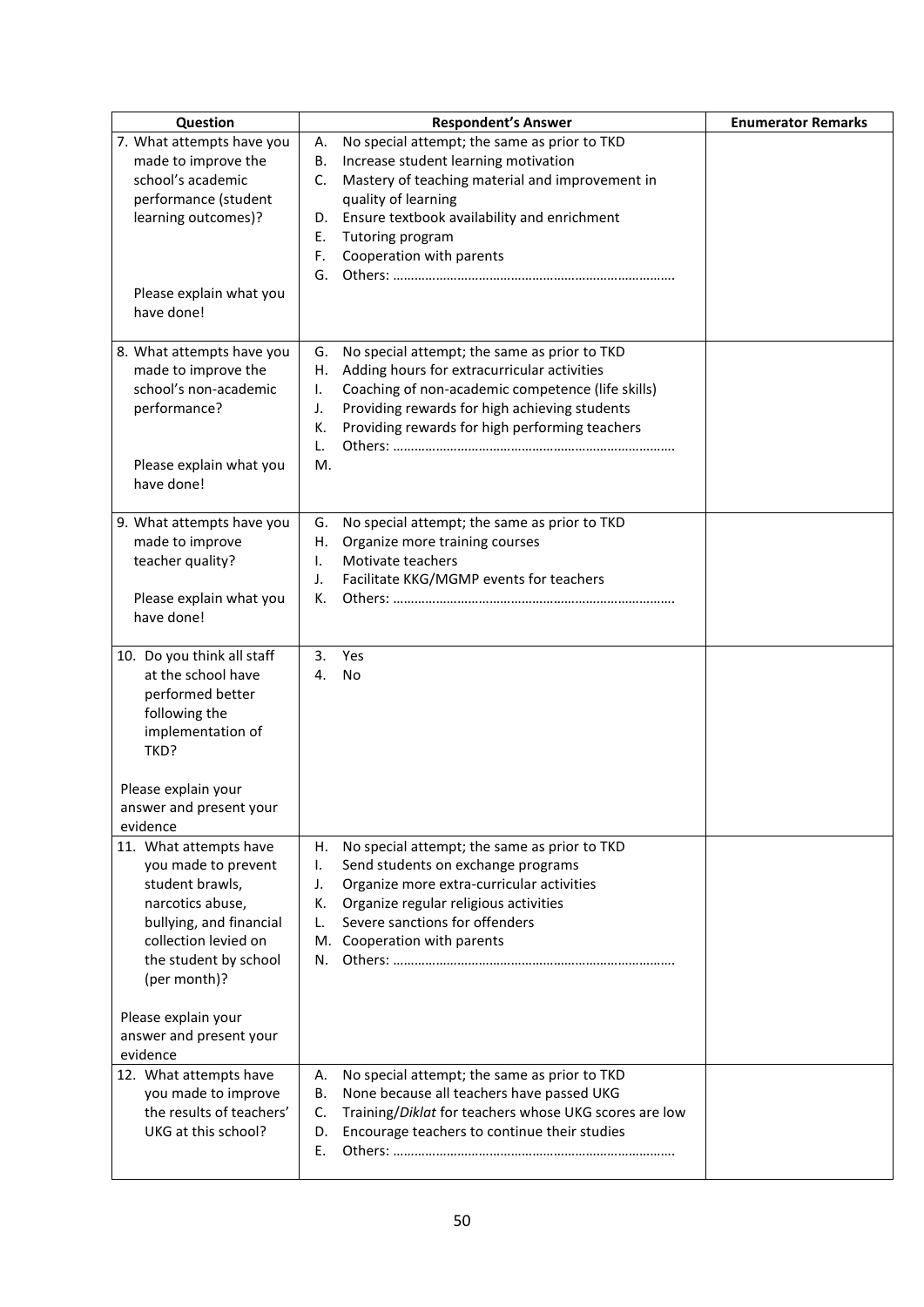| Please explain your<br>answer and present<br>your evidence |                                                      |  |
|------------------------------------------------------------|------------------------------------------------------|--|
|                                                            | (WIB/WITA/WIT)*<br>THE INTERVIEW ENDS AT:            |  |
|                                                            | (HOUR)<br>(MINUTES)<br><b>DURATION OF INTERVIEW:</b> |  |

REMARKS:

**Thank you for your participation.**